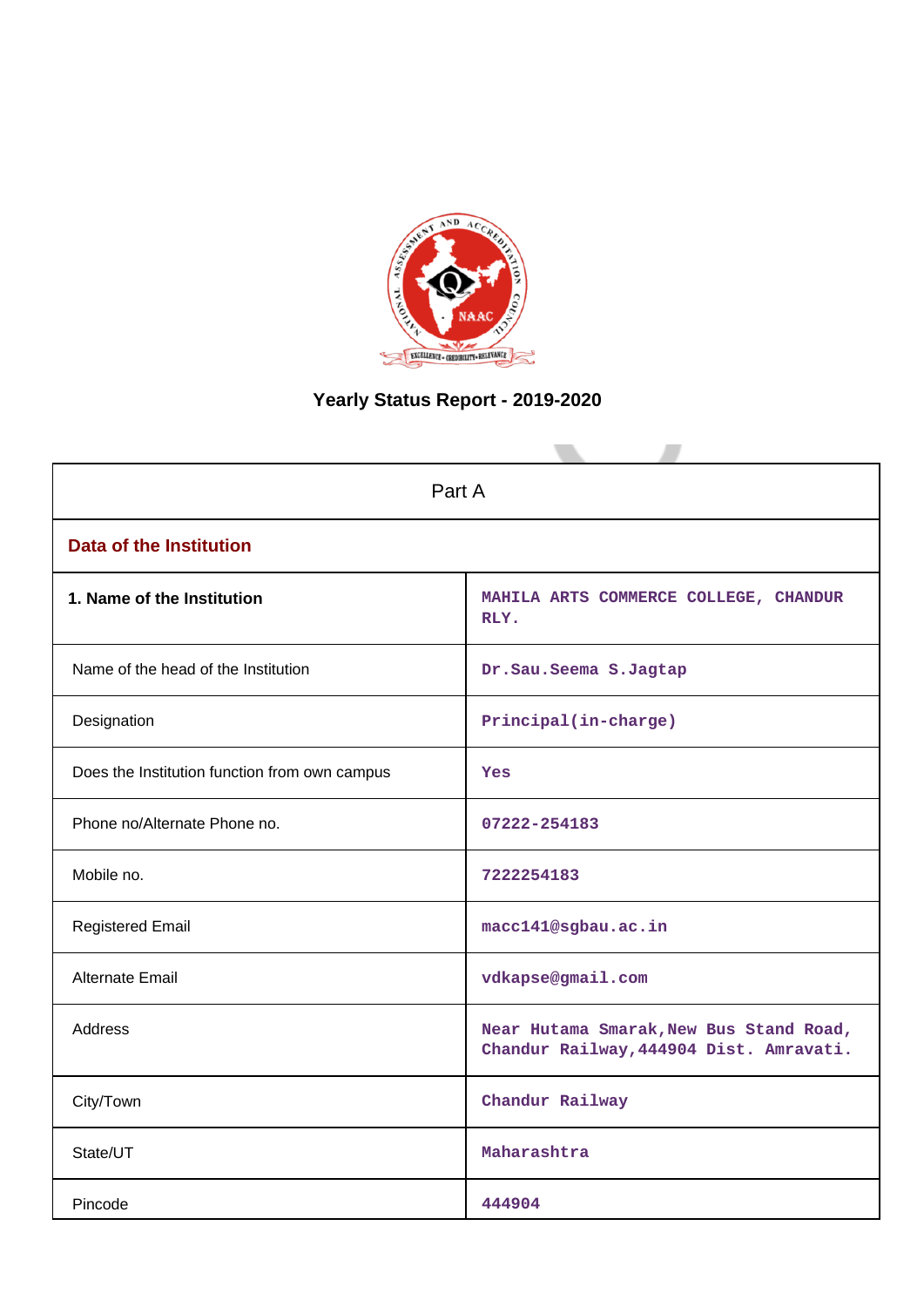| 2. Institutional Status                                                  |                     |                                                                           |                                |             |  |
|--------------------------------------------------------------------------|---------------------|---------------------------------------------------------------------------|--------------------------------|-------------|--|
| Affiliated / Constituent                                                 |                     | Affiliated                                                                |                                |             |  |
| Type of Institution                                                      |                     | Women                                                                     |                                |             |  |
| Location                                                                 |                     | Urban                                                                     |                                |             |  |
| <b>Financial Status</b>                                                  |                     |                                                                           | Self financed and grant-in-aid |             |  |
| Name of the IQAC co-ordinator/Director                                   |                     | Dr. Vijay D. Kapse                                                        |                                |             |  |
| Phone no/Alternate Phone no.                                             |                     | 919420128410                                                              |                                |             |  |
| Mobile no.                                                               |                     | 9421742513                                                                |                                |             |  |
| <b>Registered Email</b>                                                  | jagtapeng@gmail.com |                                                                           |                                |             |  |
| Alternate Email                                                          |                     | vdkapse@gmail.com                                                         |                                |             |  |
| 3. Website Address                                                       |                     |                                                                           |                                |             |  |
| Web-link of the AQAR: (Previous Academic Year)                           |                     | https://macccr.org/pdf/AQAR_2018-19<br>Submitted 111119.pdf               |                                |             |  |
| 4. Whether Academic Calendar prepared during<br>the year                 |                     | Yes                                                                       |                                |             |  |
| if yes, whether it is uploaded in the institutional website:<br>Weblink: |                     | https://macccr.org/pdf/College%20Campus<br>%20Calender%202019-20.pdf      |                                |             |  |
| <b>5. Accrediation Details</b>                                           |                     |                                                                           |                                |             |  |
| Cycle<br>Grade                                                           | <b>CGPA</b>         | Year of<br>Accrediation                                                   | Validity<br>Period From        | Period To   |  |
| 7<br>в                                                                   | 2.05                | 2018                                                                      | $20 - Ju1 - 2018$              | 14-Aug-2023 |  |
| 6. Date of Establishment of IQAC                                         | 05-Apr-2004         |                                                                           |                                |             |  |
| 7. Internal Quality Assurance System                                     |                     |                                                                           |                                |             |  |
|                                                                          |                     | Quality initiatives by IQAC during the year for promoting quality culture |                                |             |  |
| Item /Title of the quality initiative by<br><b>IQAC</b>                  |                     | Date & Duration<br>Number of participants/ beneficiaries                  |                                |             |  |
| Free eye checking, catrac                                                | 22-Aug-2019         | 300                                                                       |                                |             |  |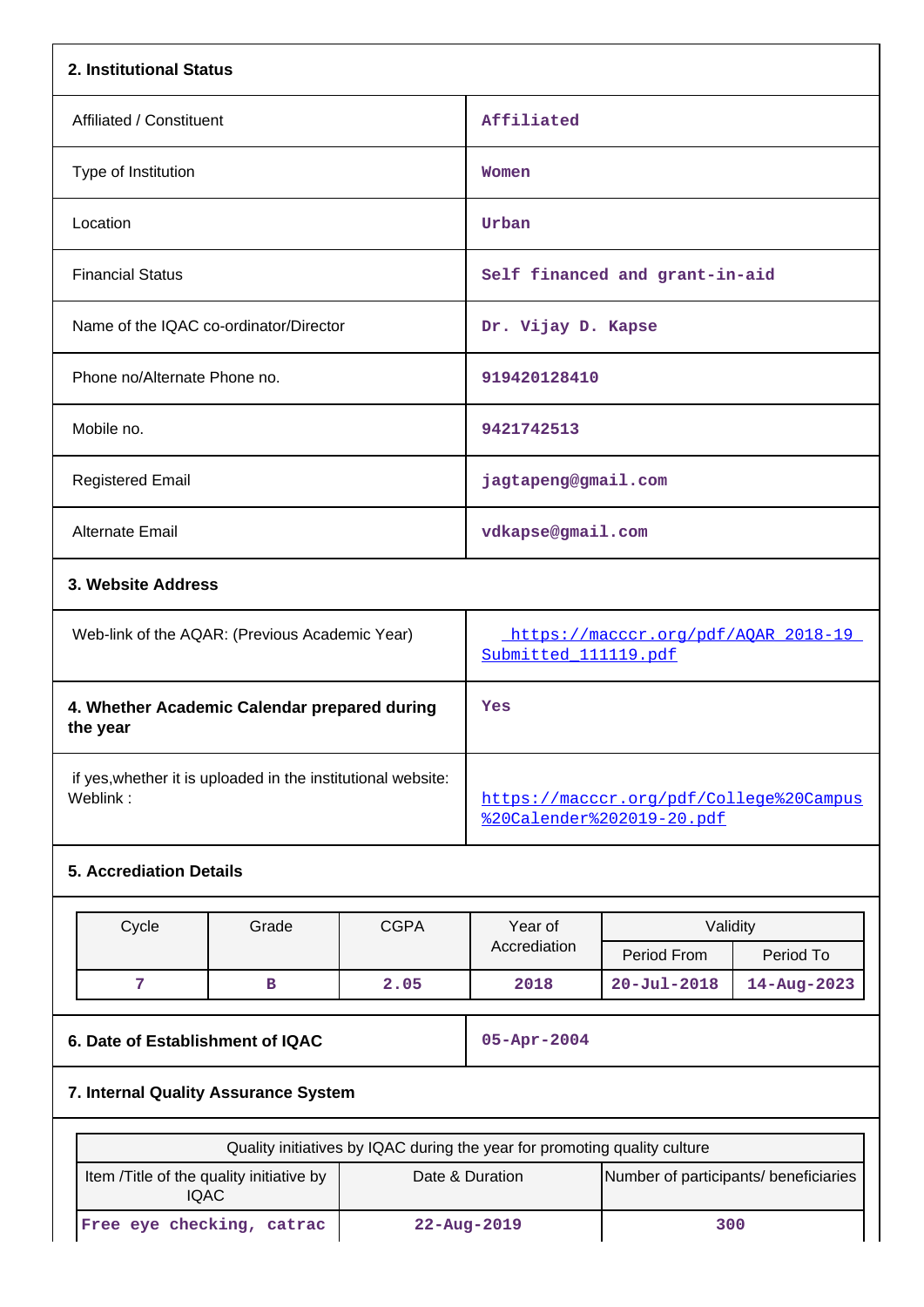| opration and spectacles<br>for camp for citizens of<br>Chanur Railway and near<br>by villages | $\overline{2}$                           |     |
|-----------------------------------------------------------------------------------------------|------------------------------------------|-----|
| Free Dental checking camp<br>for citizens of Chanur<br>Railway and near by<br>villages        | $22 - Aug - 2019$<br>1                   | 200 |
| Study of sound pollution<br>in Chandur Railway                                                | $17 - Aug - 2020$<br>1                   | 40  |
| Awareness of ozone<br>importance Rally                                                        | $16 - Sep-2020$<br>1.                    | 80  |
| seweing of mask &<br>distribution to needy                                                    | $16 - \text{Mar} - 2020$<br>3            | 100 |
| Question Quiz                                                                                 | 24-May-2020<br>$\overline{2}$            | 40  |
| Diet Counseling for<br>pregnant women in PHC of<br>Chandur Railway                            | $01 - Aug - 2020$<br>$\overline{2}$      | 20  |
| Workshop on Cashless<br>Transaction at adopted<br>village, Tembhurni                          | $11 - \text{Feb} - 2020$<br>$\mathbf{1}$ | 30  |
| Safe use of social media                                                                      | $08 - \text{Mar} - 2021$<br>$\mathbf{1}$ | 100 |
| Geen campus                                                                                   | $01 - Ju1 - 2019$<br>20                  | 100 |
|                                                                                               | <u>View File</u>                         |     |

## **8. Provide the list of funds by Central/ State Government- UGC/CSIR/DST/DBT/ICMR/TEQIP/World Bank/CPE of UGC etc.**

|                                                                         | Institution/Departmen<br>t/Faculty                                                                                 | Scheme                            |  | <b>Funding Agency</b>   | Year of award with<br>duration | Amount |  |  |
|-------------------------------------------------------------------------|--------------------------------------------------------------------------------------------------------------------|-----------------------------------|--|-------------------------|--------------------------------|--------|--|--|
|                                                                         |                                                                                                                    | No Data Entered/Not Applicable!!! |  |                         |                                |        |  |  |
|                                                                         |                                                                                                                    |                                   |  | <u>View File</u>        |                                |        |  |  |
| 9. Whether composition of IQAC as per latest<br><b>NAAC</b> guidelines: |                                                                                                                    |                                   |  | Yes                     |                                |        |  |  |
|                                                                         | Upload latest notification of formation of IQAC                                                                    |                                   |  | View File               |                                |        |  |  |
|                                                                         | 10. Number of IQAC meetings held during the<br>year :                                                              |                                   |  | $\overline{\mathbf{2}}$ |                                |        |  |  |
|                                                                         | The minutes of IQAC meeting and compliances to the<br>decisions have been uploaded on the institutional<br>website |                                   |  | Yes                     |                                |        |  |  |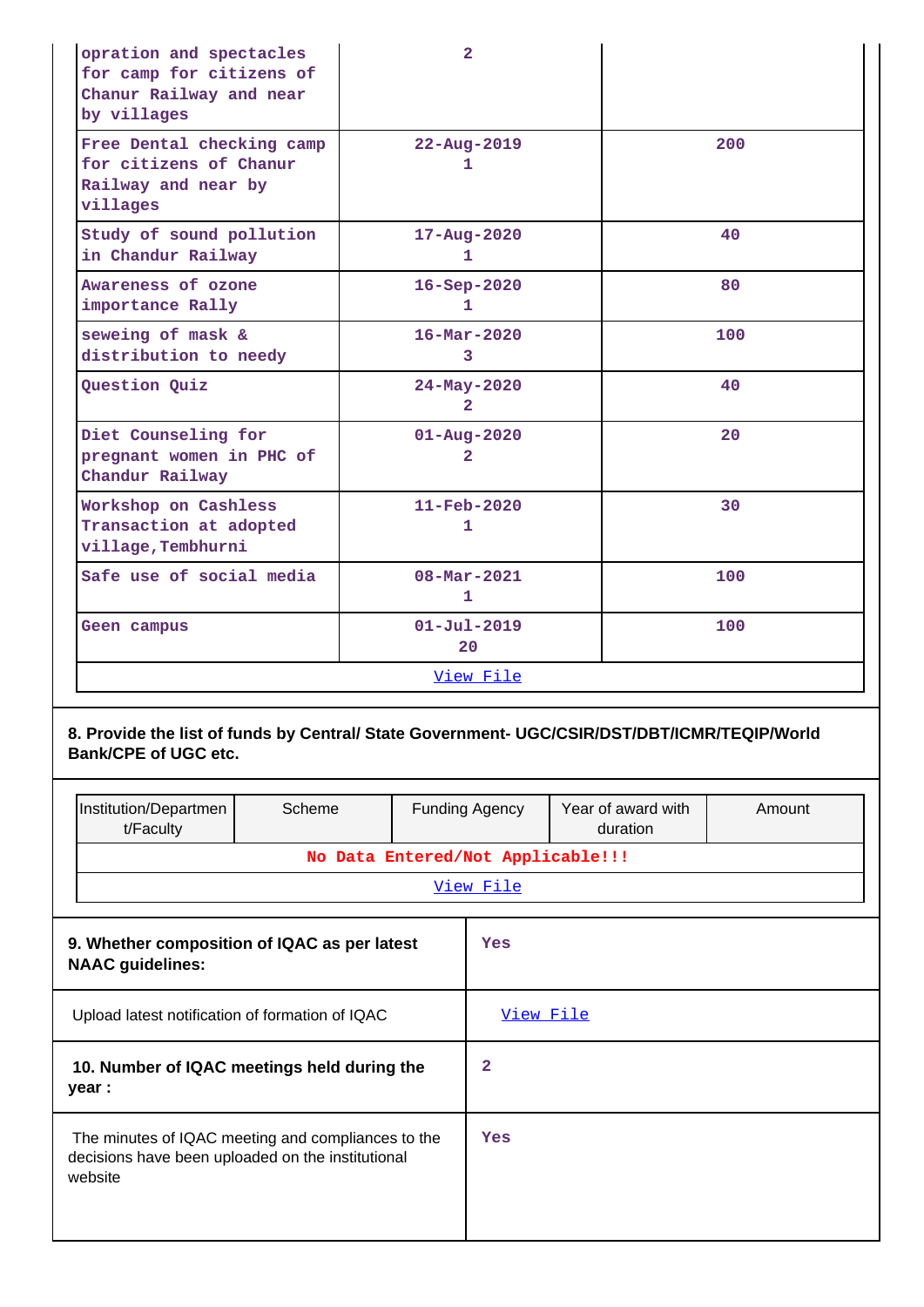**11. Whether IQAC received funding from any of the funding agency to support its activities during the year?**

**No**

## **12. Significant contributions made by IQAC during the current year(maximum five bullets)**

**Preparing a Plan of action for academic and administrative transparency. Regular meetings with Teachers, Students, Management, and Alumni Academic audit of faculty members through teaching plans, daily dairies, and feedback from students and selfappraisal forms. 5. Academic Audit of students through Home assignments, Class Tests, Test Exams, and terminal Exams 6. Motivating teachers for Paper presentations in National seminars, workshops, and conferences. 7. API scores of teachers are verified for the placement due. 8. Feedback from all stakeholders collected, analyzed, and used for improvements 9. Academic Administrative Audit 10. SWOT analysis**

### [View File](https://assessmentonline.naac.gov.in/public/Postacc/Contribution/9784_Contribution.xlsx)

### **13. Plan of action chalked out by the IQAC in the beginning of the academic year towards Quality Enhancement and outcome achieved by the end of the academic year**

| Plan of Action                                                                          | Achivements/Outcomes                                                             |  |  |  |
|-----------------------------------------------------------------------------------------|----------------------------------------------------------------------------------|--|--|--|
| Organizing Parent meet and Alumni Meet<br>every year                                    | Arrange on line meeting for the first<br>time due to Covid                       |  |  |  |
| Timely submission of Annual Quality<br>Assurance Report (AQAR) to NAAC                  | Updated AQAR on college<br>website. Carefuly following all<br>directions of NAAC |  |  |  |
| Use of software with which on line<br>teaching became easy and friendly for<br>students | Under process                                                                    |  |  |  |
| All staff will attend the NAAC workshop<br>in various universities                      | Four Teachers attended NAAC conferences                                          |  |  |  |
| Variency in Mentoring process                                                           | becoming sucessful                                                               |  |  |  |
| Upgradaion of Home economics and<br>Geography Departments.                              | Under process                                                                    |  |  |  |
| Motivate students to participate in<br>blood donation campaign.                         | Due to lack of haemoglobin student<br>(Girls) unable to achieve                  |  |  |  |
|                                                                                         | View File                                                                        |  |  |  |
| 14. Whether AQAR was placed before statutory<br>body?                                   | Yes                                                                              |  |  |  |
| Name of Statutory Body                                                                  | <b>Meeting Date</b>                                                              |  |  |  |
| College Development Commiittee (CDC)                                                    | $27 - Mar - 2021$                                                                |  |  |  |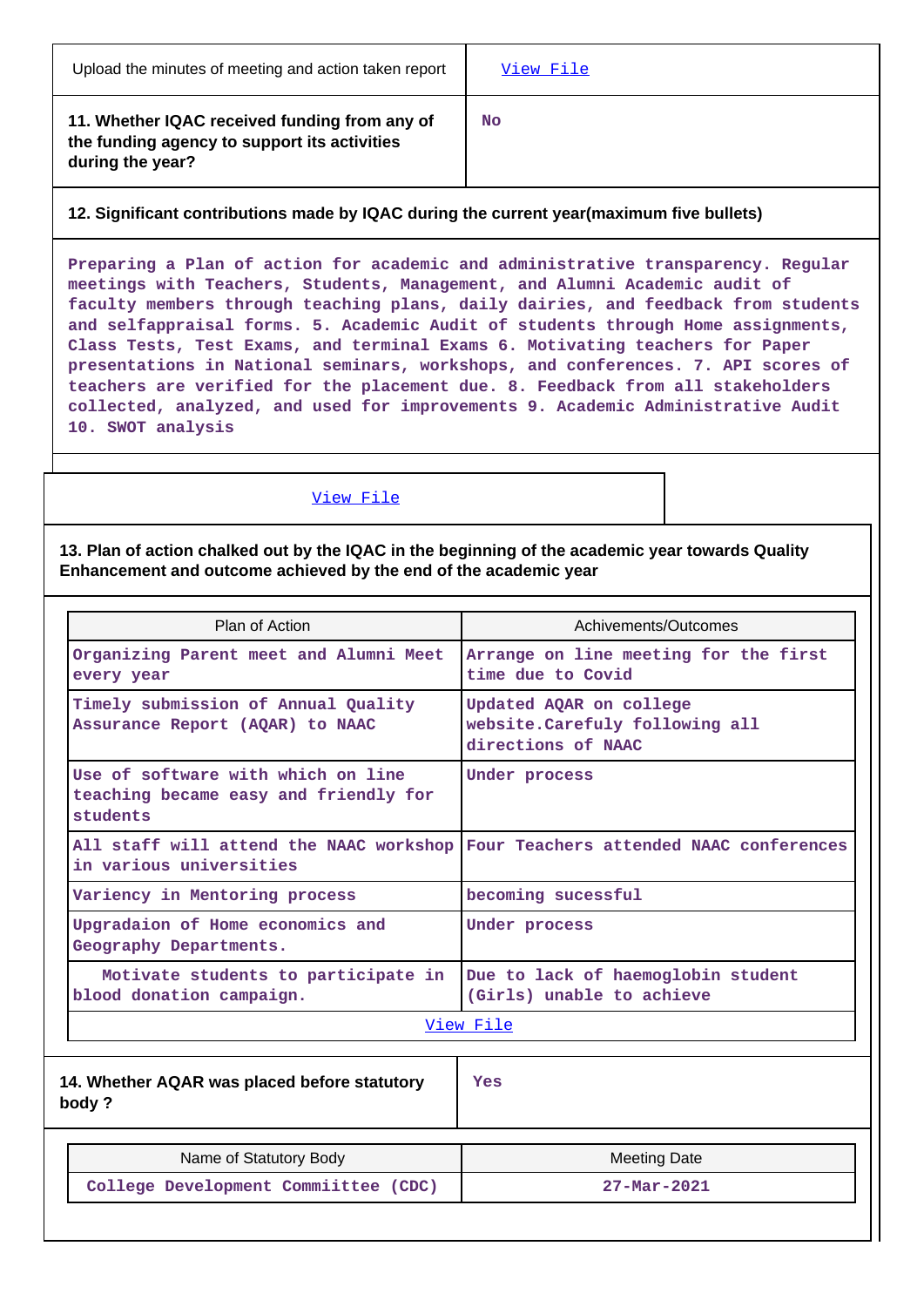| 15. Whether NAAC/or any other accredited<br>body(s) visited IQAC or interacted with it to<br>assess the functioning? | Yes                                                                                                                                                                                                                                                                                                                                                                                                                                                                                                                                                                                                                                                                                                                                                                                                                                                                                                                                                                                                                                                                                                                                                                                                                                                                                                                                                                                                                                                                                                                                   |
|----------------------------------------------------------------------------------------------------------------------|---------------------------------------------------------------------------------------------------------------------------------------------------------------------------------------------------------------------------------------------------------------------------------------------------------------------------------------------------------------------------------------------------------------------------------------------------------------------------------------------------------------------------------------------------------------------------------------------------------------------------------------------------------------------------------------------------------------------------------------------------------------------------------------------------------------------------------------------------------------------------------------------------------------------------------------------------------------------------------------------------------------------------------------------------------------------------------------------------------------------------------------------------------------------------------------------------------------------------------------------------------------------------------------------------------------------------------------------------------------------------------------------------------------------------------------------------------------------------------------------------------------------------------------|
| Date of Visit                                                                                                        | $20 - Ju1 - 2018$                                                                                                                                                                                                                                                                                                                                                                                                                                                                                                                                                                                                                                                                                                                                                                                                                                                                                                                                                                                                                                                                                                                                                                                                                                                                                                                                                                                                                                                                                                                     |
| 16. Whether institutional data submitted to<br><b>AISHE:</b>                                                         | Yes                                                                                                                                                                                                                                                                                                                                                                                                                                                                                                                                                                                                                                                                                                                                                                                                                                                                                                                                                                                                                                                                                                                                                                                                                                                                                                                                                                                                                                                                                                                                   |
| <b>Year of Submission</b>                                                                                            | 2019                                                                                                                                                                                                                                                                                                                                                                                                                                                                                                                                                                                                                                                                                                                                                                                                                                                                                                                                                                                                                                                                                                                                                                                                                                                                                                                                                                                                                                                                                                                                  |
| Date of Submission                                                                                                   | 30-Dec-2019                                                                                                                                                                                                                                                                                                                                                                                                                                                                                                                                                                                                                                                                                                                                                                                                                                                                                                                                                                                                                                                                                                                                                                                                                                                                                                                                                                                                                                                                                                                           |
| 17. Does the Institution have Management<br><b>Information System?</b>                                               | Yes                                                                                                                                                                                                                                                                                                                                                                                                                                                                                                                                                                                                                                                                                                                                                                                                                                                                                                                                                                                                                                                                                                                                                                                                                                                                                                                                                                                                                                                                                                                                   |
| If yes, give a brief descripiton and a list of modules<br>currently operational (maximum 500 words)                  | MSI is operative in the college. The<br>MSI pervaded the following areas of<br>institutional activities.:1. SMS<br>gateway to send important notifications<br>to different stakeholders of the<br>college. 2. Installation of more<br>digital board notices on the campus. 3.<br>Up Gradation of college website with<br>special importance to MIS 4.<br>Communication of important information<br>to the general public through website<br>conventional notice. 5. Sending E.<br>.L., C.L., D.L., application on mail. 6.<br>Trying to upgrade facility of E<br>library. The MIS is designed to provide<br>inputs to the Management on key<br>parameters on a realtime basis. The<br>information provided will help in<br>monitoring and decision making by the<br>management. The MIS collects data with<br>regard to curriculum, academic<br>programs, research activities, etc from<br>the department and units, which is<br>analyzed, and presented through<br>statistical tools. The information<br>generated can be shared with the<br>management, IQAC, and the concerned<br>units Student Quality Circle(SQC): The<br>SQC has been established with the the<br>objective of involving students, the<br>primary stakeholders in Quality<br>sustenance and enhancement of the<br>Institution. The SQC comprises of<br>students from various programs. The SQC<br>has been established on 14th September<br>2018. Comprehensive Feedback Mechanism:<br>The Feedback mechanism has been<br>designed to be comprehensive in terms |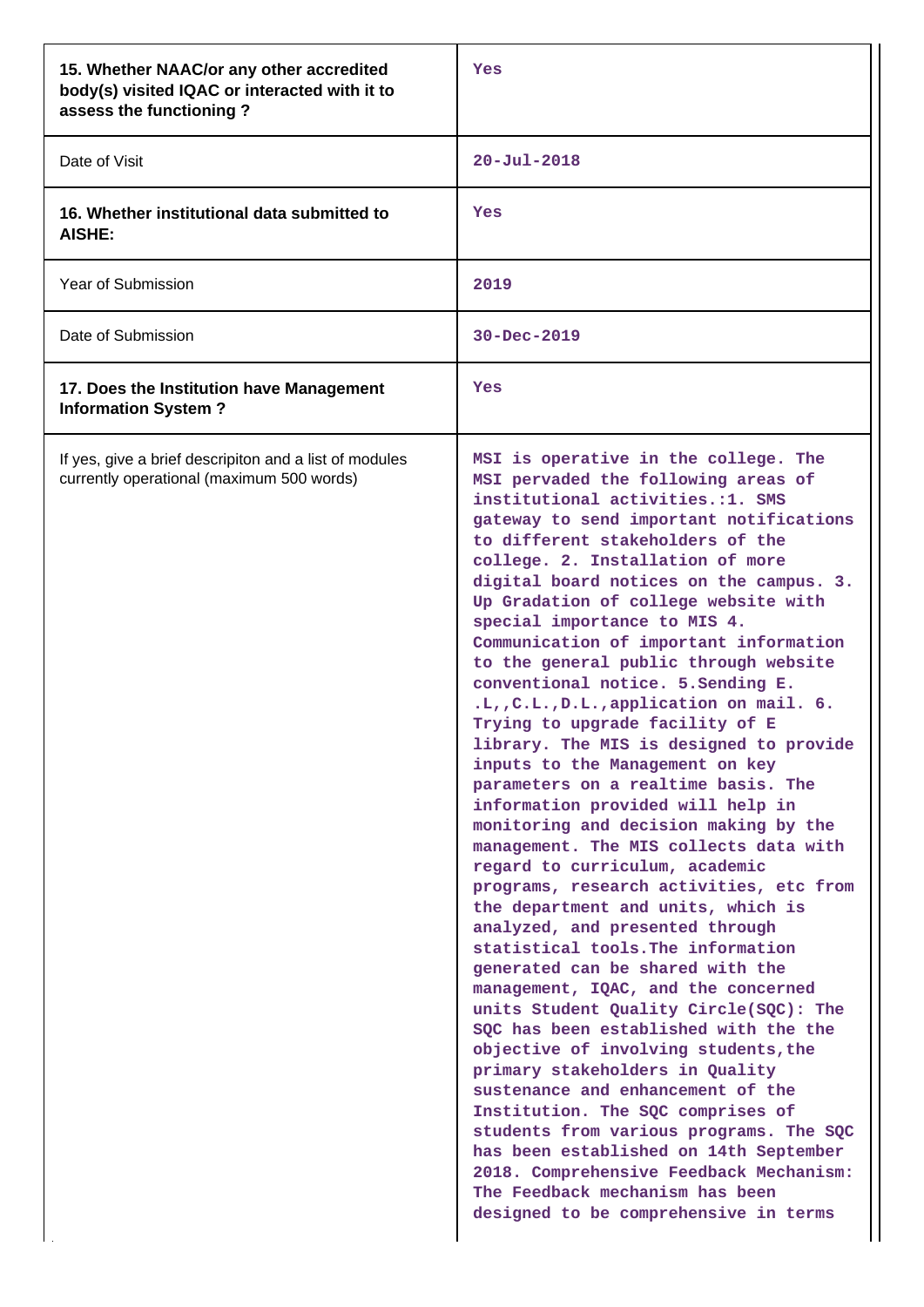**of its coverage of various areas of assessment and also the stakeholders. Feedback is collected from students, parents, alumni, industry/Institutions, Academic peers and Faculty. The tools adopted for the collection of feedback include structured formats from students, Online Feedback, Suggestion Box etc. Internal Academic Audit: An Internal Academic Audit is conducted once in two years..The Committee evaluates the academic processes in the college and its a report. Action is taken on the report by the management. Research Advisory Committee (RAC): IQAC establishing the Research Advisory Committee (RAC) in the Academic year, guiding and monitoring the research activities of the staff in the college. Standardization: The IQAC has standardized various processing such as reporting formats, BoS minutes, Evaluation of research proposals submitted to RAC, Feedback forms, Assessment of Learning Levels at the Entry Level, Teaching Plans, Evaluation of POs, PSOs, COs, etc., bringing about uniformity which is a prerequisite for monitoring quality and thereby enhancing it. Teaching Plans: The IQAC designed the Teaching plans with a focus on Teaching inputs and teaching methodologies especially Student Centric Methodologies adopted, with an objective to monitor and enhance the teaching learning process. Lab Manuals: To ensure a structured methodology for students, the IQAC ensured the preparation of Lab Manuals by the Home Economics Geography Departments. Teaching Innovations: To encourage Innovations in Teaching the various steps undertaken were, the conduct of faculty development programs on the topic, organizing brainstorming sessions with the HoDs and faculty on the innovative teaching –learning methods, including ICT methods EntryLevel Assessment of learning levels of students : The IQAC has planned and implemented a standardized method of Assessment of differential learning levels of students in the entry level through an Aptitude cum ability test. The test**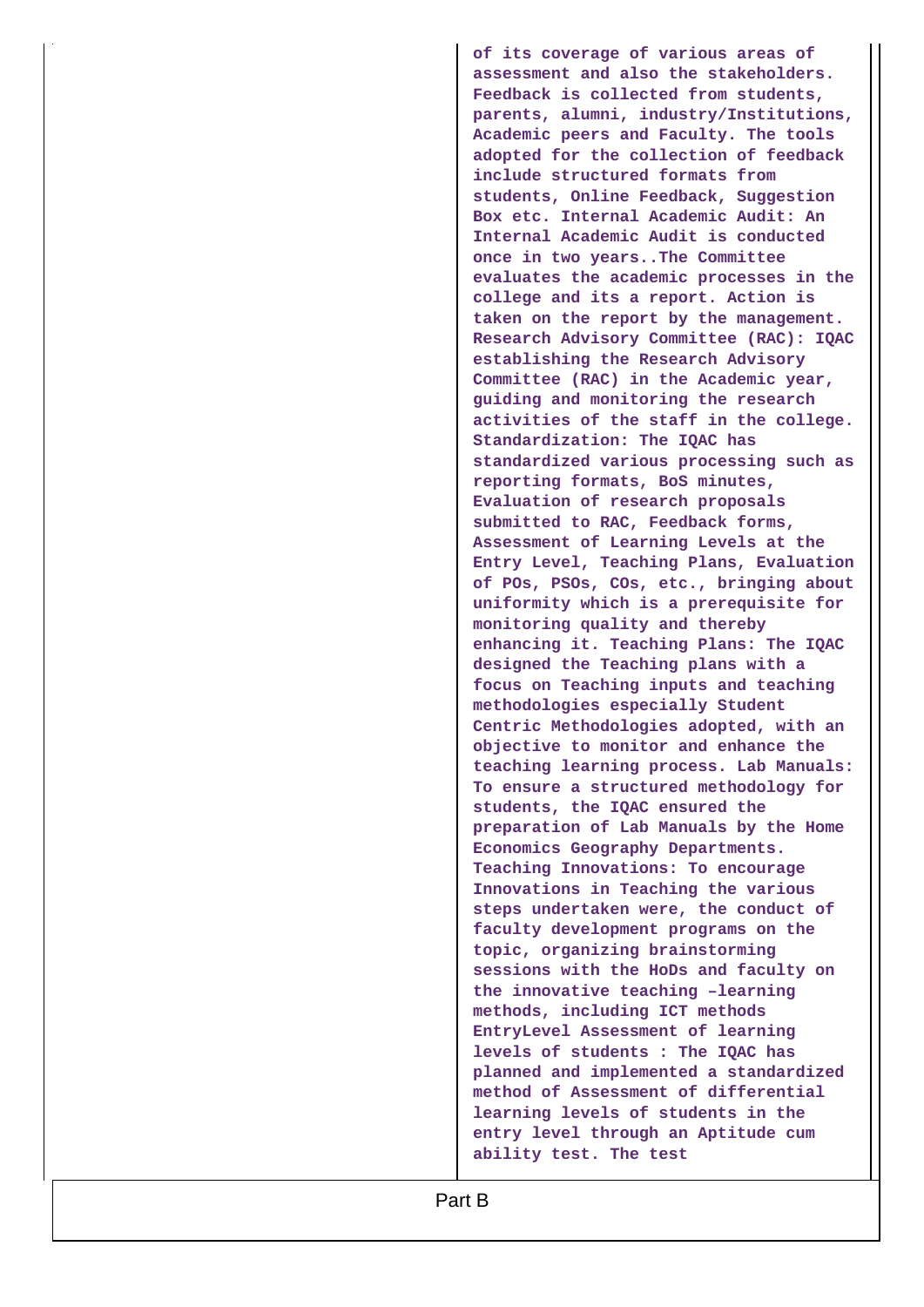## **CRITERION I – CURRICULAR ASPECTS**

### **1.1 – Curriculum Planning and Implementation**

 1.1.1 – Institution has the mechanism for well planned curriculum delivery and documentation. Explain in 500 words

 **The institution ensures effective curriculum delivery through a well-planned and documented process. The curricula have adopted relevance to the regional/national/global developmental needs with well-defined and informed learning objectives and outcomes at the program and course level. Structured feedback from students, alumni, employers, and experts from academia, industry, and research through course/program review feedback Curriculum design is aligned with the institutional mission, goals, and objectives. ? Curriculum design and development are done through a well-defined process. ? Curricula developed/adopted have relevance to the local/ national/regional/global developmental needs. ? Employability and entrepreneurship, the pursuit of higher knowledge, overall development of students are major considerations in the design and development of the curriculum. ? Developing global competencies are envisaged in the curriculum design. ? Consultation with experts academic, industry/ employment sector /alumni / other stakeholders in and outside the institution is effectively undertaken for developing the curricula. ? Leadership is provided to affiliated colleges (if applicable) for enriching the curriculum by encouraging skill development, need-based programs, etc Our institution is affiliated to S.G.B.A.U Amravati, and the curriculum of U.G.(01) P.G.(02) and PhD.(02) courses are prescribed by University. Up to the last five years, the annual pattern was adopted for running courses. for deciding syllabus distribution of marks Board of Study is authentic authority. Every year academic session schedule is directed by the university. By the direction of S.G.B.A.U Amravati and in the guidance of the Principal the academic calendar for every year from each department and concern committee is prepared these schedule of work for each term is prepared and precise action plans are developed for effective implementation of the curriculum visualizing its aim to empower rural girls and women emanating from the socio-economically backward zone of society. This yearly academic calendar with prominent events including felicitating of college toppers, enrollment of NSS volunteers, tests, annual examination, NSS regular special camp co-curricular activities, etc. is made available through the college. The curriculum delivery is effectively ensured through enriching and learned lectures, assisted by PowerPoint presentations, internet access, OHPs, visual charts, or even advanced e-tools and digital modern aids. Well-prepared handwritten or printed notes, study material, question banks are given to students. A further enhancement is effected through conducting group discussions, quizzes, seminars, and interactive sessions. Arranging guest lectures by eminent academicians is a regular practice. Every department as per its academic year planner conducts activities for sound and expected outputs. The imparting quality of education is assessed and monitored by an internal quality assurance cell which is aided by collecting regular feedback from stakeholders. Valued suggestions are often turned into action plans and remedial measures are incorporated to improve upon in the future. ? As soon as the declaration of the H.S.C. (12th standard) result admission committee starts its process. The admission process was completed by on partial online process. Affiliation with SGBAU, Amravati, adopts framed curriculum. University plans the academic & examination timetable and publishes class-wise syllabus booklets, which inform the specific duration of academic sessions, annual, commencing, and ending dates, related**

|                                                                                    | 1.1.2 – Certificate/ Diploma Courses introduced during the academic year |  |              |  |                    |             |  |  |  |
|------------------------------------------------------------------------------------|--------------------------------------------------------------------------|--|--------------|--|--------------------|-------------|--|--|--|
| Certificate<br>Skill<br>Diploma Courses<br>Duration<br>Focus on employ<br>Dates of |                                                                          |  |              |  |                    |             |  |  |  |
|                                                                                    |                                                                          |  | Introduction |  | ability/entreprene | Development |  |  |  |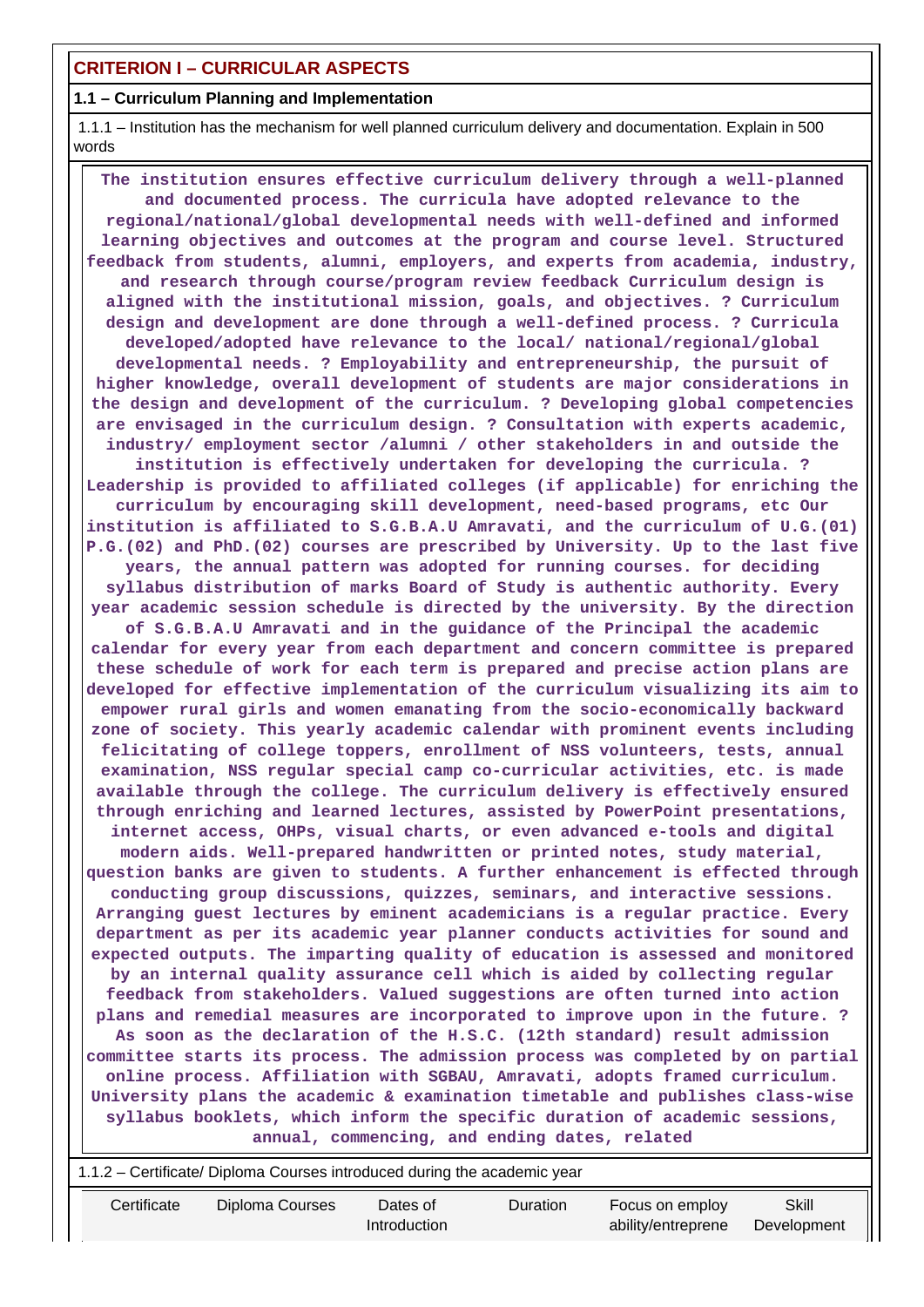|                                                                                                                                                                                                                                                                                                                       |                                    |                  | urship                                                          |     |  |  |  |  |
|-----------------------------------------------------------------------------------------------------------------------------------------------------------------------------------------------------------------------------------------------------------------------------------------------------------------------|------------------------------------|------------------|-----------------------------------------------------------------|-----|--|--|--|--|
| N.A.<br>Nil                                                                                                                                                                                                                                                                                                           | Nil                                | Nil              | Nil                                                             | Nil |  |  |  |  |
| 1.2 - Academic Flexibility                                                                                                                                                                                                                                                                                            |                                    |                  |                                                                 |     |  |  |  |  |
| 1.2.1 - New programmes/courses introduced during the academic year                                                                                                                                                                                                                                                    |                                    |                  |                                                                 |     |  |  |  |  |
| Programme/Course                                                                                                                                                                                                                                                                                                      | Programme Specialization           |                  | Dates of Introduction                                           |     |  |  |  |  |
|                                                                                                                                                                                                                                                                                                                       | No Data Entered/Not Applicable !!! |                  |                                                                 |     |  |  |  |  |
|                                                                                                                                                                                                                                                                                                                       |                                    | View File        |                                                                 |     |  |  |  |  |
| 1.2.2 - Programmes in which Choice Based Credit System (CBCS)/Elective course system implemented at the<br>affiliated Colleges (if applicable) during the academic year.                                                                                                                                              |                                    |                  |                                                                 |     |  |  |  |  |
| Name of programmes adopting<br><b>CBCS</b>                                                                                                                                                                                                                                                                            | Programme Specialization           |                  | Date of implementation of<br><b>CBCS/Elective Course System</b> |     |  |  |  |  |
| <b>BA</b>                                                                                                                                                                                                                                                                                                             |                                    | <b>Nill</b>      | 01/06/2020                                                      |     |  |  |  |  |
| <b>MA</b>                                                                                                                                                                                                                                                                                                             |                                    | Marathi          | 01/06/2020                                                      |     |  |  |  |  |
| MA                                                                                                                                                                                                                                                                                                                    |                                    | Home Economics   | 01/06/2020                                                      |     |  |  |  |  |
| 1.2.3 - Students enrolled in Certificate/ Diploma Courses introduced during the year                                                                                                                                                                                                                                  |                                    |                  |                                                                 |     |  |  |  |  |
|                                                                                                                                                                                                                                                                                                                       | Certificate                        |                  | Diploma Course                                                  |     |  |  |  |  |
|                                                                                                                                                                                                                                                                                                                       | No Data Entered/Not Applicable !!! |                  |                                                                 |     |  |  |  |  |
| 1.3 - Curriculum Enrichment                                                                                                                                                                                                                                                                                           |                                    |                  |                                                                 |     |  |  |  |  |
| 1.3.1 – Value-added courses imparting transferable and life skills offered during the year                                                                                                                                                                                                                            |                                    |                  |                                                                 |     |  |  |  |  |
| <b>Value Added Courses</b>                                                                                                                                                                                                                                                                                            | Date of Introduction               |                  | Number of Students Enrolled                                     |     |  |  |  |  |
|                                                                                                                                                                                                                                                                                                                       | No Data Entered/Not Applicable !!! |                  |                                                                 |     |  |  |  |  |
|                                                                                                                                                                                                                                                                                                                       |                                    | View File        |                                                                 |     |  |  |  |  |
| 1.3.2 – Field Projects / Internships under taken during the year                                                                                                                                                                                                                                                      |                                    |                  |                                                                 |     |  |  |  |  |
| Project/Programme Title                                                                                                                                                                                                                                                                                               | Programme Specialization           |                  | No. of students enrolled for Field<br>Projects / Internships    |     |  |  |  |  |
|                                                                                                                                                                                                                                                                                                                       | No Data Entered/Not Applicable !!! |                  |                                                                 |     |  |  |  |  |
|                                                                                                                                                                                                                                                                                                                       |                                    | <u>View File</u> |                                                                 |     |  |  |  |  |
| 1.4 - Feedback System                                                                                                                                                                                                                                                                                                 |                                    |                  |                                                                 |     |  |  |  |  |
| 1.4.1 – Whether structured feedback received from all the stakeholders.                                                                                                                                                                                                                                               |                                    |                  |                                                                 |     |  |  |  |  |
| <b>Students</b>                                                                                                                                                                                                                                                                                                       |                                    |                  | Yes                                                             |     |  |  |  |  |
| <b>Teachers</b>                                                                                                                                                                                                                                                                                                       |                                    |                  | Yes                                                             |     |  |  |  |  |
| Employers                                                                                                                                                                                                                                                                                                             |                                    |                  | Yes                                                             |     |  |  |  |  |
| Alumni                                                                                                                                                                                                                                                                                                                |                                    |                  | Yes                                                             |     |  |  |  |  |
| Parents                                                                                                                                                                                                                                                                                                               |                                    |                  | Yes                                                             |     |  |  |  |  |
| 1.4.2 – How the feedback obtained is being analyzed and utilized for overall development of the institution?<br>(maximum 500 words)                                                                                                                                                                                   |                                    |                  |                                                                 |     |  |  |  |  |
| <b>Feedback Obtained</b>                                                                                                                                                                                                                                                                                              |                                    |                  |                                                                 |     |  |  |  |  |
| Structured feedback from stakeholders, parents, students ex-students, and<br>students is obtained for enriching the curriculum. The college follows the<br>method of taking feedback from all the stakeholders. Feedback forms are<br>designed and uploaded on the college website. The feedback is obtained manually |                                    |                  |                                                                 |     |  |  |  |  |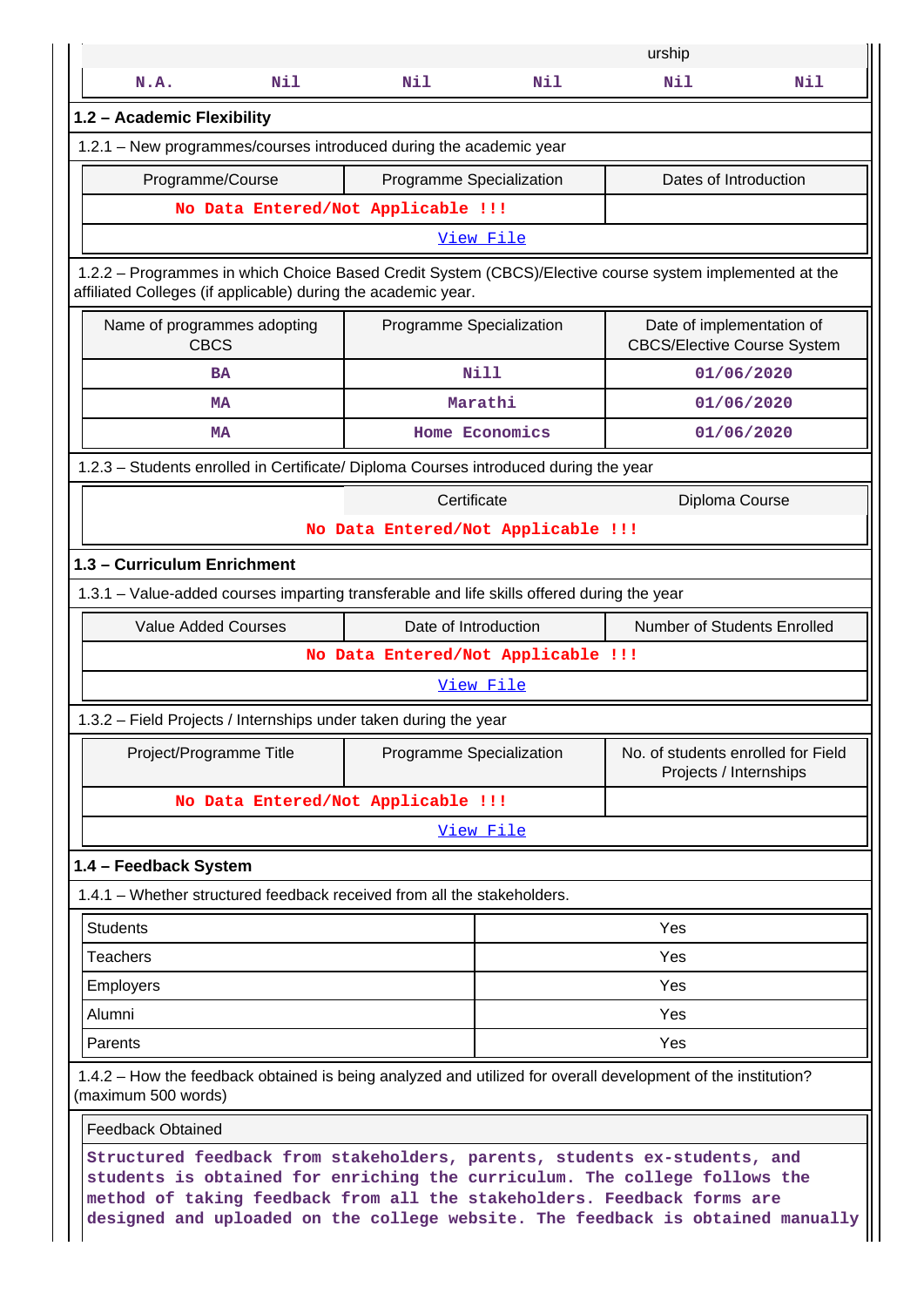**as well as online. Based on the feedback on curriculum obtained from concerned stakeholders, the teachers and heads of the departments have communicated to BOS for necessary improvements/modifications/ restructuring in the syllabus • The college has established a formal mechanism for obtaining feedback from all the stakeholders, as per the guidelines of NAAC. Feedback forms are designed and uploaded on the college website. The feedback is obtained manually as well as in an online manner. The feedback so obtained is analyzed and the information is communicated to BOS for necessary improvements/modifications/ restructuring in the syllabi. • The college also takes feedback from regular students and alumni with respect to changes in the syllabi. • Informal discussions are held regularly with students, alumni, and parents about the syllabi. 1. Feedback is taken from students from students and teachers yearwise on the syllabus. Options. Any Four of the above. 1. Students 2. Teachers 3. Alumni 4. Employers Data requirement: Report of an analysis of feedback received from different stake holder's year wise. The feedback is collected and records are analyzed by the teachers in the presence of the Principal in an individual capacity. Each teacher notes any special demands directed by the student and addresses these by renegotiating her teaching-learning methods and mentoring skills. The Principal intervenes wherever necessary. The Institution is in the process of designing a graphical presentation of feedback to be discussed in presentation format in Teachers Meetings so that the impact on campus life becomes more macro-level management while retaining the very successful micro management.**

### **CRITERION II – TEACHING- LEARNING AND EVALUATION**

### **2.1 – Student Enrolment and Profile**

| Name of the<br>Programme | Programme<br>Specialization | Number of seats<br>available | Number of<br>Application received | <b>Students Enrolled</b> |
|--------------------------|-----------------------------|------------------------------|-----------------------------------|--------------------------|
| <b>MA</b>                | Home<br>Economics           | 20                           | 8                                 | 8                        |
| <b>MA</b>                | Home<br>Economics           | 20                           | 4                                 | 4                        |
| <b>MA</b>                | Marathi                     | 80                           | 34                                | 34                       |
| <b>MA</b>                | Marathi                     | 80                           | 39                                | 39                       |
| <b>BA</b>                | <b>Nill</b>                 | 120                          | 67                                | 67                       |
| <b>BA</b>                | <b>Nill</b>                 | 120                          | 79                                | 79                       |
| <b>BA</b>                | Nill                        | 240                          | 132                               | 132                      |
|                          |                             | View File                    |                                   |                          |

#### **2.2 – Catering to Student Diversity**

2.2.1 – Student - Full time teacher ratio (current year data)

| Year | Number of<br>students enrolled<br>in the institution<br>(UG) | Number of<br>students enrolled<br>in the institution<br>(PG) | Number of<br>fulltime teachers<br>available in the<br>institution<br>teaching only UG<br>courses | Number of<br>fulltime teachers<br>available in the<br>institution<br>teaching only PG<br>courses | Number of<br>teachers<br>teaching both UG<br>and PG courses |
|------|--------------------------------------------------------------|--------------------------------------------------------------|--------------------------------------------------------------------------------------------------|--------------------------------------------------------------------------------------------------|-------------------------------------------------------------|
| 2019 | 278                                                          | 73                                                           |                                                                                                  | Nill                                                                                             |                                                             |

### **2.3 – Teaching - Learning Process**

2.3.1 – Percentage of teachers using ICT for effective teaching with Learning Management Systems (LMS), E-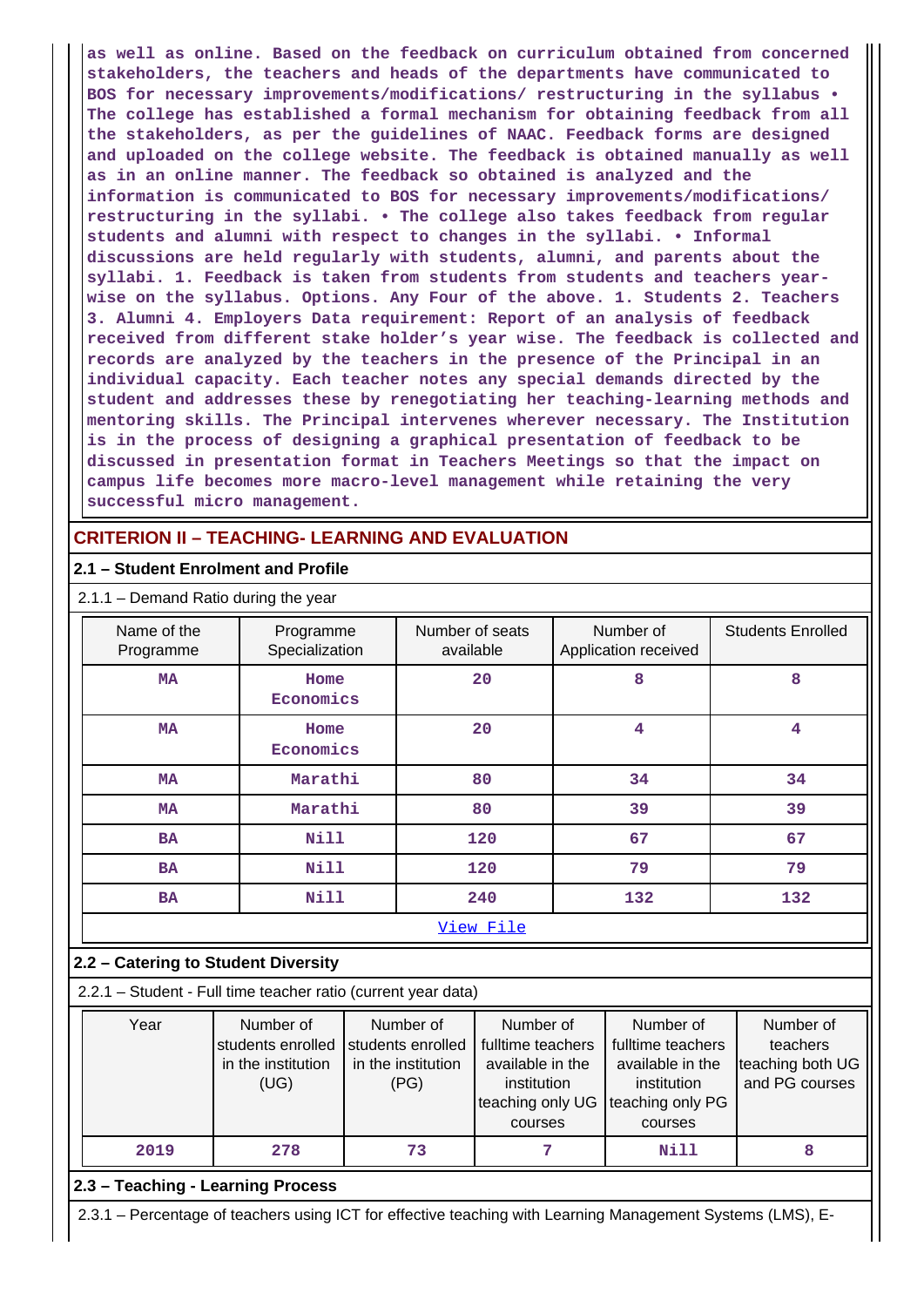| learning resources etc. (current year data)                                                       |                                                                                                                                                                                                                                                                                                                                                                                                                                                                                                                                                                                                                                                                                                                                                                                                                                                                                                                                                                                                                                                                                                                                                                                                                                                                                                                                                                                                                                                                                                                                                                                                                                                                                                                                                                                                                                                                                                                                                                                                                                                                                                                                                                                                                                                                                                                                                                                                                                                                                                                                                                                                                                                                                                                                                                                                                                                                                                                                                                                                                                                                                                                                                                                                                                                                                                                                                     |                                                                                                                                                                                                                    |                                        |  |                                             |                                                                                                                     |  |  |  |
|---------------------------------------------------------------------------------------------------|-----------------------------------------------------------------------------------------------------------------------------------------------------------------------------------------------------------------------------------------------------------------------------------------------------------------------------------------------------------------------------------------------------------------------------------------------------------------------------------------------------------------------------------------------------------------------------------------------------------------------------------------------------------------------------------------------------------------------------------------------------------------------------------------------------------------------------------------------------------------------------------------------------------------------------------------------------------------------------------------------------------------------------------------------------------------------------------------------------------------------------------------------------------------------------------------------------------------------------------------------------------------------------------------------------------------------------------------------------------------------------------------------------------------------------------------------------------------------------------------------------------------------------------------------------------------------------------------------------------------------------------------------------------------------------------------------------------------------------------------------------------------------------------------------------------------------------------------------------------------------------------------------------------------------------------------------------------------------------------------------------------------------------------------------------------------------------------------------------------------------------------------------------------------------------------------------------------------------------------------------------------------------------------------------------------------------------------------------------------------------------------------------------------------------------------------------------------------------------------------------------------------------------------------------------------------------------------------------------------------------------------------------------------------------------------------------------------------------------------------------------------------------------------------------------------------------------------------------------------------------------------------------------------------------------------------------------------------------------------------------------------------------------------------------------------------------------------------------------------------------------------------------------------------------------------------------------------------------------------------------------------------------------------------------------------------------------------------------------|--------------------------------------------------------------------------------------------------------------------------------------------------------------------------------------------------------------------|----------------------------------------|--|---------------------------------------------|---------------------------------------------------------------------------------------------------------------------|--|--|--|
| Number of<br><b>Teachers on Roll</b>                                                              | Number of<br>teachers using<br>ICT (LMS, e-<br>Resources)                                                                                                                                                                                                                                                                                                                                                                                                                                                                                                                                                                                                                                                                                                                                                                                                                                                                                                                                                                                                                                                                                                                                                                                                                                                                                                                                                                                                                                                                                                                                                                                                                                                                                                                                                                                                                                                                                                                                                                                                                                                                                                                                                                                                                                                                                                                                                                                                                                                                                                                                                                                                                                                                                                                                                                                                                                                                                                                                                                                                                                                                                                                                                                                                                                                                                           | <b>ICT Tools and</b><br>resources<br>available                                                                                                                                                                     | Number of ICT<br>enabled<br>Classrooms |  | Numberof smart<br>classrooms                | E-resources and<br>techniques used                                                                                  |  |  |  |
| $\overline{7}$                                                                                    | $7\phantom{.}7$                                                                                                                                                                                                                                                                                                                                                                                                                                                                                                                                                                                                                                                                                                                                                                                                                                                                                                                                                                                                                                                                                                                                                                                                                                                                                                                                                                                                                                                                                                                                                                                                                                                                                                                                                                                                                                                                                                                                                                                                                                                                                                                                                                                                                                                                                                                                                                                                                                                                                                                                                                                                                                                                                                                                                                                                                                                                                                                                                                                                                                                                                                                                                                                                                                                                                                                                     | <b>Nill</b>                                                                                                                                                                                                        | 3                                      |  | <b>Nill</b>                                 | Nill                                                                                                                |  |  |  |
|                                                                                                   |                                                                                                                                                                                                                                                                                                                                                                                                                                                                                                                                                                                                                                                                                                                                                                                                                                                                                                                                                                                                                                                                                                                                                                                                                                                                                                                                                                                                                                                                                                                                                                                                                                                                                                                                                                                                                                                                                                                                                                                                                                                                                                                                                                                                                                                                                                                                                                                                                                                                                                                                                                                                                                                                                                                                                                                                                                                                                                                                                                                                                                                                                                                                                                                                                                                                                                                                                     | View File of ICT Tools and resources                                                                                                                                                                               |                                        |  |                                             |                                                                                                                     |  |  |  |
|                                                                                                   |                                                                                                                                                                                                                                                                                                                                                                                                                                                                                                                                                                                                                                                                                                                                                                                                                                                                                                                                                                                                                                                                                                                                                                                                                                                                                                                                                                                                                                                                                                                                                                                                                                                                                                                                                                                                                                                                                                                                                                                                                                                                                                                                                                                                                                                                                                                                                                                                                                                                                                                                                                                                                                                                                                                                                                                                                                                                                                                                                                                                                                                                                                                                                                                                                                                                                                                                                     | View File of E-resources and techniques used                                                                                                                                                                       |                                        |  |                                             |                                                                                                                     |  |  |  |
| 2.3.2 - Students mentoring system available in the institution? Give details. (maximum 500 words) |                                                                                                                                                                                                                                                                                                                                                                                                                                                                                                                                                                                                                                                                                                                                                                                                                                                                                                                                                                                                                                                                                                                                                                                                                                                                                                                                                                                                                                                                                                                                                                                                                                                                                                                                                                                                                                                                                                                                                                                                                                                                                                                                                                                                                                                                                                                                                                                                                                                                                                                                                                                                                                                                                                                                                                                                                                                                                                                                                                                                                                                                                                                                                                                                                                                                                                                                                     |                                                                                                                                                                                                                    |                                        |  |                                             |                                                                                                                     |  |  |  |
| Number of students enrolled in the                                                                | Yes, through the teacher ward (presently Mentor-Mentee system. The college has since last twenty-eight years<br>practiced a system of mentoring called tutor ward was care to every ward to look after her academic and<br>psychological well being and also monitor class attendance performance. The same type of system has been<br>now restructured and named as mentor system. under the mentor system the full-time teacher of the college has<br>been engaged as a mentor for each class. Students of each class in college are having a full-time lecturer as<br>their mentor. At the beginning of the academic session, the class-wise names of the mentor are displayed on the<br>college notice board. The members are responsible for academic progress and psychological interest<br>psychological well-being of their mentees They are also interested in the task of mentoring the attendance and<br>academic progress of the student they also provide psychological counseling to those who need them and refer<br>them for more professional counseling if required. At the beginning of the academic session, the class-wise<br>names of mentors have displayed on the college notice board the mentors are responsible for the academic<br>progress and psychological well being of their Mantis they are also interested in the task of monitoring the<br>attendance and academic progress of students they also provide psychological counseling to those who need<br>them and refer them fo professional counseling if required. At the beginning of the academic session the mentors<br>the mentor conduct orientation programs of the Mantis where buy they are acquainted with the institutions its<br>goals and mission the facilities available and the regulation of the affiliating University The the the mentor<br>maintain the biographic of each individual mentee including educational background and socioeconomic status.<br>They also maintain a record of their class attendance class performance and academic progress. The mentors<br>also use both formal and informal means of mentoring the mentor system apart from its formal part also exits as<br>a robust informal mechanism to boost inclusiveness gender sensitivity and social responsibility of students.<br>Under the mentor system, the full-time teacher of the college has been engaged as a mentor for each class.<br>Students of each class in college are having a full-time lecturer as their mentor. At the beginning of the academic<br>session, the class-wise names of the mentor are displayed is displayed are displayed on the college notice<br>board. The members are responsible for academic progress and psychological interest psychological well-being<br>of their manatees They are also interested in the task of mentoring the attendance and academic progress of the<br>student they also provide psychological counseling to those who need them and refer them for more professional<br>counseling if required. At the beginning of the academic session, the class-wise names of mentors have<br>displayed on the college notice board the mentors are responsible for the academic progress and psychological<br>well being of their Mantis they are also interested in the task of monitoring the attendance |                                                                                                                                                                                                                    |                                        |  |                                             |                                                                                                                     |  |  |  |
| institution                                                                                       |                                                                                                                                                                                                                                                                                                                                                                                                                                                                                                                                                                                                                                                                                                                                                                                                                                                                                                                                                                                                                                                                                                                                                                                                                                                                                                                                                                                                                                                                                                                                                                                                                                                                                                                                                                                                                                                                                                                                                                                                                                                                                                                                                                                                                                                                                                                                                                                                                                                                                                                                                                                                                                                                                                                                                                                                                                                                                                                                                                                                                                                                                                                                                                                                                                                                                                                                                     |                                                                                                                                                                                                                    | Number of fulltime teachers            |  |                                             | Mentor: Mentee Ratio                                                                                                |  |  |  |
|                                                                                                   | 278                                                                                                                                                                                                                                                                                                                                                                                                                                                                                                                                                                                                                                                                                                                                                                                                                                                                                                                                                                                                                                                                                                                                                                                                                                                                                                                                                                                                                                                                                                                                                                                                                                                                                                                                                                                                                                                                                                                                                                                                                                                                                                                                                                                                                                                                                                                                                                                                                                                                                                                                                                                                                                                                                                                                                                                                                                                                                                                                                                                                                                                                                                                                                                                                                                                                                                                                                 |                                                                                                                                                                                                                    | 8                                      |  |                                             | 1:35                                                                                                                |  |  |  |
| 2.4 - Teacher Profile and Quality                                                                 |                                                                                                                                                                                                                                                                                                                                                                                                                                                                                                                                                                                                                                                                                                                                                                                                                                                                                                                                                                                                                                                                                                                                                                                                                                                                                                                                                                                                                                                                                                                                                                                                                                                                                                                                                                                                                                                                                                                                                                                                                                                                                                                                                                                                                                                                                                                                                                                                                                                                                                                                                                                                                                                                                                                                                                                                                                                                                                                                                                                                                                                                                                                                                                                                                                                                                                                                                     |                                                                                                                                                                                                                    |                                        |  |                                             |                                                                                                                     |  |  |  |
| 2.4.1 - Number of full time teachers appointed during the year                                    |                                                                                                                                                                                                                                                                                                                                                                                                                                                                                                                                                                                                                                                                                                                                                                                                                                                                                                                                                                                                                                                                                                                                                                                                                                                                                                                                                                                                                                                                                                                                                                                                                                                                                                                                                                                                                                                                                                                                                                                                                                                                                                                                                                                                                                                                                                                                                                                                                                                                                                                                                                                                                                                                                                                                                                                                                                                                                                                                                                                                                                                                                                                                                                                                                                                                                                                                                     |                                                                                                                                                                                                                    |                                        |  |                                             |                                                                                                                     |  |  |  |
| No. of sanctioned<br>positions                                                                    | No. of filled positions                                                                                                                                                                                                                                                                                                                                                                                                                                                                                                                                                                                                                                                                                                                                                                                                                                                                                                                                                                                                                                                                                                                                                                                                                                                                                                                                                                                                                                                                                                                                                                                                                                                                                                                                                                                                                                                                                                                                                                                                                                                                                                                                                                                                                                                                                                                                                                                                                                                                                                                                                                                                                                                                                                                                                                                                                                                                                                                                                                                                                                                                                                                                                                                                                                                                                                                             |                                                                                                                                                                                                                    | Vacant positions                       |  | Positions filled during<br>the current year | No. of faculty with<br>Ph.D                                                                                         |  |  |  |
| 12                                                                                                | 8                                                                                                                                                                                                                                                                                                                                                                                                                                                                                                                                                                                                                                                                                                                                                                                                                                                                                                                                                                                                                                                                                                                                                                                                                                                                                                                                                                                                                                                                                                                                                                                                                                                                                                                                                                                                                                                                                                                                                                                                                                                                                                                                                                                                                                                                                                                                                                                                                                                                                                                                                                                                                                                                                                                                                                                                                                                                                                                                                                                                                                                                                                                                                                                                                                                                                                                                                   |                                                                                                                                                                                                                    | 4                                      |  | <b>Nill</b>                                 | 6                                                                                                                   |  |  |  |
| International level from Government, recognised bodies during the year)                           |                                                                                                                                                                                                                                                                                                                                                                                                                                                                                                                                                                                                                                                                                                                                                                                                                                                                                                                                                                                                                                                                                                                                                                                                                                                                                                                                                                                                                                                                                                                                                                                                                                                                                                                                                                                                                                                                                                                                                                                                                                                                                                                                                                                                                                                                                                                                                                                                                                                                                                                                                                                                                                                                                                                                                                                                                                                                                                                                                                                                                                                                                                                                                                                                                                                                                                                                                     |                                                                                                                                                                                                                    |                                        |  |                                             | 2.4.2 - Honours and recognition received by teachers (received awards, recognition, fellowships at State, National, |  |  |  |
| Year of Award                                                                                     |                                                                                                                                                                                                                                                                                                                                                                                                                                                                                                                                                                                                                                                                                                                                                                                                                                                                                                                                                                                                                                                                                                                                                                                                                                                                                                                                                                                                                                                                                                                                                                                                                                                                                                                                                                                                                                                                                                                                                                                                                                                                                                                                                                                                                                                                                                                                                                                                                                                                                                                                                                                                                                                                                                                                                                                                                                                                                                                                                                                                                                                                                                                                                                                                                                                                                                                                                     | Name of full time teachers<br>Designation<br>Name of the award,<br>fellowship, received from<br>receiving awards from<br>Government or recognized<br>state level, national level,<br>international level<br>bodies |                                        |  |                                             |                                                                                                                     |  |  |  |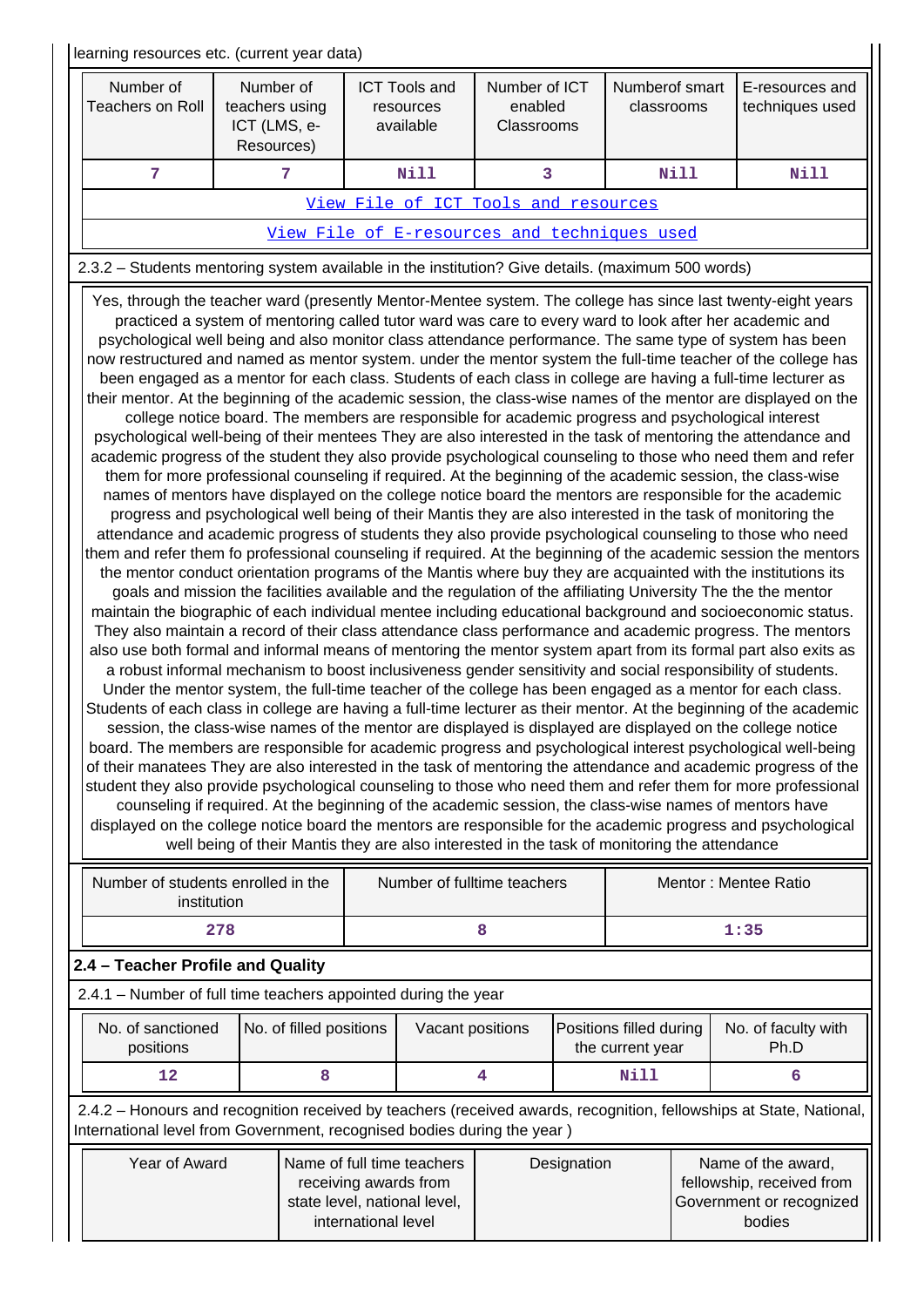#### **No Data Entered/Not Applicable !!!**

[View File](https://assessmentonline.naac.gov.in/public/Postacc/Honours_recieved/9784_Honours_recieved_1620172834.xlsx)

#### **2.5 – Evaluation Process and Reforms**

 2.5.1 – Number of days from the date of semester-end/ year- end examination till the declaration of results during the year

| Programme Name | Programme Code | Semester/year    | Last date of the last<br>semester-end/year-<br>end examination | Date of declaration of<br>results of semester-<br>end/ year- end<br>examination |
|----------------|----------------|------------------|----------------------------------------------------------------|---------------------------------------------------------------------------------|
| <b>MA</b>      | $_{\rm PG}$    | $Sem-3/M.A. III$ | 25/04/2020                                                     | 28/11/2020                                                                      |
| <b>MA</b>      | $_{\rm PG}$    | $Sem-3M.A.II$    | 25/04/2020                                                     | 27/01/2020                                                                      |
| <b>MA</b>      | $_{\rm PG}$    | $Sem-2/M.A. II$  | 25/04/2020                                                     | 21/08/2020                                                                      |
| <b>MA</b>      | $_{\rm PG}$    | $Sem-1/M.A. II$  | 25/04/2020                                                     | 21/10/2020                                                                      |
| <b>BA</b>      | UG             | $Sem-6/B.A. III$ | 25/04/2020                                                     | 25/11/2020                                                                      |
| <b>BA</b>      | UG             | $Sem-5/B.A. III$ | 25/04/2020                                                     | 20/01/2020                                                                      |
| <b>BA</b>      | UG             | $Sem-4/B.A.II$   | 25/04/2020                                                     | 31/12/2020                                                                      |
| <b>BA</b>      | UG             | $Sem-3/B.A. II$  | 25/04/2020                                                     | 20/01/2020                                                                      |
| <b>BA</b>      | UG             | $Sem-2/B.A.I$    | 25/04/2020                                                     | 29/08/2020                                                                      |
| <b>BA</b>      | UG             | $Sem-1/B.A.I$    | 25/04/2020                                                     | 29/01/2020                                                                      |
|                |                | <u>View File</u> |                                                                |                                                                                 |

2.5.2 – Reforms initiated on Continuous Internal Evaluation(CIE) system at the institutional level (250 words)

 **The number of days from the date of semester-end/ year-end examination till the declaration of results during the year Programme Name Programme Code Semester/ year Last date of the last semester-end/ yearend examination Date of declaration of results of semester-end/ year- end examination BA UG Year 29/04/2019 19/07/2018 MA P.G. Semester 30/03/2019 22/07/2019 MA P.G. Semeter 30/03/2019 24/06/2019 View File 2.5.2 – Reforms initiated on Continuous Internal Evaluation(CIE) system at the institutional level (250 words) Reforms initiated on continuous internal evaluation system in the college examination in place of traditional evaluation method in UG and PG courses. The college organised debates group discussions seminar presentation. MCQ-type questions in every subject are given for practice. Class tests common tests are conducted. Academic calendar prepared and adhered to for the conduct of examination and other related matters. The committee prepares the academic calendar at the beginning of the year and uploaded the college website and on the notice board of the college. The academic calendar apps distributed to teaching and non teaching staff of the college. The academic calendar also contains the early schedule of the college ranging from a list of holidays, date off national level holidays, state level, holidays local holidays, and the institutional holidays. Schedule of college examination and other forms of evaluation search as revaluation through performance seminar presentation.. the tentative dates of college examinations and desserts are mentioned in academic calendar. College social gatherings, parent-teacher meet, ex-student meet, college sports are included in the academic calendar prepared and adhered to for the conduct of examination and other related matters. The committee prepare academic calendar at the beginning of the year and on uploaded the college website and on notice board of the college. The academic calendar apps distributed to teaching and non teaching staff of the college. The academic calendar also contains the early schedule of the college ranging from a list of holidays, date off national level holidays, state level, holidays local holidays, and the**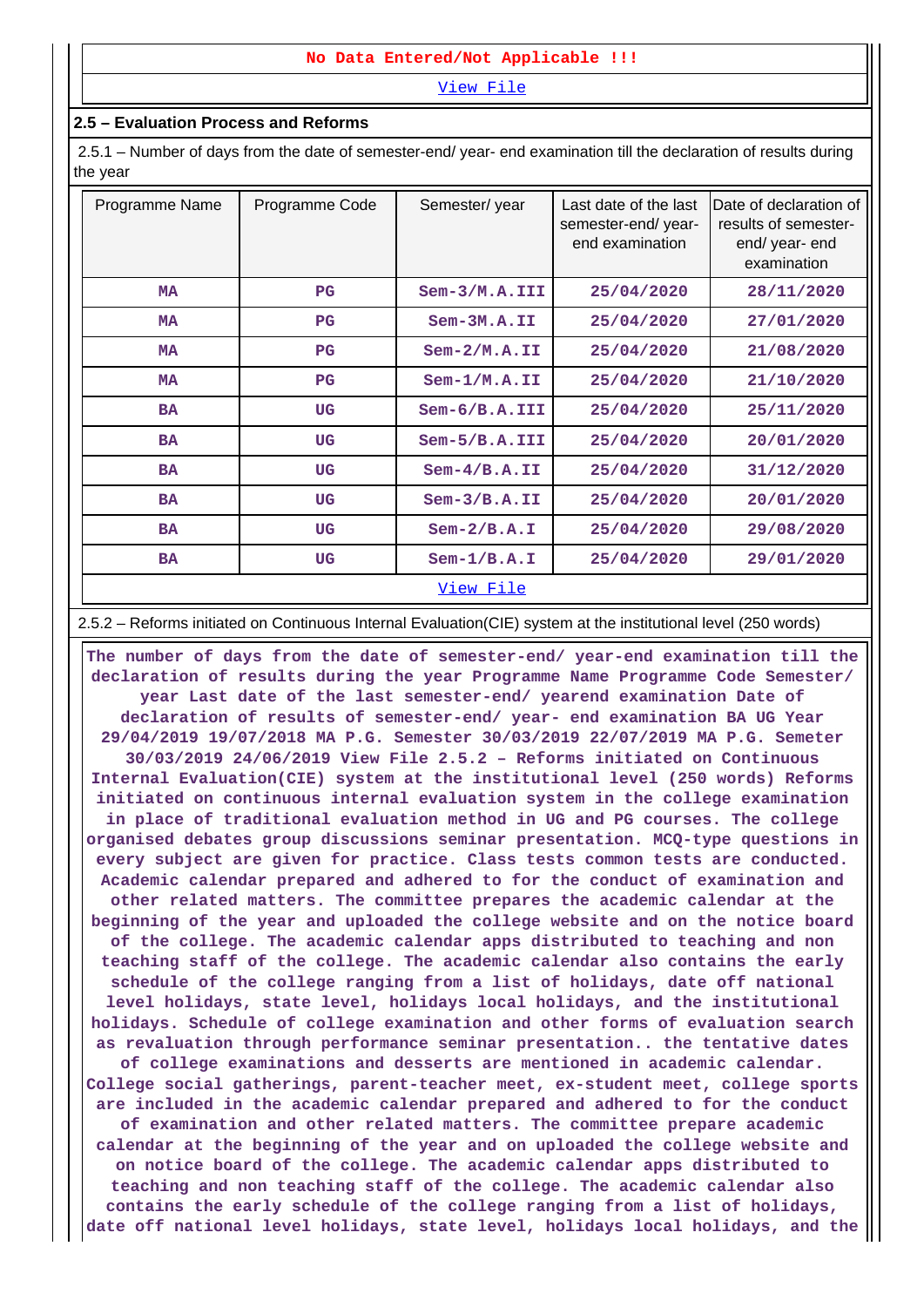**institutional holidays. Schedule of college examination and other forms of evaluation search as revaluation through performance seminar presentation.. the tentative dates of college examinations and desserts are mentioned in academic calendar. College social gatherings, parent-teacher meet, ex-student meet, college sports are included in the academic calendar Institute has its own way and mechanism of evaluating the quality of teaching and learning. Principal of the college arranges meetings with students to discuss various issues regarding the teaching-learning process. Suggestions and complaints if any, are listened to, and actions taken in such meetings. Every three months, academic audit of every teacher is carried out by the principal and IQAC. The institute has prepared a feedback form in the form of questionnaire. Students are asked to fill these forms and response of students is conveyed to the teachers. This practice helps in improving the quality of the teaching-learning process. The college also has installed a suggestion box in the premises, where students can make their suggestions. The Principal evaluates daily diaries of staff and monitor**

 2.5.3 – Academic calendar prepared and adhered for conduct of Examination and other related matters (250 words)

 **uploaded the college website and on the notice board of the college. The academic calendar apps distributed to teaching and non-teaching staff of the college. The academic calendar also contains the early schedule of the college ranging from a list of holidays, dates of national-level holidays, state level, holidays local holidays, and the institutional holidays. Schedule of college examination and other forms of evaluation search as revaluation through performance seminar presentation.. the tentative dates of college examinations and desserts are mentioned in the academic calendar. College social gathering, parent-teacher meet, ex student meet, college sports are included in the academic calendar**

#### **2.6 – Student Performance and Learning Outcomes**

 2.6.1 – Program outcomes, program specific outcomes and course outcomes for all programs offered by the institution are stated and displayed in website of the institution (to provide the weblink)

[http://macccr.org/pdf/course\\_outcome.pdf-web path of 2.7 5.](http://macccr.org/pdf/course_outcome.pdf-web path of 2.7 5.)

2.6.2 – Pass percentage of students

| Programme<br>Code | Programme<br>Name | Programme<br>Specialization | Number of<br>students<br>appeared in the<br>final year<br>examination | Number of<br>students passed<br>in final year<br>examination | Pass Percentage |  |  |  |
|-------------------|-------------------|-----------------------------|-----------------------------------------------------------------------|--------------------------------------------------------------|-----------------|--|--|--|
| <b>UG</b>         | <b>BA</b>         | Nill                        | 63                                                                    | 58                                                           | 92.6            |  |  |  |
| $_{\rm PG}$       | <b>MA</b>         | Marathi<br>Literaure        | 34                                                                    | 30                                                           | 88.24           |  |  |  |
| $_{\rm PG}$       | <b>MA</b>         | Home<br>Economics           | 8                                                                     | 8                                                            | 100             |  |  |  |
|                   | View File         |                             |                                                                       |                                                              |                 |  |  |  |

### **2.7 – Student Satisfaction Survey**

 2.7.1 – Student Satisfaction Survey (SSS) on overall institutional performance (Institution may design the questionnaire) (results and details be provided as weblink)

[http://macccr.org/pdf/report\\_of\\_sss.pdf](http://macccr.org/pdf/report_of_sss.pdf) 

### **CRITERION III – RESEARCH, INNOVATIONS AND EXTENSION**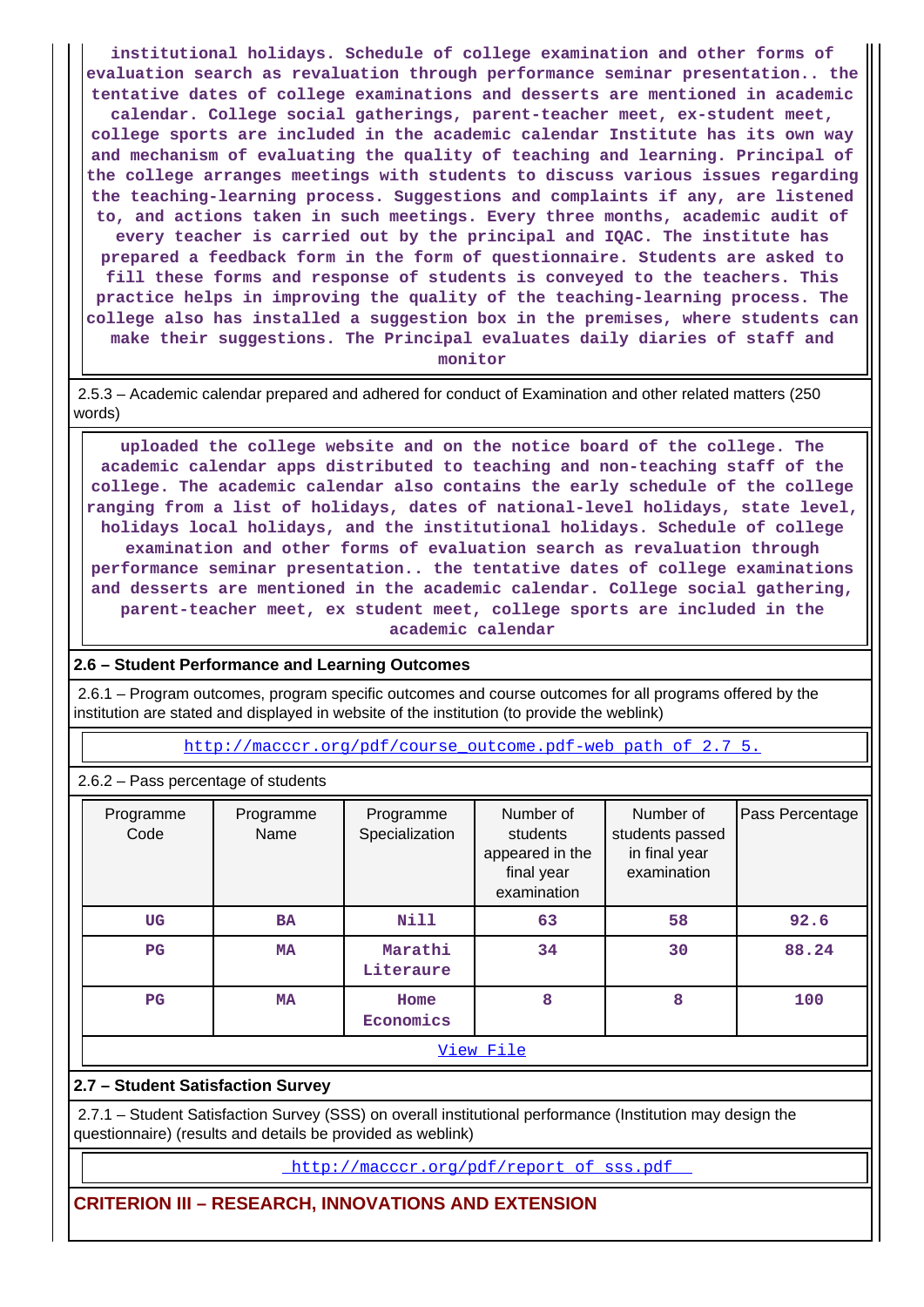| 3.1 - Resource Mobilization for Research                                                                                                                              |                        |                                    |                 |           |                                                  |               |                         |                                    |  |
|-----------------------------------------------------------------------------------------------------------------------------------------------------------------------|------------------------|------------------------------------|-----------------|-----------|--------------------------------------------------|---------------|-------------------------|------------------------------------|--|
| 3.1.1 - Research funds sanctioned and received from various agencies, industry and other organisations                                                                |                        |                                    |                 |           |                                                  |               |                         |                                    |  |
| Nature of the Project                                                                                                                                                 |                        | Duration                           | agency          |           | Name of the funding<br>Total grant<br>sanctioned |               |                         | Amount received<br>during the year |  |
|                                                                                                                                                                       |                        | No Data Entered/Not Applicable !!! |                 |           |                                                  |               |                         |                                    |  |
|                                                                                                                                                                       |                        |                                    |                 | View File |                                                  |               |                         |                                    |  |
| 3.2 - Innovation Ecosystem                                                                                                                                            |                        |                                    |                 |           |                                                  |               |                         |                                    |  |
| 3.2.1 - Workshops/Seminars Conducted on Intellectual Property Rights (IPR) and Industry-Academia Innovative<br>practices during the year                              |                        |                                    |                 |           |                                                  |               |                         |                                    |  |
| Title of workshop/seminar<br>Name of the Dept.<br>Date                                                                                                                |                        |                                    |                 |           |                                                  |               |                         |                                    |  |
|                                                                                                                                                                       |                        | No Data Entered/Not Applicable !!! |                 |           |                                                  |               |                         |                                    |  |
| 3.2.2 - Awards for Innovation won by Institution/Teachers/Research scholars/Students during the year                                                                  |                        |                                    |                 |           |                                                  |               |                         |                                    |  |
| Title of the innovation                                                                                                                                               |                        | Name of Awardee                    | Awarding Agency |           |                                                  | Date of award |                         | Category                           |  |
|                                                                                                                                                                       |                        | No Data Entered/Not Applicable !!! |                 |           |                                                  |               |                         |                                    |  |
|                                                                                                                                                                       |                        |                                    |                 | View File |                                                  |               |                         |                                    |  |
| 3.2.3 - No. of Incubation centre created, start-ups incubated on campus during the year                                                                               |                        |                                    |                 |           |                                                  |               |                         |                                    |  |
| Incubation<br>Center                                                                                                                                                  | Name                   | Sponsered By                       |                 |           | Name of the<br>Start-up                          |               | Nature of Start-<br>up  | Date of<br>Commencement            |  |
| No Data Entered/Not Applicable !!!                                                                                                                                    |                        |                                    |                 |           |                                                  |               |                         |                                    |  |
| View File                                                                                                                                                             |                        |                                    |                 |           |                                                  |               |                         |                                    |  |
| 3.3 - Research Publications and Awards                                                                                                                                |                        |                                    |                 |           |                                                  |               |                         |                                    |  |
| 3.3.1 - Incentive to the teachers who receive recognition/awards                                                                                                      |                        |                                    |                 |           |                                                  |               |                         |                                    |  |
| <b>State</b>                                                                                                                                                          |                        |                                    | National        |           |                                                  |               |                         | International                      |  |
|                                                                                                                                                                       |                        | No Data Entered/Not Applicable !!! |                 |           |                                                  |               |                         |                                    |  |
| 3.3.2 - Ph. Ds awarded during the year (applicable for PG College, Research Center)                                                                                   |                        |                                    |                 |           |                                                  |               |                         |                                    |  |
|                                                                                                                                                                       | Name of the Department |                                    |                 |           |                                                  |               | Number of PhD's Awarded |                                    |  |
|                                                                                                                                                                       | N.A.                   |                                    |                 |           |                                                  |               | Nill                    |                                    |  |
| 3.3.3 - Research Publications in the Journals notified on UGC website during the year                                                                                 |                        |                                    |                 |           |                                                  |               |                         |                                    |  |
| <b>Type</b>                                                                                                                                                           |                        | Department                         |                 |           | Number of Publication                            |               |                         | Average Impact Factor (if<br>any)  |  |
|                                                                                                                                                                       |                        | No Data Entered/Not Applicable !!! |                 |           |                                                  |               |                         |                                    |  |
|                                                                                                                                                                       |                        |                                    |                 | View File |                                                  |               |                         |                                    |  |
| 3.3.4 - Books and Chapters in edited Volumes / Books published, and papers in National/International Conference<br>Proceedings per Teacher during the year            |                        |                                    |                 |           |                                                  |               |                         |                                    |  |
|                                                                                                                                                                       | Department             |                                    |                 |           |                                                  |               | Number of Publication   |                                    |  |
|                                                                                                                                                                       |                        | No Data Entered/Not Applicable !!! |                 |           |                                                  |               |                         |                                    |  |
|                                                                                                                                                                       |                        |                                    |                 | View File |                                                  |               |                         |                                    |  |
| 3.3.5 - Bibliometrics of the publications during the last Academic year based on average citation index in Scopus/<br>Web of Science or PubMed/ Indian Citation Index |                        |                                    |                 |           |                                                  |               |                         |                                    |  |
| Title of the                                                                                                                                                          | Name of                | Title of journal                   | Year of         |           | <b>Citation Index</b>                            |               | Institutional           | Number of                          |  |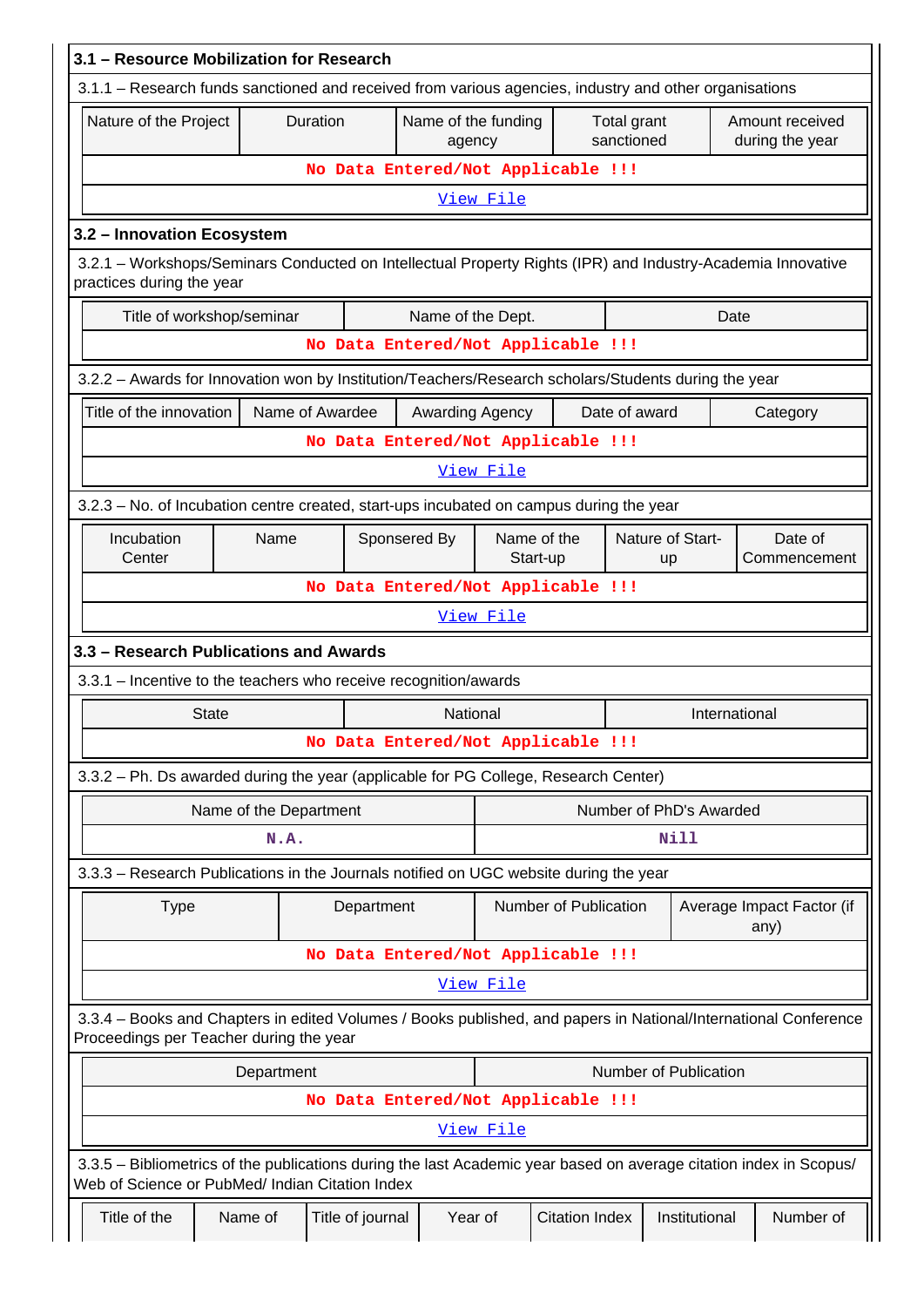| Paper                                                                                                                                                                                                              |  | Author            |                                                          |                                                                                     | publication                                                                                                                                                                                                    |                                                          |                                                                 | affiliation as<br>mentioned in<br>the publication |                                                                    | citations<br>excluding self<br>citation                 |  |
|--------------------------------------------------------------------------------------------------------------------------------------------------------------------------------------------------------------------|--|-------------------|----------------------------------------------------------|-------------------------------------------------------------------------------------|----------------------------------------------------------------------------------------------------------------------------------------------------------------------------------------------------------------|----------------------------------------------------------|-----------------------------------------------------------------|---------------------------------------------------|--------------------------------------------------------------------|---------------------------------------------------------|--|
| No Data Entered/Not Applicable !!!                                                                                                                                                                                 |  |                   |                                                          |                                                                                     |                                                                                                                                                                                                                |                                                          |                                                                 |                                                   |                                                                    |                                                         |  |
|                                                                                                                                                                                                                    |  |                   |                                                          |                                                                                     | View File                                                                                                                                                                                                      |                                                          |                                                                 |                                                   |                                                                    |                                                         |  |
|                                                                                                                                                                                                                    |  |                   |                                                          |                                                                                     | 3.3.6 - h-Index of the Institutional Publications during the year. (based on Scopus/ Web of science)                                                                                                           |                                                          |                                                                 |                                                   |                                                                    |                                                         |  |
| Title of the<br>Paper                                                                                                                                                                                              |  | Name of<br>Author | Title of journal                                         |                                                                                     | Year of<br>publication                                                                                                                                                                                         |                                                          | h-index<br>Number of<br>citations<br>excluding self<br>citation |                                                   | Institutional<br>affiliation as<br>mentioned in<br>the publication |                                                         |  |
| No Data Entered/Not Applicable !!!                                                                                                                                                                                 |  |                   |                                                          |                                                                                     |                                                                                                                                                                                                                |                                                          |                                                                 |                                                   |                                                                    |                                                         |  |
| View File                                                                                                                                                                                                          |  |                   |                                                          |                                                                                     |                                                                                                                                                                                                                |                                                          |                                                                 |                                                   |                                                                    |                                                         |  |
|                                                                                                                                                                                                                    |  |                   |                                                          |                                                                                     | 3.3.7 - Faculty participation in Seminars/Conferences and Symposia during the year:                                                                                                                            |                                                          |                                                                 |                                                   |                                                                    |                                                         |  |
| Number of Faculty                                                                                                                                                                                                  |  |                   | International                                            |                                                                                     | National                                                                                                                                                                                                       |                                                          | <b>State</b>                                                    |                                                   |                                                                    | Local                                                   |  |
| Attended/Semi<br>nars/Workshops                                                                                                                                                                                    |  |                   | <b>Nill</b>                                              |                                                                                     | 25                                                                                                                                                                                                             |                                                          | $\overline{\mathbf{2}}$                                         |                                                   |                                                                    | 1                                                       |  |
|                                                                                                                                                                                                                    |  |                   |                                                          |                                                                                     | View File                                                                                                                                                                                                      |                                                          |                                                                 |                                                   |                                                                    |                                                         |  |
| 3.4 - Extension Activities                                                                                                                                                                                         |  |                   |                                                          |                                                                                     |                                                                                                                                                                                                                |                                                          |                                                                 |                                                   |                                                                    |                                                         |  |
| 3.4.1 – Number of extension and outreach programmes conducted in collaboration with industry, community and<br>Non- Government Organisations through NSS/NCC/Red cross/Youth Red Cross (YRC) etc., during the year |  |                   |                                                          |                                                                                     |                                                                                                                                                                                                                |                                                          |                                                                 |                                                   |                                                                    |                                                         |  |
| Title of the activities<br>Organising unit/agency/<br>collaborating agency                                                                                                                                         |  |                   | Number of teachers<br>participated in such<br>activities |                                                                                     |                                                                                                                                                                                                                | Number of students<br>participated in such<br>activities |                                                                 |                                                   |                                                                    |                                                         |  |
|                                                                                                                                                                                                                    |  |                   |                                                          |                                                                                     | No Data Entered/Not Applicable !!!                                                                                                                                                                             |                                                          |                                                                 |                                                   |                                                                    |                                                         |  |
|                                                                                                                                                                                                                    |  |                   |                                                          |                                                                                     | View File                                                                                                                                                                                                      |                                                          |                                                                 |                                                   |                                                                    |                                                         |  |
| during the year                                                                                                                                                                                                    |  |                   |                                                          |                                                                                     | 3.4.2 - Awards and recognition received for extension activities from Government and other recognized bodies                                                                                                   |                                                          |                                                                 |                                                   |                                                                    |                                                         |  |
| Name of the activity                                                                                                                                                                                               |  |                   | Award/Recognition                                        |                                                                                     |                                                                                                                                                                                                                |                                                          | <b>Awarding Bodies</b>                                          | Number of students<br><b>Benefited</b>            |                                                                    |                                                         |  |
|                                                                                                                                                                                                                    |  |                   |                                                          |                                                                                     | No Data Entered/Not Applicable !!!                                                                                                                                                                             |                                                          |                                                                 |                                                   |                                                                    |                                                         |  |
|                                                                                                                                                                                                                    |  |                   |                                                          |                                                                                     | <u>View File</u>                                                                                                                                                                                               |                                                          |                                                                 |                                                   |                                                                    |                                                         |  |
|                                                                                                                                                                                                                    |  |                   |                                                          |                                                                                     | 3.4.3 - Students participating in extension activities with Government Organisations, Non-Government<br>Organisations and programmes such as Swachh Bharat, Aids Awareness, Gender Issue, etc. during the year |                                                          |                                                                 |                                                   |                                                                    |                                                         |  |
| Name of the scheme                                                                                                                                                                                                 |  |                   | Organising unit/Agen<br>cy/collaborating<br>agency       |                                                                                     | Name of the activity                                                                                                                                                                                           |                                                          | Number of teachers<br>participated in such<br>activites         |                                                   |                                                                    | Number of students<br>participated in such<br>activites |  |
| <b>NSS</b>                                                                                                                                                                                                         |  |                   | <b>Nill</b>                                              | Cleaning<br>Premises (Bus<br>Stand, Railway<br>Station,<br>Primary Health<br>Centre |                                                                                                                                                                                                                |                                                          | 5                                                               |                                                   |                                                                    | 150                                                     |  |
| <b>NSS</b>                                                                                                                                                                                                         |  |                   | <b>Nill</b>                                              |                                                                                     | Gender Isssue                                                                                                                                                                                                  |                                                          | 5                                                               |                                                   |                                                                    | 100                                                     |  |
| <b>NSS</b>                                                                                                                                                                                                         |  |                   | <b>Nill</b>                                              |                                                                                     | Aids<br>Awareness                                                                                                                                                                                              |                                                          |                                                                 | 5                                                 |                                                                    | 100                                                     |  |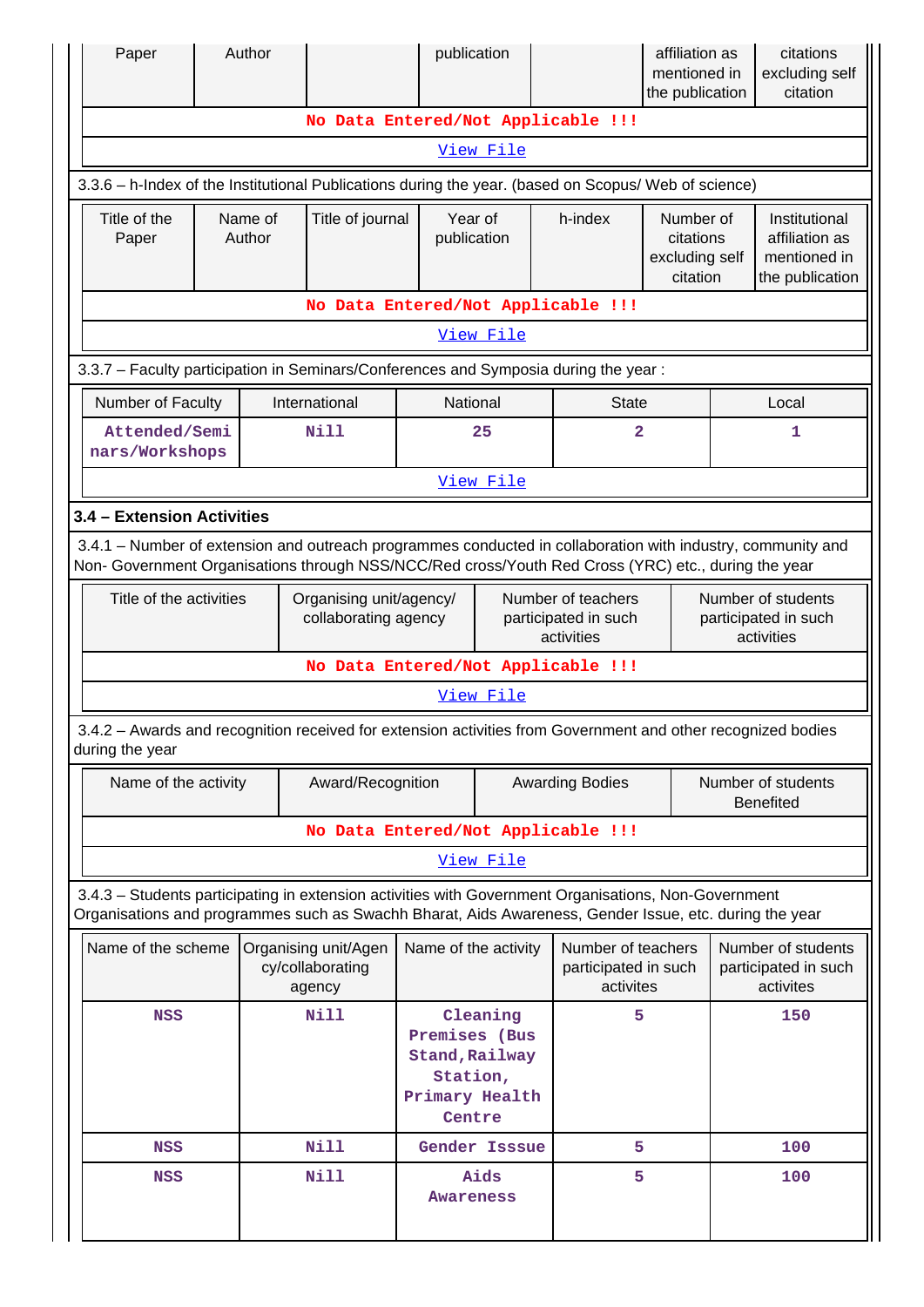| <b>NSS</b>                                                                                                                                               |                                    | <b>Nill</b>                                                                                       |                                             | Swachh Bharat<br>Abhiyan |                    |                                    | 5                              | 120                                                       |  |
|----------------------------------------------------------------------------------------------------------------------------------------------------------|------------------------------------|---------------------------------------------------------------------------------------------------|---------------------------------------------|--------------------------|--------------------|------------------------------------|--------------------------------|-----------------------------------------------------------|--|
|                                                                                                                                                          |                                    |                                                                                                   |                                             |                          | View File          |                                    |                                |                                                           |  |
| 3.5 - Collaborations                                                                                                                                     |                                    |                                                                                                   |                                             |                          |                    |                                    |                                |                                                           |  |
| 3.5.1 – Number of Collaborative activities for research, faculty exchange, student exchange during the year                                              |                                    |                                                                                                   |                                             |                          |                    |                                    |                                |                                                           |  |
| Nature of activity                                                                                                                                       |                                    |                                                                                                   | Participant                                 |                          |                    | Source of financial support        |                                | Duration                                                  |  |
|                                                                                                                                                          |                                    |                                                                                                   |                                             |                          |                    | No Data Entered/Not Applicable !!! |                                |                                                           |  |
| View File                                                                                                                                                |                                    |                                                                                                   |                                             |                          |                    |                                    |                                |                                                           |  |
| 3.5.2 - Linkages with institutions/industries for internship, on-the- job training, project work, sharing of research<br>facilities etc. during the year |                                    |                                                                                                   |                                             |                          |                    |                                    |                                |                                                           |  |
| Nature of linkage<br>Title of the<br>linkage                                                                                                             |                                    | Name of the<br>partnering<br>institution/<br>industry<br>/research lab<br>with contact<br>details |                                             | <b>Duration From</b>     |                    | <b>Duration To</b>                 | Participant                    |                                                           |  |
| No Data Entered/Not Applicable !!!                                                                                                                       |                                    |                                                                                                   |                                             |                          |                    |                                    |                                |                                                           |  |
| View File                                                                                                                                                |                                    |                                                                                                   |                                             |                          |                    |                                    |                                |                                                           |  |
| 3.5.3 - MoUs signed with institutions of national, international importance, other universities, industries, corporate<br>houses etc. during the year    |                                    |                                                                                                   |                                             |                          |                    |                                    |                                |                                                           |  |
|                                                                                                                                                          | Date of MoU signed<br>Organisation |                                                                                                   |                                             |                          | Purpose/Activities |                                    |                                | Number of<br>students/teachers<br>participated under MoUs |  |
|                                                                                                                                                          |                                    |                                                                                                   |                                             |                          |                    | No Data Entered/Not Applicable !!! |                                |                                                           |  |
|                                                                                                                                                          |                                    |                                                                                                   |                                             |                          | View File          |                                    |                                |                                                           |  |
| <b>CRITERION IV - INFRASTRUCTURE AND LEARNING RESOURCES</b>                                                                                              |                                    |                                                                                                   |                                             |                          |                    |                                    |                                |                                                           |  |
| 4.1 - Physical Facilities                                                                                                                                |                                    |                                                                                                   |                                             |                          |                    |                                    |                                |                                                           |  |
| 4.1.1 - Budget allocation, excluding salary for infrastructure augmentation during the year                                                              |                                    |                                                                                                   |                                             |                          |                    |                                    |                                |                                                           |  |
| Budget allocated for infrastructure augmentation                                                                                                         |                                    |                                                                                                   |                                             |                          |                    |                                    |                                | Budget utilized for infrastructure development            |  |
|                                                                                                                                                          |                                    | 200000                                                                                            |                                             |                          |                    |                                    | 8370                           |                                                           |  |
| 4.1.2 - Details of augmentation in infrastructure facilities during the year                                                                             |                                    |                                                                                                   |                                             |                          |                    |                                    |                                |                                                           |  |
|                                                                                                                                                          | <b>Facilities</b>                  |                                                                                                   |                                             |                          |                    |                                    | <b>Existing or Newly Added</b> |                                                           |  |
|                                                                                                                                                          |                                    | Nill                                                                                              |                                             |                          |                    |                                    | Existing                       |                                                           |  |
|                                                                                                                                                          |                                    |                                                                                                   |                                             |                          | View File          |                                    |                                |                                                           |  |
| 4.2 - Library as a Learning Resource                                                                                                                     |                                    |                                                                                                   |                                             |                          |                    |                                    |                                |                                                           |  |
| 4.2.1 - Library is automated {Integrated Library Management System (ILMS)}                                                                               |                                    |                                                                                                   |                                             |                          |                    |                                    |                                |                                                           |  |
| Name of the ILMS<br>software                                                                                                                             |                                    |                                                                                                   | Nature of automation (fully<br>or patially) |                          | Version            |                                    |                                | Year of automation                                        |  |
| <b>AUTOMATION SLIM</b><br>PARTIAL 2.9.2 2014                                                                                                             |                                    |                                                                                                   | Partially                                   |                          | 2.9.2              |                                    |                                | 2014                                                      |  |
| 4.2.2 - Library Services                                                                                                                                 |                                    |                                                                                                   |                                             |                          |                    |                                    |                                |                                                           |  |
| Library<br>Existing                                                                                                                                      |                                    |                                                                                                   |                                             | Newly Added              |                    |                                    | Total                          |                                                           |  |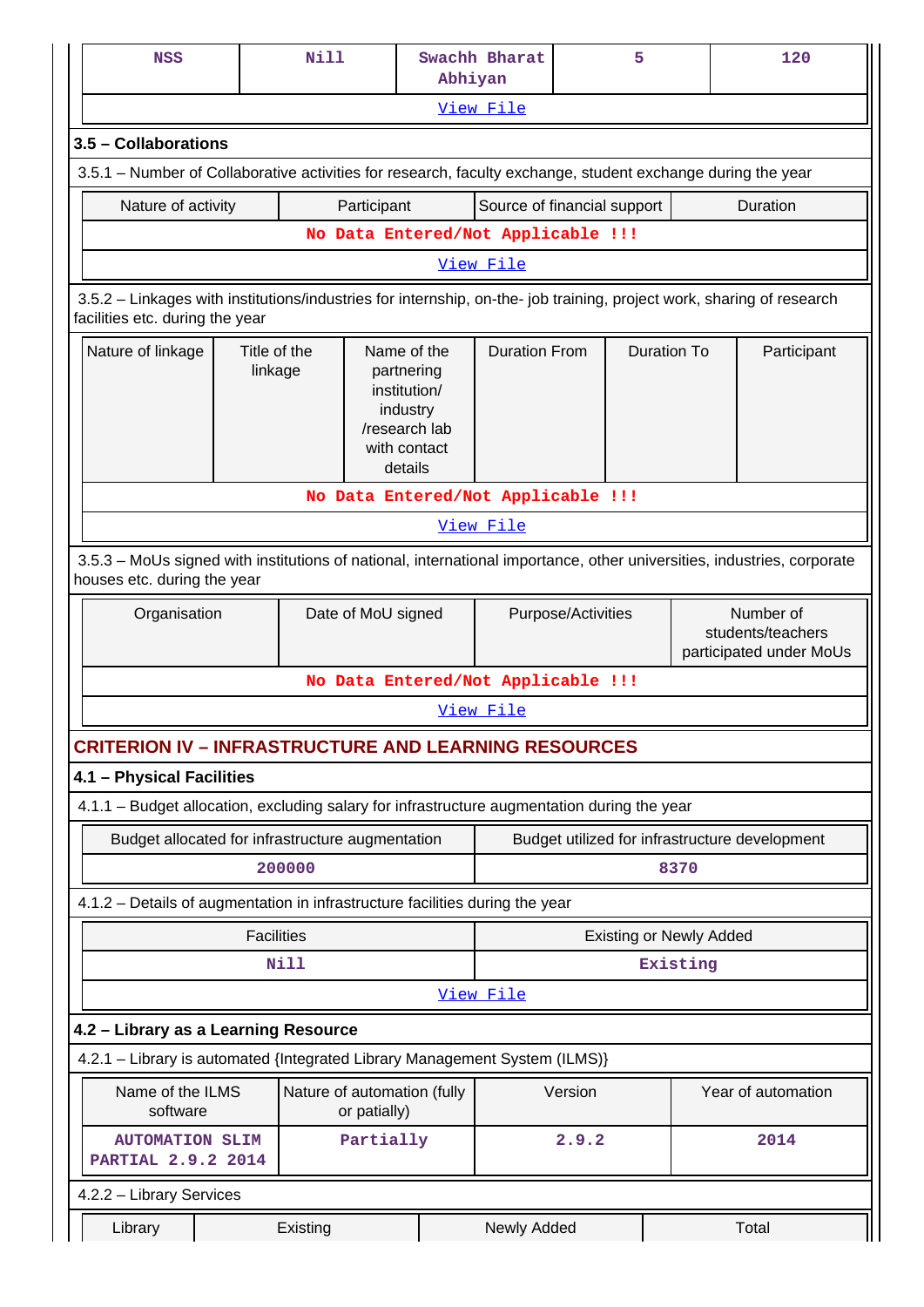| Service Type                                                                                                                                                                                                                                                             |                                          |                 |                                            |                            |                     |                                                                                                                      |                    |             |                                                   |  |               |
|--------------------------------------------------------------------------------------------------------------------------------------------------------------------------------------------------------------------------------------------------------------------------|------------------------------------------|-----------------|--------------------------------------------|----------------------------|---------------------|----------------------------------------------------------------------------------------------------------------------|--------------------|-------------|---------------------------------------------------|--|---------------|
| Text<br><b>Books</b>                                                                                                                                                                                                                                                     |                                          | 1601            | 139941                                     |                            | 51                  | 11518                                                                                                                |                    | 1652        |                                                   |  | 151459        |
| Reference<br><b>Books</b>                                                                                                                                                                                                                                                |                                          | 1138            | 249142                                     |                            | 14                  | 6200                                                                                                                 |                    | 1152        |                                                   |  | 255342        |
| CD &<br>Video                                                                                                                                                                                                                                                            |                                          | Nill            | Nill                                       |                            | <b>Nill</b>         | <b>Nill</b>                                                                                                          |                    | <b>Nill</b> |                                                   |  | <b>Nill</b>   |
| Journals<br>45<br>68140<br>$\overline{\mathbf{4}}$<br>49<br>70005<br>1865                                                                                                                                                                                                |                                          |                 |                                            |                            |                     |                                                                                                                      |                    |             |                                                   |  |               |
|                                                                                                                                                                                                                                                                          |                                          |                 |                                            |                            | View File           |                                                                                                                      |                    |             |                                                   |  |               |
| 4.2.3 - E-content developed by teachers such as: e-PG- Pathshala, CEC (under e-PG- Pathshala CEC (Under<br>Graduate) SWAYAM other MOOCs platform NPTEL/NMEICT/any other Government initiatives & institutional<br>(Learning Management System (LMS) etc                  |                                          |                 |                                            |                            |                     |                                                                                                                      |                    |             |                                                   |  |               |
|                                                                                                                                                                                                                                                                          | Name of the Teacher                      |                 | Name of the Module                         |                            |                     | Platform on which module<br>is developed                                                                             |                    |             | Date of launching e-<br>content                   |  |               |
|                                                                                                                                                                                                                                                                          |                                          |                 |                                            |                            |                     | No Data Entered/Not Applicable !!!                                                                                   |                    |             |                                                   |  |               |
|                                                                                                                                                                                                                                                                          |                                          |                 |                                            |                            | View File           |                                                                                                                      |                    |             |                                                   |  |               |
|                                                                                                                                                                                                                                                                          | 4.3 - IT Infrastructure                  |                 |                                            |                            |                     |                                                                                                                      |                    |             |                                                   |  |               |
|                                                                                                                                                                                                                                                                          | 4.3.1 - Technology Upgradation (overall) |                 |                                            |                            |                     |                                                                                                                      |                    |             |                                                   |  |               |
| <b>Type</b>                                                                                                                                                                                                                                                              | <b>Total Co</b><br>mputers               | Computer<br>Lab | Internet                                   | <b>Browsing</b><br>centers | Computer<br>Centers | Office                                                                                                               | Departme<br>nts    |             | Available<br><b>Bandwidt</b><br>h (MBPS/<br>GBPS) |  | <b>Others</b> |
| Existin<br>g                                                                                                                                                                                                                                                             | 17                                       | $\mathbf{1}$    | 1                                          | $\mathbf{0}$               | $\mathbf 0$         | $\mathbf 0$                                                                                                          | $\Omega$           |             | 5                                                 |  | $\mathbf 0$   |
| Added                                                                                                                                                                                                                                                                    | $\mathbf 0$                              | $\mathbf 0$     | $\mathbf{0}$                               | $\mathbf{0}$               | $\mathbf{0}$        | $\mathbf{0}$                                                                                                         | $\mathbf{0}$       |             | $\mathbf 0$                                       |  | $\mathbf{0}$  |
| Total                                                                                                                                                                                                                                                                    | 17                                       | 1               | 1                                          | $\mathbf{0}$               | $\mathbf 0$         | $\mathbf 0$                                                                                                          | 0                  |             | 5                                                 |  | $\mathbf 0$   |
|                                                                                                                                                                                                                                                                          |                                          |                 |                                            |                            |                     | 4.3.2 - Bandwidth available of internet connection in the Institution (Leased line)                                  |                    |             |                                                   |  |               |
|                                                                                                                                                                                                                                                                          |                                          |                 |                                            |                            | 5 MBPS/ GBPS        |                                                                                                                      |                    |             |                                                   |  |               |
|                                                                                                                                                                                                                                                                          | 4.3.3 - Facility for e-content           |                 |                                            |                            |                     |                                                                                                                      |                    |             |                                                   |  |               |
|                                                                                                                                                                                                                                                                          |                                          |                 | Name of the e-content development facility |                            |                     | Provide the link of the videos and media centre and                                                                  | recording facility |             |                                                   |  |               |
|                                                                                                                                                                                                                                                                          |                                          |                 |                                            |                            |                     | No Data Entered/Not Applicable !!!                                                                                   |                    |             |                                                   |  |               |
|                                                                                                                                                                                                                                                                          |                                          |                 | 4.4 - Maintenance of Campus Infrastructure |                            |                     |                                                                                                                      |                    |             |                                                   |  |               |
|                                                                                                                                                                                                                                                                          | component, during the year               |                 |                                            |                            |                     | 4.4.1 – Expenditure incurred on maintenance of physical facilities and academic support facilities, excluding salary |                    |             |                                                   |  |               |
| Assigned Budget on<br>Expenditure incurred on<br>Assigned budget on<br>Expenditure incurredon<br>academic facilities<br>maintenance of academic<br>physical facilities<br>maintenance of physical<br>facilities<br>facilites                                             |                                          |                 |                                            |                            |                     |                                                                                                                      |                    |             |                                                   |  |               |
|                                                                                                                                                                                                                                                                          |                                          |                 |                                            |                            |                     | No Data Entered/Not Applicable !!!                                                                                   |                    |             |                                                   |  |               |
| 4.4.2 – Procedures and policies for maintaining and utilizing physical, academic and support facilities - laboratory,<br>library, sports complex, computers, classrooms etc. (maximum 500 words) (information to be available in<br>institutional Website, provide link) |                                          |                 |                                            |                            |                     |                                                                                                                      |                    |             |                                                   |  |               |
| Top management assures freehand leadership to the faculty for the efficient<br>and smooth running of college and quality maintenance by following measures:                                                                                                              |                                          |                 |                                            |                            |                     |                                                                                                                      |                    |             |                                                   |  |               |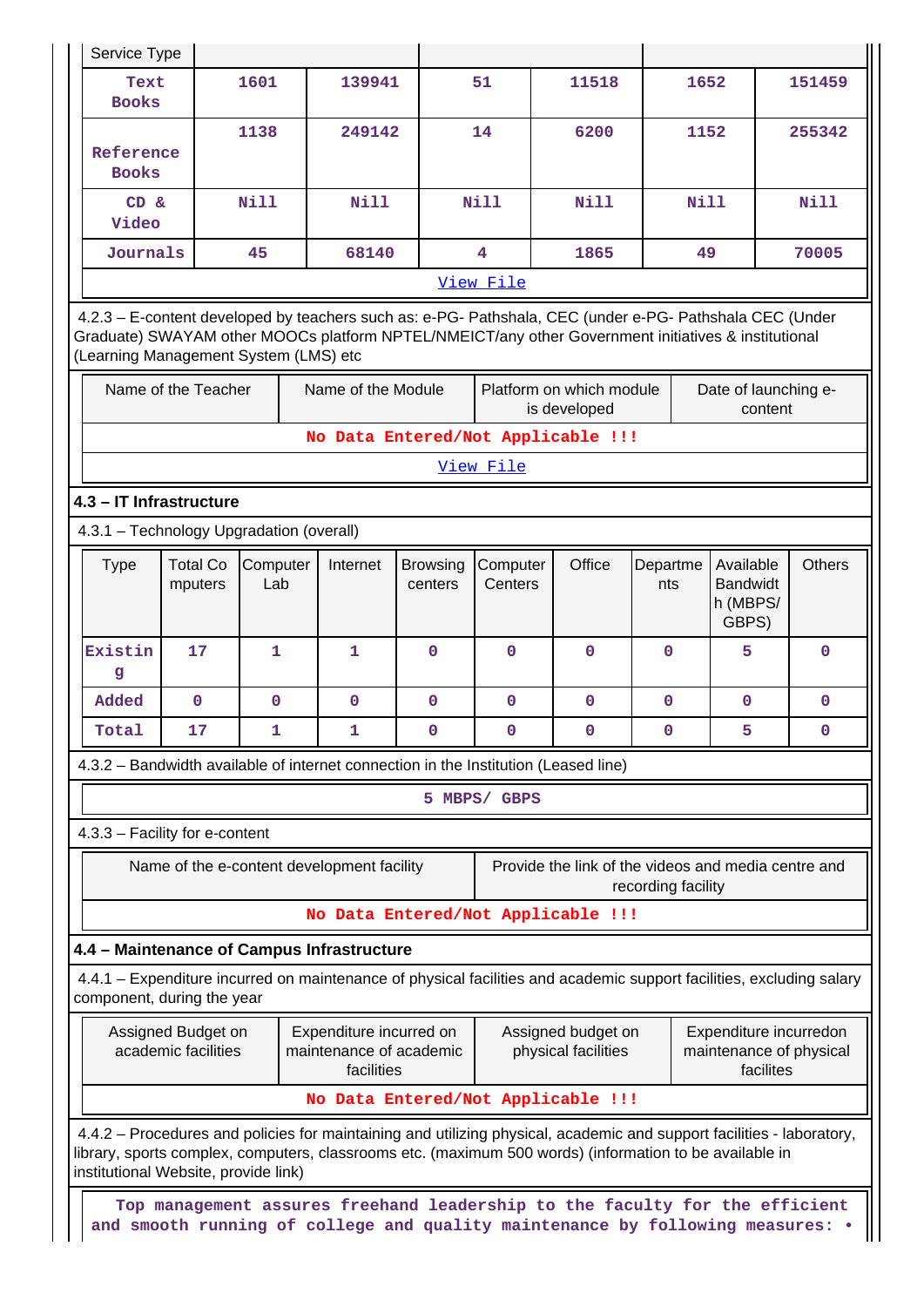**Heads of the departments lead other faculty members by holding frequent and regular departmental meetings with them to discuss and execute curricular, cocurricular, and extension activities, as well as other parameters and issues required for departmental adequacy for smooth teaching-learning and research. Moreover, they are allowed to involve in the Board of Studies and contribute in curriculum designing. • Heads of departments are responsible for selecting types of equipment for purchasing in priority order. • They are invited in interviews for selection of contributory hour basis teachers and express their views on selection of candidates. • Recently Academics Monitoring Committee has been constituted to monitor running and quality assurance in curricular and cocurricular aspects which are being handled by faculty members. • The coordinators have been appointed for Research Committee, coaching for competitive examinations and career and training-placement cell to coordinate efficacy of functioning in these spheres and they shoulder the total responsibility of task within their purview and make year plans for diverse activities with sharing suggestions of committee members which are approved by Principal. • 3 teaching staff members and 1 from the non-teaching sector are given representation on CDC to voice demanding issues regarding infrastructural needs, result, administration, appointments, personal and students' grievances, etc. • Principal assigns particular responsibility and task to the specific faculty member and who is often accessible as and when required by college authority for relevant guidance and cooperation. Institute believes in the virtues of team spirit and decision making. Principals, by supportive assistance of heads of the department, participate in decision-making in a democratic way. Departmental heads enjoy full operational autonomy regarding planning and execution of their assigned work within the stipulated time frame: • Distribution of syllabus as per work load. • Distribution of theory lectures and practical's in the departmental timetable. • Internal examinations and assessment. • Liberty in the selection and purchasing material on the basis of prioritized needs viz. books/chemicals/equipment's, etc. • Total freedom in purchasing material below the cost of rupees one thousand. • Planning of departmental annual calendar of curricular, co-curricular, and extension activities and their execution. • Further the administration is decentralized to great extent in form of formulation of various administrative committees. These monitor the roles of different departmental activities and carry out diverse curricular, co-curricular and extracurricular activities. Committees involve every faculty member from teaching, non-teaching, and a few student representatives. Each one headed by the convener/coordinator holding respective power and responsibility. These are delegated according to faculty's talent, skills, competence, aptitude, devotion, and commitment to work to achieve the institute's goal. • The admissions are monitored by the admission committee. • The administrative and academic activities are reviewed by the IQAC and its audit verification for accountability. Thus, decentralized device empowers the departments and individual faculty and makes them enough confident and selfdecisive. However careful checks always loom to ensure**

<http://macccr.org/pdf/4.4.2%20Bodies%20commiiitess%20of%20the%20institution.pdf>

## **CRITERION V – STUDENT SUPPORT AND PROGRESSION**

### **5.1 – Student Support**

5.1.1 – Scholarships and Financial Support

|                                         | Name/Title of the scheme | Number of students | Amount in Rupees |
|-----------------------------------------|--------------------------|--------------------|------------------|
| Financial Support<br>from institution   | Nill                     | Nill               | Nill             |
| Financial Support<br>from Other Sources |                          |                    |                  |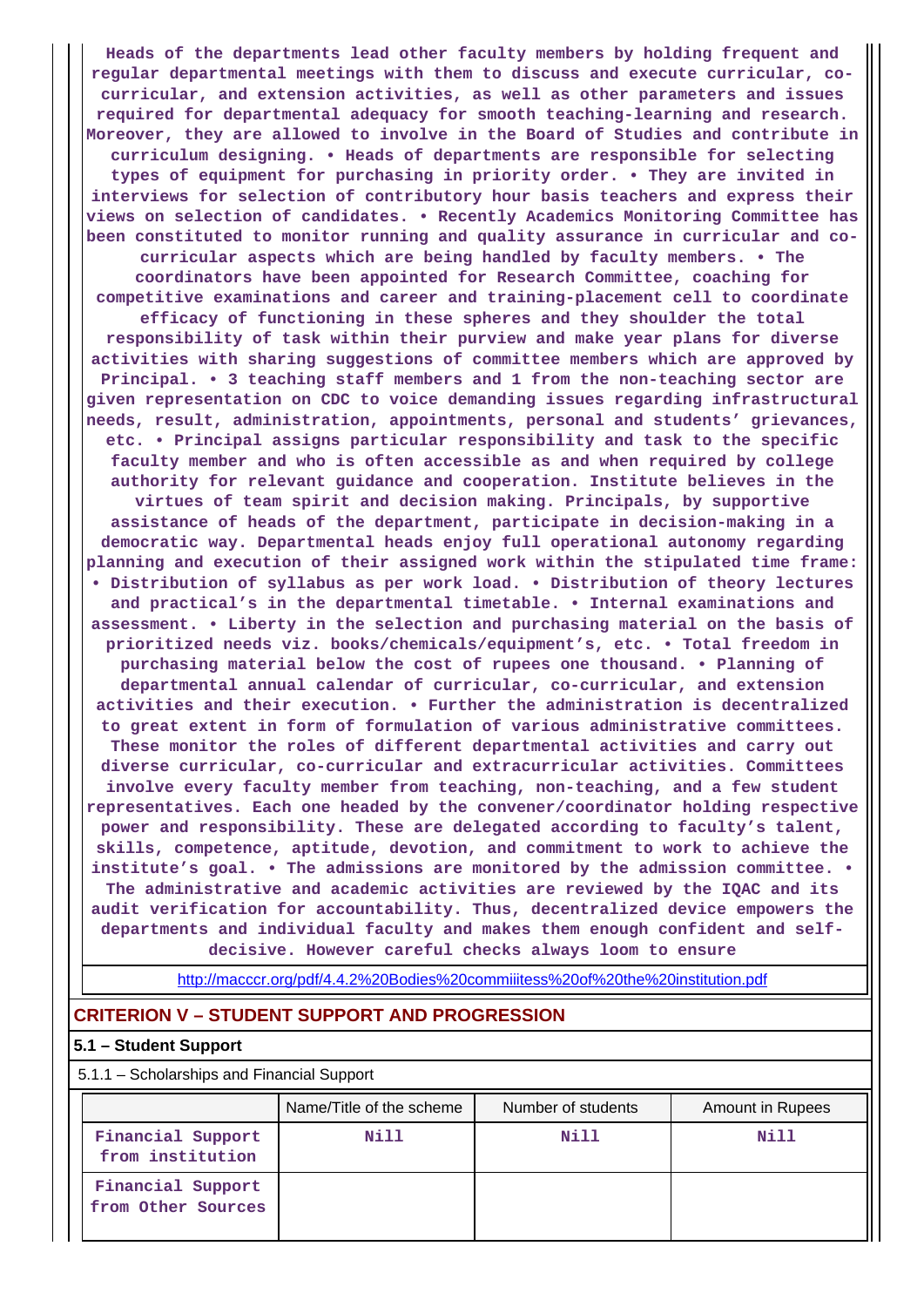| a) National                                                                                                                                                    |                                                             | Nil                                                                                                                                                                                                             | <b>Nill</b>                                                                 |                                                              | <b>Nill</b> |                                                |  |  |
|----------------------------------------------------------------------------------------------------------------------------------------------------------------|-------------------------------------------------------------|-----------------------------------------------------------------------------------------------------------------------------------------------------------------------------------------------------------------|-----------------------------------------------------------------------------|--------------------------------------------------------------|-------------|------------------------------------------------|--|--|
| b) International                                                                                                                                               |                                                             | Nil                                                                                                                                                                                                             | Nill                                                                        |                                                              | <b>Nill</b> |                                                |  |  |
|                                                                                                                                                                |                                                             |                                                                                                                                                                                                                 | View File                                                                   |                                                              |             |                                                |  |  |
|                                                                                                                                                                |                                                             | 5.1.2 - Number of capability enhancement and development schemes such as Soft skill development, Remedial<br>coaching, Language lab, Bridge courses, Yoga, Meditation, Personal Counselling and Mentoring etc., |                                                                             |                                                              |             |                                                |  |  |
| Name of the capability<br>enhancement scheme                                                                                                                   |                                                             | Date of implemetation                                                                                                                                                                                           | Number of students<br>enrolled                                              |                                                              |             | Agencies involved                              |  |  |
| N.A.                                                                                                                                                           |                                                             | Nill                                                                                                                                                                                                            | Nill                                                                        |                                                              |             | <b>Nill</b>                                    |  |  |
| View File                                                                                                                                                      |                                                             |                                                                                                                                                                                                                 |                                                                             |                                                              |             |                                                |  |  |
| 5.1.3 - Students benefited by guidance for competitive examinations and career counselling offered by the<br>institution during the year                       |                                                             |                                                                                                                                                                                                                 |                                                                             |                                                              |             |                                                |  |  |
| Name of the<br>Year<br>scheme                                                                                                                                  |                                                             | Number of<br>benefited<br>students for<br>competitive<br>examination                                                                                                                                            | Number of<br>benefited<br>students by<br>career<br>counseling<br>activities | Number of<br>students who<br>have passedin<br>the comp. exam |             | Number of<br>studentsp placed                  |  |  |
| Nill                                                                                                                                                           | Nil                                                         | Nill                                                                                                                                                                                                            | Nill                                                                        |                                                              | <b>Nill</b> | Nill                                           |  |  |
|                                                                                                                                                                |                                                             |                                                                                                                                                                                                                 | View File                                                                   |                                                              |             |                                                |  |  |
| 5.1.4 – Institutional mechanism for transparency, timely redressal of student grievances, Prevention of sexual<br>harassment and ragging cases during the year |                                                             |                                                                                                                                                                                                                 |                                                                             |                                                              |             |                                                |  |  |
| Total grievances received                                                                                                                                      |                                                             |                                                                                                                                                                                                                 | Number of grievances redressed                                              |                                                              |             | Avg. number of days for grievance<br>redressal |  |  |
|                                                                                                                                                                | <b>Nill</b>                                                 |                                                                                                                                                                                                                 | <b>Nill</b>                                                                 |                                                              |             | <b>Nill</b>                                    |  |  |
| 5.2 - Student Progression                                                                                                                                      |                                                             |                                                                                                                                                                                                                 |                                                                             |                                                              |             |                                                |  |  |
| 5.2.1 - Details of campus placement during the year                                                                                                            |                                                             |                                                                                                                                                                                                                 |                                                                             |                                                              |             |                                                |  |  |
|                                                                                                                                                                | On campus                                                   |                                                                                                                                                                                                                 |                                                                             |                                                              | Off campus  |                                                |  |  |
| Nameof<br>organizations<br>visited                                                                                                                             | Number of<br>students<br>participated                       | Number of<br>stduents placed                                                                                                                                                                                    | Nameof<br>organizations<br>visited                                          | Number of<br>students<br>participated                        |             | Number of<br>stduents placed                   |  |  |
| N.A.                                                                                                                                                           | Nill                                                        | <b>Nill</b>                                                                                                                                                                                                     | Nill                                                                        |                                                              | <b>Nill</b> | <b>Nill</b>                                    |  |  |
|                                                                                                                                                                |                                                             |                                                                                                                                                                                                                 | View File                                                                   |                                                              |             |                                                |  |  |
|                                                                                                                                                                |                                                             | 5.2.2 – Student progression to higher education in percentage during the year                                                                                                                                   |                                                                             |                                                              |             |                                                |  |  |
| Year                                                                                                                                                           | Number of<br>students<br>enrolling into<br>higher education | Programme<br>graduated from                                                                                                                                                                                     | Depratment<br>graduated from                                                | Name of<br>institution joined                                |             | Name of<br>programme<br>admitted to            |  |  |
| 2019                                                                                                                                                           | $\overline{\mathbf{4}}$                                     | Mahila<br>Arts<br>Commerce<br>College,<br>Chandur<br>Railway.                                                                                                                                                   | Mahila<br>Arts<br>Commerce<br>College,<br>Chandur<br>Railway.               | Arts<br>Commerce<br>College,<br>Chandur<br>Railway.          | Mahila      | M.A.                                           |  |  |
| 2019                                                                                                                                                           | 39                                                          | Mahila<br>Arts<br>Commerce                                                                                                                                                                                      |                                                                             | Mahila<br>Arts<br>Commerce                                   |             | M.A.                                           |  |  |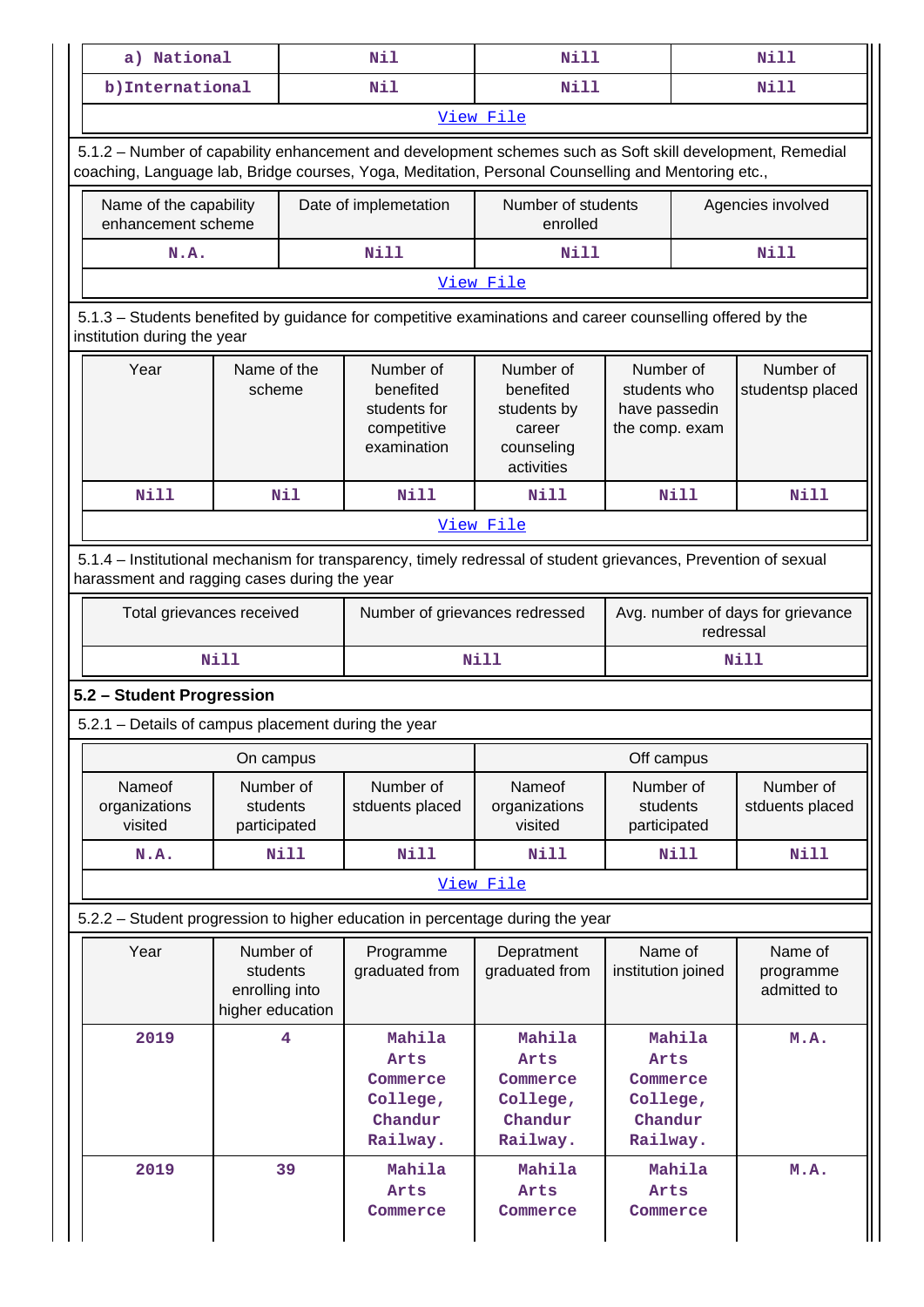|                                                                                                                                                                                                                                                                                                                                                                                                                                                                                                                              |                                                                                                                                                                                |  | College,<br>Chandur       |                                   |           | College,<br>Chandur                 |    | College,<br>Chandur                     |                        |  |
|------------------------------------------------------------------------------------------------------------------------------------------------------------------------------------------------------------------------------------------------------------------------------------------------------------------------------------------------------------------------------------------------------------------------------------------------------------------------------------------------------------------------------|--------------------------------------------------------------------------------------------------------------------------------------------------------------------------------|--|---------------------------|-----------------------------------|-----------|-------------------------------------|----|-----------------------------------------|------------------------|--|
|                                                                                                                                                                                                                                                                                                                                                                                                                                                                                                                              |                                                                                                                                                                                |  | Railway.                  |                                   |           | Railway.                            |    | Railway.                                |                        |  |
| View File                                                                                                                                                                                                                                                                                                                                                                                                                                                                                                                    |                                                                                                                                                                                |  |                           |                                   |           |                                     |    |                                         |                        |  |
| 5.2.3 - Students qualifying in state/ national/ international level examinations during the year<br>(eg:NET/SET/SLET/GATE/GMAT/CAT/GRE/TOFEL/Civil Services/State Government Services)                                                                                                                                                                                                                                                                                                                                       |                                                                                                                                                                                |  |                           |                                   |           |                                     |    |                                         |                        |  |
|                                                                                                                                                                                                                                                                                                                                                                                                                                                                                                                              | <b>Items</b>                                                                                                                                                                   |  |                           |                                   |           |                                     |    | Number of students selected/ qualifying |                        |  |
|                                                                                                                                                                                                                                                                                                                                                                                                                                                                                                                              | <b>Nill</b>                                                                                                                                                                    |  |                           |                                   |           |                                     |    | Nill                                    |                        |  |
|                                                                                                                                                                                                                                                                                                                                                                                                                                                                                                                              |                                                                                                                                                                                |  |                           |                                   | View File |                                     |    |                                         |                        |  |
|                                                                                                                                                                                                                                                                                                                                                                                                                                                                                                                              | 5.2.4 – Sports and cultural activities / competitions organised at the institution level during the year                                                                       |  |                           |                                   |           |                                     |    |                                         |                        |  |
|                                                                                                                                                                                                                                                                                                                                                                                                                                                                                                                              | Activity                                                                                                                                                                       |  |                           | Level                             |           |                                     |    | Number of Participants                  |                        |  |
|                                                                                                                                                                                                                                                                                                                                                                                                                                                                                                                              | Question Quiz                                                                                                                                                                  |  |                           | institutional level               |           |                                     |    | 45                                      |                        |  |
|                                                                                                                                                                                                                                                                                                                                                                                                                                                                                                                              | Debate                                                                                                                                                                         |  |                           | institutional level               |           |                                     |    | 15                                      |                        |  |
|                                                                                                                                                                                                                                                                                                                                                                                                                                                                                                                              | One act play                                                                                                                                                                   |  |                           | institutional level               |           |                                     |    | 10                                      |                        |  |
|                                                                                                                                                                                                                                                                                                                                                                                                                                                                                                                              | Essay writing                                                                                                                                                                  |  |                           | institutional level               |           |                                     |    | 30                                      |                        |  |
|                                                                                                                                                                                                                                                                                                                                                                                                                                                                                                                              | Cultural Program                                                                                                                                                               |  |                           | institutional level               |           |                                     |    |                                         | 80                     |  |
| institutional level<br>One minute show and<br>Sports                                                                                                                                                                                                                                                                                                                                                                                                                                                                         |                                                                                                                                                                                |  |                           |                                   |           |                                     |    | 60                                      |                        |  |
|                                                                                                                                                                                                                                                                                                                                                                                                                                                                                                                              | Flower show Dish<br>decoration and Poster<br>painting                                                                                                                          |  |                           | institutional level               |           |                                     |    | 60                                      |                        |  |
|                                                                                                                                                                                                                                                                                                                                                                                                                                                                                                                              | Rangoli                                                                                                                                                                        |  |                           | institutional level               |           |                                     |    | 20                                      |                        |  |
|                                                                                                                                                                                                                                                                                                                                                                                                                                                                                                                              | Skit                                                                                                                                                                           |  |                           | institutional level               |           |                                     | 10 |                                         |                        |  |
|                                                                                                                                                                                                                                                                                                                                                                                                                                                                                                                              | Group/solo songs                                                                                                                                                               |  |                           | institutional level               |           |                                     | 15 |                                         |                        |  |
|                                                                                                                                                                                                                                                                                                                                                                                                                                                                                                                              |                                                                                                                                                                                |  |                           |                                   | View File |                                     |    |                                         |                        |  |
|                                                                                                                                                                                                                                                                                                                                                                                                                                                                                                                              | 5.3 - Student Participation and Activities                                                                                                                                     |  |                           |                                   |           |                                     |    |                                         |                        |  |
|                                                                                                                                                                                                                                                                                                                                                                                                                                                                                                                              | 5.3.1 – Number of awards/medals for outstanding performance in sports/cultural activities at national/international<br>level (award for a team event should be counted as one) |  |                           |                                   |           |                                     |    |                                         |                        |  |
| Year                                                                                                                                                                                                                                                                                                                                                                                                                                                                                                                         | Name of the<br>award/medal                                                                                                                                                     |  | National/<br>Internaional | Number of<br>awards for<br>Sports |           | Number of<br>awards for<br>Cultural |    | Student ID<br>number                    | Name of the<br>student |  |
| <b>Nill</b>                                                                                                                                                                                                                                                                                                                                                                                                                                                                                                                  | 0 <sub>0</sub>                                                                                                                                                                 |  | <b>Nill</b>               |                                   | Nill      | <b>Nill</b>                         |    | <b>Nill</b>                             | Nill                   |  |
|                                                                                                                                                                                                                                                                                                                                                                                                                                                                                                                              |                                                                                                                                                                                |  |                           |                                   | View File |                                     |    |                                         |                        |  |
|                                                                                                                                                                                                                                                                                                                                                                                                                                                                                                                              | 5.3.2 - Activity of Student Council & representation of students on academic & administrative bodies/committees of                                                             |  |                           |                                   |           |                                     |    |                                         |                        |  |
| the institution (maximum 500 words)<br>The college works for the benefits of the students throughout the year and<br>pursues several activities within the and outside College campus the major<br>activities persecuted by students in 201819 1 cultural activities to fresher's<br>party celebration of birth and death anniversary of Mahatma Gandhi teachers Day<br>celebration in memory of Radhakrishnan 4 celebration of annual social<br>5.gathering Marathi rajbhasha din activity. Other activities participate in |                                                                                                                                                                                |  |                           |                                   |           |                                     |    |                                         |                        |  |

**blood donation camp off central railway of Chandur –Railway. railway. Top management assures freehand leadership to the faculty for the efficient and smooth running of college and quality maintenance by following measures: • Heads of the departments lead other faculty members by holding frequent and regular departmental meetings with them to discuss and execute curricular, co-**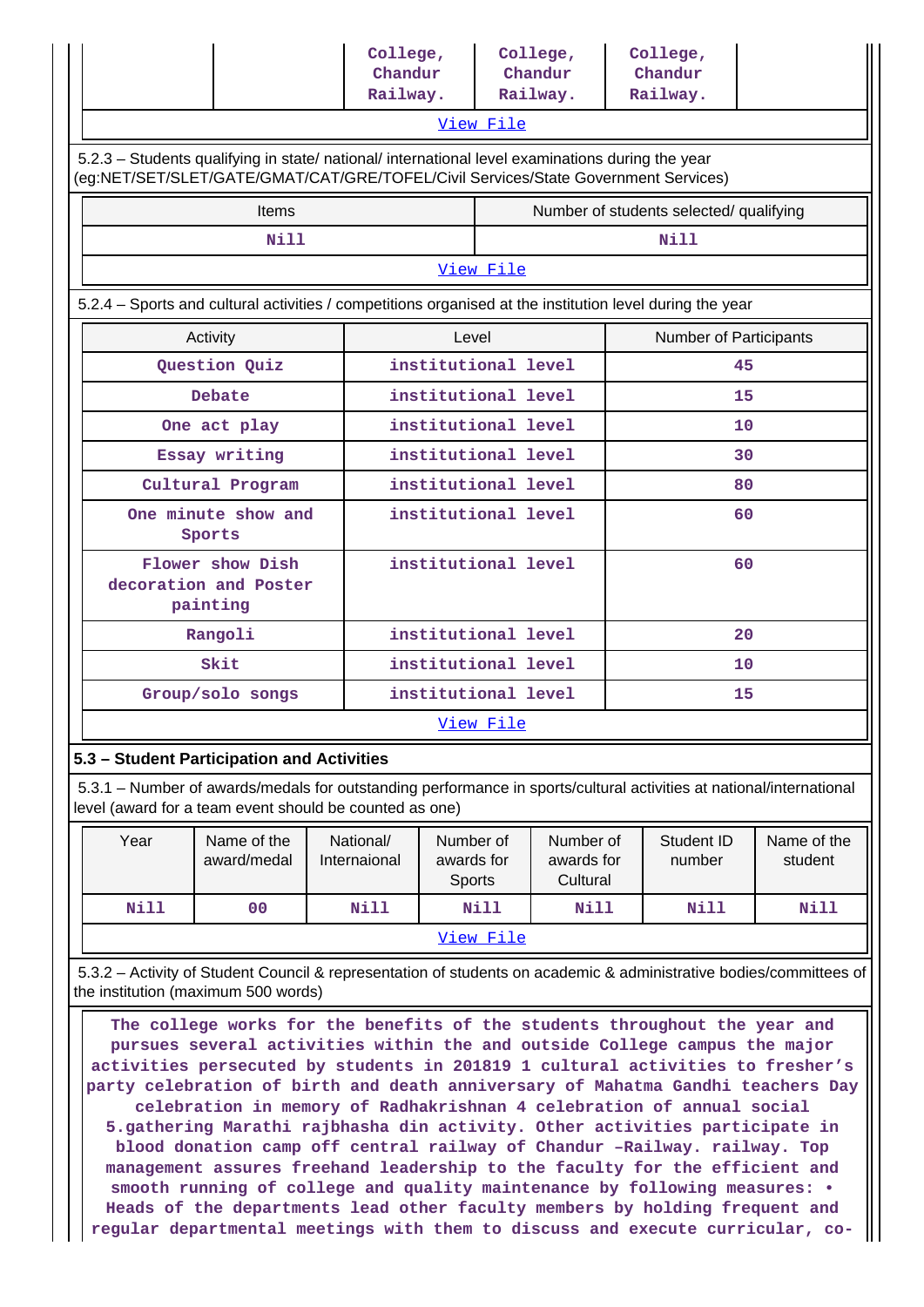**curricular, and extension activities, as well as other parameters and issues required for departmental adequacy for smooth teaching-learning and research. Moreover, they are allowed to involve in the Board of Studies and contribute to curriculum designing. • Heads of departments are responsible for selecting types of equipment for purchasing in priority order. • They are invited in interviews for the selection of contributory hour basis teachers and express their views on the selection of candidates. • Recently Academics Monitoring Committee has been constituted to monitor running and quality assurance in curricular and co-curricular aspects which are being handled by faculty members. • The coordinators have been appointed for Research Committee, coaching for competitive examinations and career and training placement cell to coordinate efficacy of functioning in these spheres and they shoulder the total responsibility of task within their purview and make year plans for diverse activities with sharing suggestions of committee members which are approved by Principal. • 3 teaching staff members and 1 from the nonteaching sector are given representation on LMC to voice demanding issues regarding infrastructural needs, result, administration, appointments, personal and students' grievances, etc. • Principal assigns particular responsibility and task to the specific faculty member and who is often accessible as and when required by college authority for relevant guidance and cooperation. Institute believes in the virtues of team spirit and decision making. Principals, by supportive assistance of heads of the department, participate in decision-making in a democratic way. Departmental heads enjoy full operational autonomy regarding planning and execution of their assigned work within stipulated time frame like • Distribution of syllabus as per workload. • Distribution of theory lectures and practical's in the departmental timetable. • Internal examinations and assessment. • Liberty in the selection and purchasing material on the basis of prioritized needs viz. books/chemicals/equipment's, etc. • Total freedom in purchasing material below the cost of rupees one thousand. • Planning of departmental annual calendar of curricular, co-curricular, and extension activities and their execution. • Further the administration is decentralized to great extent in form of formulation of various administrative committees. These monitor the roles of different departmental activities and carry out diverse curricular, co-curricular, and extracurricular activities. Committees involve every faculty member from teaching, nonteaching, and a few student representatives. Each Student Council are involved in various activities throughout the year including the Organization of the Orientation Programme for the first-year students, Freshers welcome, Independence Day Celebration, Reunion, Annual sports, Farewell of third-year students, Prize distribution, Science Day Celebration, Intra-college Cultural Competition as well as maintaining the cleanliness and general environment of the college campus throughout the year**

### **5.4 – Alumni Engagement**

5.4.1 – Whether the institution has registered Alumni Association?

#### **Yes**

 **Alumni Engagement- At a Glance To build a self-motivated and continuing relationship with college Alumni to facilitate greater collaboration and connection for mutual well-being and progress. Mahila Arts Commerce College, Chandur-Rly has always given a thought to have compendium of providing only best of the best education to its students, our Alumni, on the other hand, are adding values to its reputation with their influences to the society. It would be an understatement to mention that today College is having its presence in each and every part of Maharashtra in the form of its Alumni. Formal Alumni Meets are such opportunities that enable Alumni to reunite with their friends and faculty members, revitalize their memories, and share experiences of their past and present life. At the same time, it also enables us to receive constant**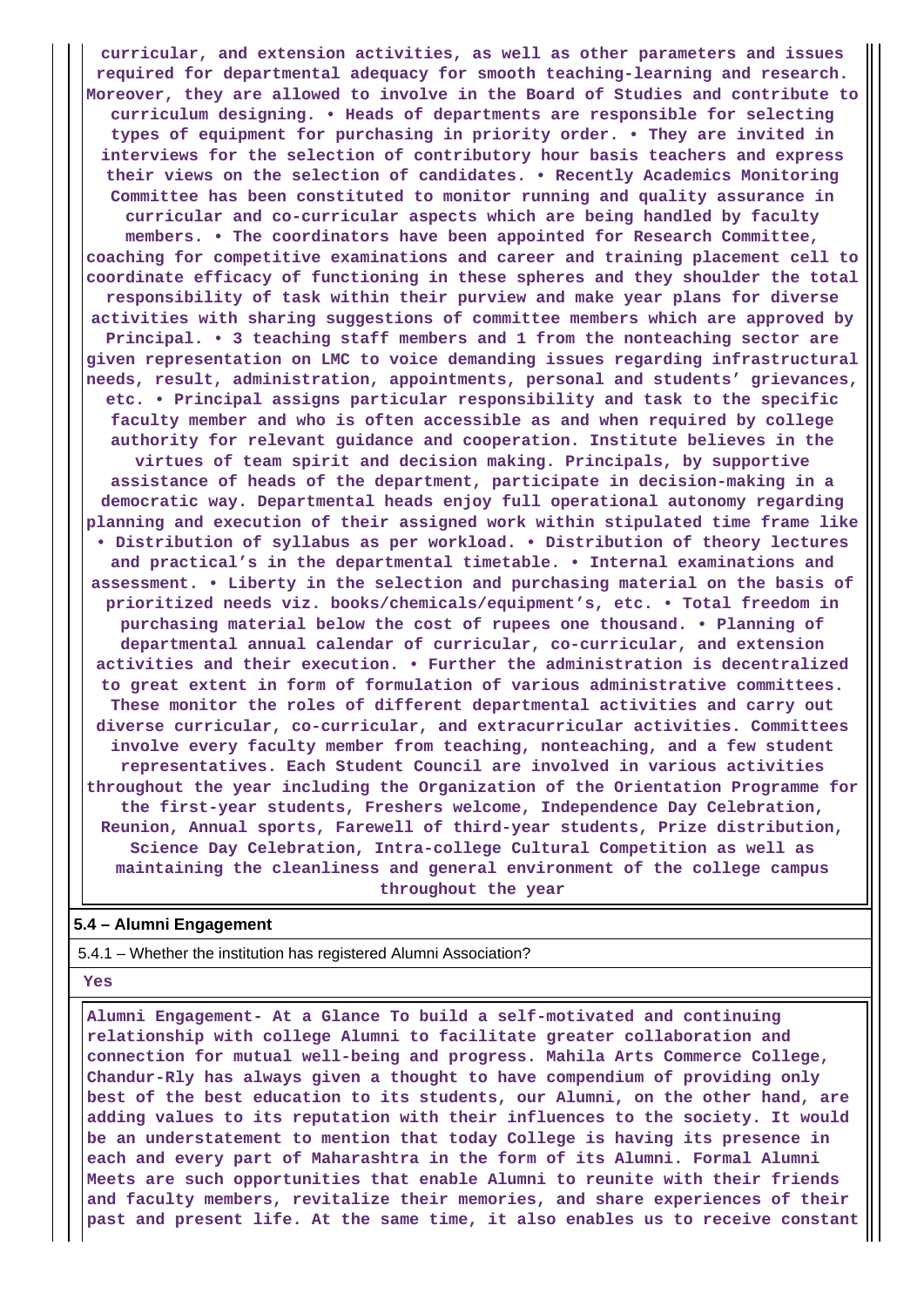**updates of our Alumni and to have structured engagements with our Alumni of mutual interests and gains. The areas where Amity is utilizing the Alumni Network: 1. In building College s reputation, which relies in large part on how successful graduates are in the real world? 2. Our existing students have better job prospects because their seniors are creating a perfect legacy in the corporate world with their knowledge and values. Major platforms where Snehbandh (Name of Alumni association) Alumni are engaged: 1. Invited Talks/ Guest Lectures/ Alumni Forums 2. Member of College Development Committee 3. Engaged with institutions in the capacity of external examiners. 4. Exclusive engagement with existing students of Amity and its Alumni under Mentor-Mentee Programme 5. Alumni also take part in various Social Activities like Human Value. 13. Alumni are also engaged in various students driven activities like committees as a Jury Member, facilitator, and activities supporters**

5.4.2 – No. of enrolled Alumni:

**7**

5.4.3 – Alumni contribution during the year (in Rupees) :

**0**

5.4.4 – Meetings/activities organized by Alumni Association :

 **• Regular meets are organized in which alumni recollect their golden memories and express their heartfelt views. • Constructive suggestions are incorporated in college development. • Few alumni visit as resource persons and contribute to academic and non-academic enrichments. Association has raised some corpus funds to enhance infrastructural development. Day by day horizons of the alumni association is expanding and it is enriching by new enrolments**

#### **CRITERION VI – GOVERNANCE, LEADERSHIP AND MANAGEMENT**

#### **6.1 – Institutional Vision and Leadership**

 6.1.1 – Mention two practices of decentralization and participative management during the last year (maximum 500 words)

 **In Mahila Arts Commerce College, ChandurRaily decentralization and participatory management are an interrelated pair of processes intended to promote collective leadership, and passed down from the top levels of the management, through the links of teaching and non-teaching groups, till it finally reaches the students in whom is fostered the awareness that everybody is part of a process that eventually will help all stakeholders develop to their fullest potential, and have the competence and confidence to meet all challenges of the world beyond the purely academic sphere. To reflect the national policies of higher education through the vision and mission The bulk of the students pursuing higher education in this college are emanating from rural areas. They belong to the socioeconomically backward sector of society. The vision and the mission statements are in synchrony with the intellectual potential and academic needs and demands of the region with the aim of equipping them for the individual to national of the institute. the administration is decentralized to great extent in form of the formulation of various administrative committees. These monitor the roles of different departmental activities and carry out diverse curricular, co-curricular, and extracurricular activities. Committees involve every faculty member from teaching, nonteaching, and a few student representatives. Further, the administration is decentralized to great extent in form of the formulation of various administrative committees. These monitor the roles of different departmental activities and carry out diverse curricular, co-curricular, and extracurricular activities. Committees involve every faculty member from teaching, nonteaching, and a few student representatives. Each one is headed by**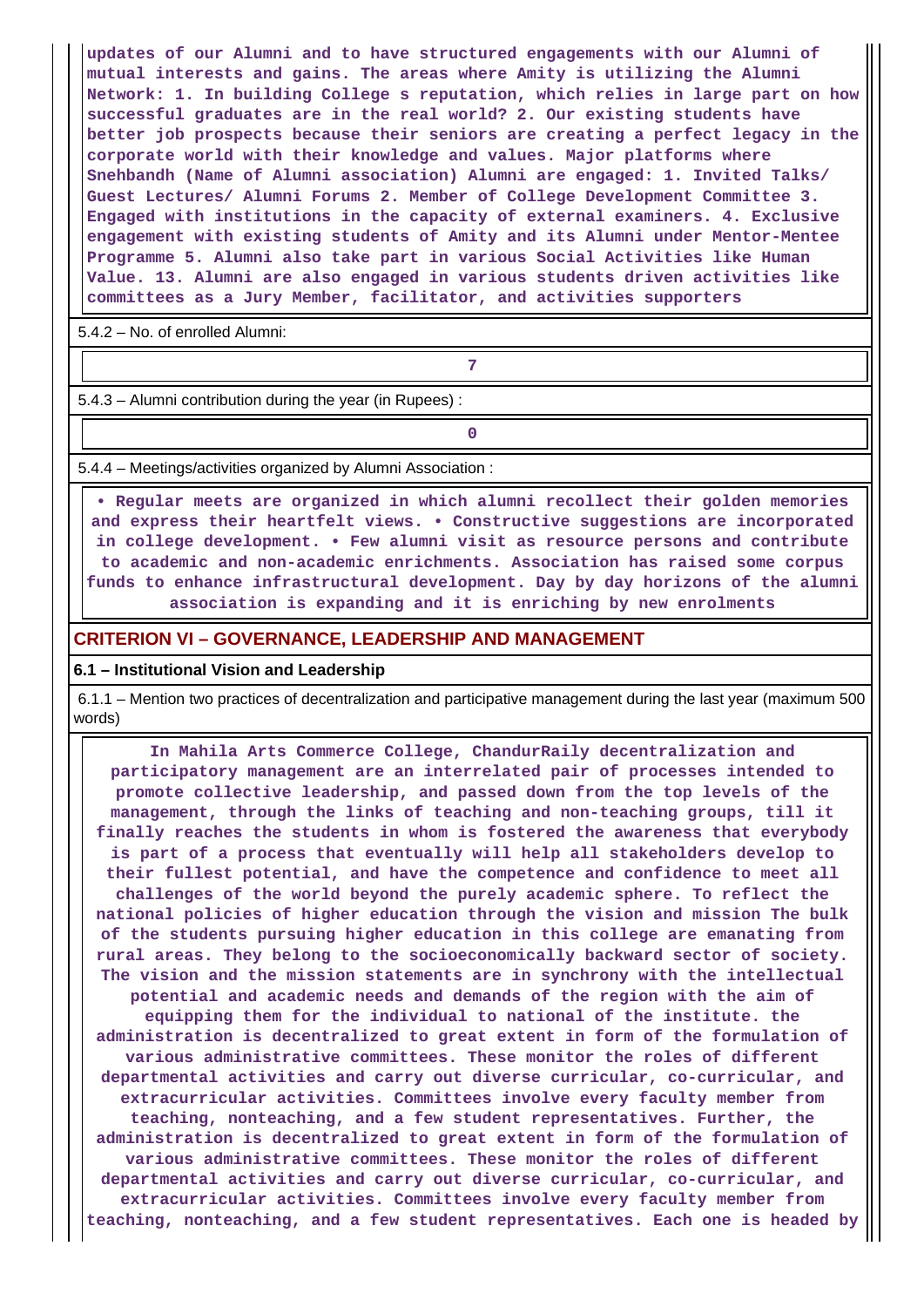**the convener/coordinator holding respective power and responsibility. These are delegated according to the faculty's talent, skills, competence, aptitude, devotion, and commitment to work to achieve the institute's goal. Decisions are reviewed by a higher authority. The suggestions from management are communicated to teaching / non-teaching staff and implemented by the Principal. Mentioned below are two specific practices of decentralization and participative management during the last year: 1. Since the year of the college would be celebrated in various ways through a large number of Programs in the course of 2019-20, different sub-committees were conceived: to devise, plan and strategize academic, cultural, and socially relevant value-based projects, which would promote the all-around development of all the stakeholders as they celebrated 29 years of the colleges existence. 2. The number of existing, committees students club and sub-committees, constituted to promote cooperation, initiative, and leadership among students was enhanced by the setting up of a Reading Club, which encourages students to organize readings and discussions of original content as well as material from areas beyond the syllabus.**

## *Yes*

### **6.2 – Strategy Development and Deployment**

6.2.1 – Quality improvement strategies adopted by the institution for each of the following (with in 100 words each):

| <b>Strategy Type</b>   | <b>Details</b>                                                                                                                                                                                                                                                                                                                                                                                                                                                                                                                                                                                                                                                                                                                                                                                                                                                                                                                                                                                                                                         |
|------------------------|--------------------------------------------------------------------------------------------------------------------------------------------------------------------------------------------------------------------------------------------------------------------------------------------------------------------------------------------------------------------------------------------------------------------------------------------------------------------------------------------------------------------------------------------------------------------------------------------------------------------------------------------------------------------------------------------------------------------------------------------------------------------------------------------------------------------------------------------------------------------------------------------------------------------------------------------------------------------------------------------------------------------------------------------------------|
| Curriculum Development | Curriculum development The college<br>does not have the freedom to develop<br>its own curriculum, since it is under<br>the University of Sant Gadge Baba<br>Amravai University, Amravati, whose<br>centrally imposed syllabus is required<br>to be followed by all colleges. But<br>individual teachers of the college are,<br>directly or indirectly part of the<br>curriculum development process: either<br>as members of boards of studies in<br>various universities, or as experts<br>involved in devising or preparing study<br>materials to be used in universities<br>such as Unable to do any change in<br>Curriculum development, because it is<br>well decided planned by affiliated<br>university. Sant Gadge Baba University,<br>Amravati. But individual teachers of the<br>college are, directly or indirectly<br>part of the curriculum development<br>process: either as members of boards of<br>studies in various universities, or as<br>experts involved in devising or<br>preparing study materials to be used in<br>university. |
| Teaching and Learning  | The college has always aimed at<br>effective curriculum delivery through a<br>well-planned and documented teaching-<br>learning process, which has received<br>new impetus since the introduction of<br>the new Choice Based Credit System from                                                                                                                                                                                                                                                                                                                                                                                                                                                                                                                                                                                                                                                                                                                                                                                                        |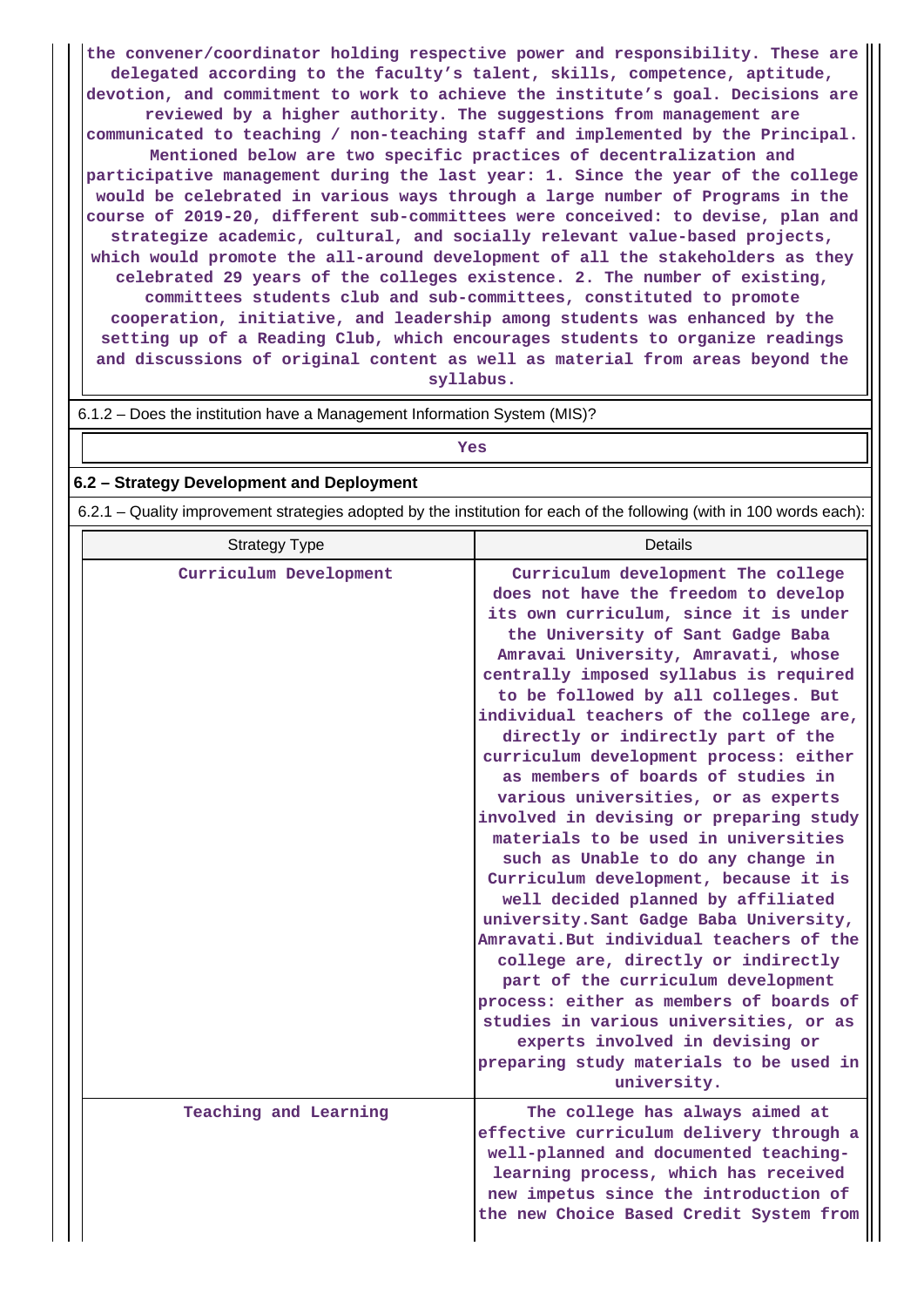|                          | 2018. Teaching plans are based on an<br>academic calendar. Multimedia teaching<br>aids and ICT supplement the teaching-<br>learning process. Special lectures are<br>organized, featuring faculty members<br>and other experts from different<br>institutionsmechanism of evaluating<br>the quality of teaching and learning<br>Principal of the college arranges<br>meetings with students to discuss<br>various issues regarding the teaching-<br>learning process. Suggestions and<br>complaints if any, are listened to, and<br>actions taken in such meetings. Every<br>three months, an academic audit of<br>every teacher is carried out by the<br>principal and IQAC. The institute has<br>prepared a feedback form in the form of<br>the questionnaire. Students are asked<br>to fill these forms and the response of<br>students is conveyed to the teachers.<br>This practice helps in improving the<br>quality of the teaching-learning<br>process. The college also has installed<br>a suggestion box on the premises, where<br>students can make their suggestions.<br>The Principal evaluates daily diaries<br>of staff and monitors quality. The<br>principal also collects confidential<br>reports, evaluates them, and forward<br>them to college management. Evaluation<br>could help the college to enhance the<br>teaching-learning process by improving<br>teaching skills and meeting benchmarks<br>on feedback process. Teaching plans are<br>based on an academic calendar.<br>Multimedia teaching aids and ICT<br>supplement the teaching-learning<br>process. Special lectures are<br>organized, Featuring faculty members<br>and other experts from different<br>institutions. Orientation of the<br>students to the syllabus,<br>classification f students, ICT method |
|--------------------------|-----------------------------------------------------------------------------------------------------------------------------------------------------------------------------------------------------------------------------------------------------------------------------------------------------------------------------------------------------------------------------------------------------------------------------------------------------------------------------------------------------------------------------------------------------------------------------------------------------------------------------------------------------------------------------------------------------------------------------------------------------------------------------------------------------------------------------------------------------------------------------------------------------------------------------------------------------------------------------------------------------------------------------------------------------------------------------------------------------------------------------------------------------------------------------------------------------------------------------------------------------------------------------------------------------------------------------------------------------------------------------------------------------------------------------------------------------------------------------------------------------------------------------------------------------------------------------------------------------------------------------------------------------------------------------------------------------------------------------------------------------------------------------------------------------|
|                          | followed, continuous tests external<br>experts invited, students seminar,<br>internal tests                                                                                                                                                                                                                                                                                                                                                                                                                                                                                                                                                                                                                                                                                                                                                                                                                                                                                                                                                                                                                                                                                                                                                                                                                                                                                                                                                                                                                                                                                                                                                                                                                                                                                                         |
| Research and Development | The college has always believed that<br>the quality of academic research not<br>only may be reflected in the quality of<br>classroom teaching, but also may be<br>helpful in addressing problems in the<br>world at large. Accordingly, the<br>college encourages faculty members to<br>present and publish research papers and<br>attend conferences i. To encourage them<br>to present research papers in National<br>International state level seminar and                                                                                                                                                                                                                                                                                                                                                                                                                                                                                                                                                                                                                                                                                                                                                                                                                                                                                                                                                                                                                                                                                                                                                                                                                                                                                                                                       |

 $\mathbf{I}$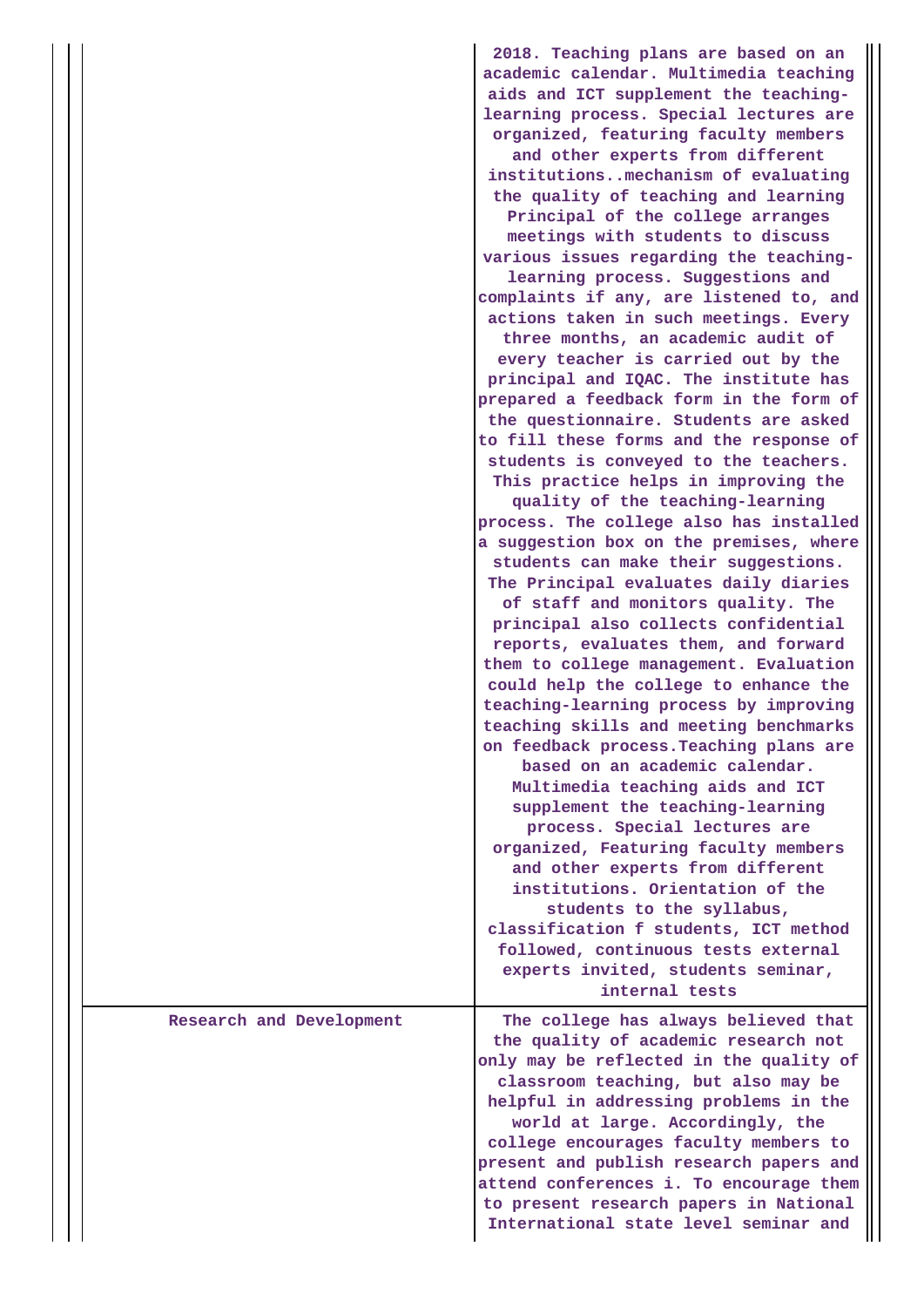|                       | to act as resource persons. iii.<br>Exhibits the publication of research<br>work of the faculty members in the<br>college library to inspire for the<br>research if. The motivation of the<br>faculty members and students to<br>organize seminars, workshops,<br>institutional level state level,<br>National level and international level.<br>5 encourage faculties to act as young<br>feel and Ph.D. supervisors. v. library<br>ICT and physical infrastructure<br>provision for WiFi facility on the<br>campus for the use of e-learning<br>resources. The college has always<br>believed that the quality of academic<br>research not only may be reflected in<br>the quality of classroom teaching but<br>also may be helpful in addressing<br>problems in the world at large.<br>Accordingly, the college encourages<br>faculty members to present and publish<br>research papers and attend conferences.<br>The college also provides teachers with<br>assistance to organize seminars and<br>conferences. Research committee to<br>encourage the faculty members to |
|-----------------------|-------------------------------------------------------------------------------------------------------------------------------------------------------------------------------------------------------------------------------------------------------------------------------------------------------------------------------------------------------------------------------------------------------------------------------------------------------------------------------------------------------------------------------------------------------------------------------------------------------------------------------------------------------------------------------------------------------------------------------------------------------------------------------------------------------------------------------------------------------------------------------------------------------------------------------------------------------------------------------------------------------------------------------------------------------------------------------|
|                       | participate in seminars, conferences<br>symposia and present research papers<br>their.                                                                                                                                                                                                                                                                                                                                                                                                                                                                                                                                                                                                                                                                                                                                                                                                                                                                                                                                                                                        |
| Admission of Students | The Admission Committee of our<br>College, comprising our Principal and<br>senior faculty members as well as a few<br>senior non-teaching staff members work<br>tirelessly to ensure fair and hassle-<br>free admission of students. With the<br>entire admission procedure being<br>online, the students too feel<br>convenient to monitor the process<br>themselves, without having to move<br>physically from one college to the<br>other. The admission cut offs are<br>decided by the departmental heads in<br>consultation with the Principal. The<br>college has been carrying out the<br>students admission procedure with the<br>use of Smart College software moodle,<br>where the online support for the same<br>is provided by the institutions website<br>developer. Admission of students. 1.<br>Online admissions including payment<br>facility. 2. online admission is made<br>strictly on the basis of criteria<br>design by Gadge Baba Amravati<br>University Amravati . 3. Strict<br>observance of government rules for<br>reserved category.              |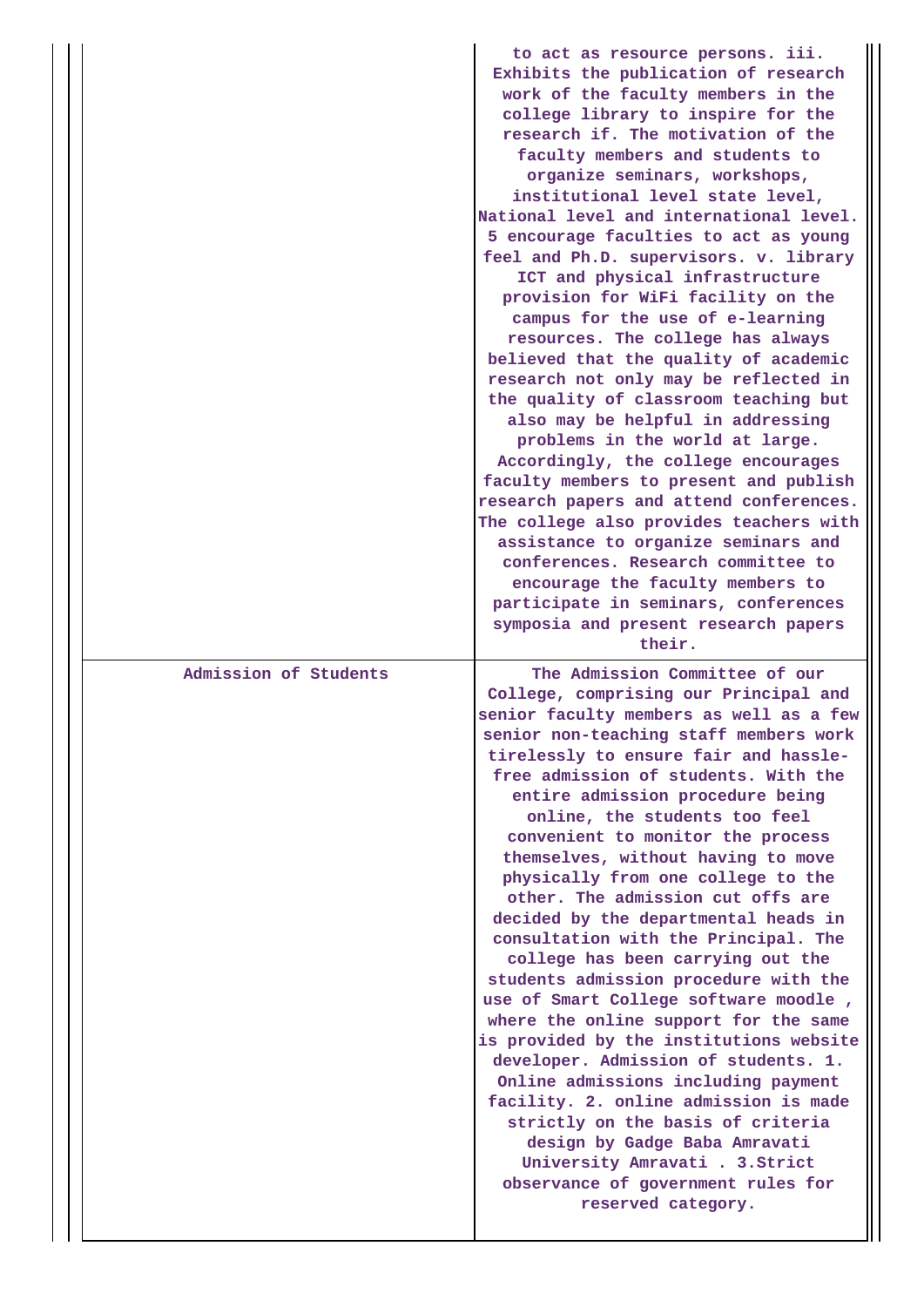| Library, ICT and Physical<br>Infrastructure / Instrumentation | Colleges Central Library IS on<br>allotted location. We have Slim<br>software for Library Management System<br>This year saw the purchase of 51text<br>books and 14 reference books.<br>Orientation program by librarian for<br>how to use library particularly E-<br>resources material ICT The college has<br>provided its students with free high<br>speed internet and Wi-Fi facilities.<br>The presence of ICT has facilitated<br>teaching-learning and information<br>transfer in classrooms. The college has<br>classrooms, one ICT-enabled classroom,<br>seven classrooms with LCD TV sets, WiFi<br>and LAN facilities. There are a couple<br>of ICT - enabled seminar halls as well.<br>Apart from having a WIFI-enabled<br>campus, we also have an academic<br>library with electronic support,<br>scanners, OHP, and departmental<br>laptops. Physical infrastructure<br>Located on main congested city the<br>college has always had a problem with<br>physical infrastructure, though that<br>has never prevented it from encouraging<br>its students to develop their physical,<br>creative and cultural skills.for<br>faculty and students alike, water<br>filters on every floor, and a cosy<br>cafetaria and common room for the use<br>of students. Meanwhile the students<br>continued to participate with great<br>energy and creativity in all the<br>various cultural activities of the<br>college making full use of the.<br>Moreover, despite the fact that the<br>campus does not include a playground,<br>the annual sports of the college was |
|---------------------------------------------------------------|--------------------------------------------------------------------------------------------------------------------------------------------------------------------------------------------------------------------------------------------------------------------------------------------------------------------------------------------------------------------------------------------------------------------------------------------------------------------------------------------------------------------------------------------------------------------------------------------------------------------------------------------------------------------------------------------------------------------------------------------------------------------------------------------------------------------------------------------------------------------------------------------------------------------------------------------------------------------------------------------------------------------------------------------------------------------------------------------------------------------------------------------------------------------------------------------------------------------------------------------------------------------------------------------------------------------------------------------------------------------------------------------------------------------------------------------------------------------------------------------------------------------------------------------------------------------------|
|                                                               | held in the grounds of sport ground.                                                                                                                                                                                                                                                                                                                                                                                                                                                                                                                                                                                                                                                                                                                                                                                                                                                                                                                                                                                                                                                                                                                                                                                                                                                                                                                                                                                                                                                                                                                                     |
| Examination and Evaluation                                    | Examination and evaluation a college<br>has complemented traditional written<br>examination with project work<br>assignment debates group discussions<br>literature review PowerPoint<br>presentation Grand Viva, seminar and<br>research and development i.motivate<br>faculty members for research<br>publication in peer reviewed journals<br>with high impact factor. The different<br>departments of the college are required<br>to prepare their students according to<br>the university-prescribed syllabus, to<br>sit for examinations held according to<br>the university-recommended schedule.<br>For example, the internal and tutorial<br>examinations of semester 1 under the<br>newly instituted CBCS were held by the                                                                                                                                                                                                                                                                                                                                                                                                                                                                                                                                                                                                                                                                                                                                                                                                                                     |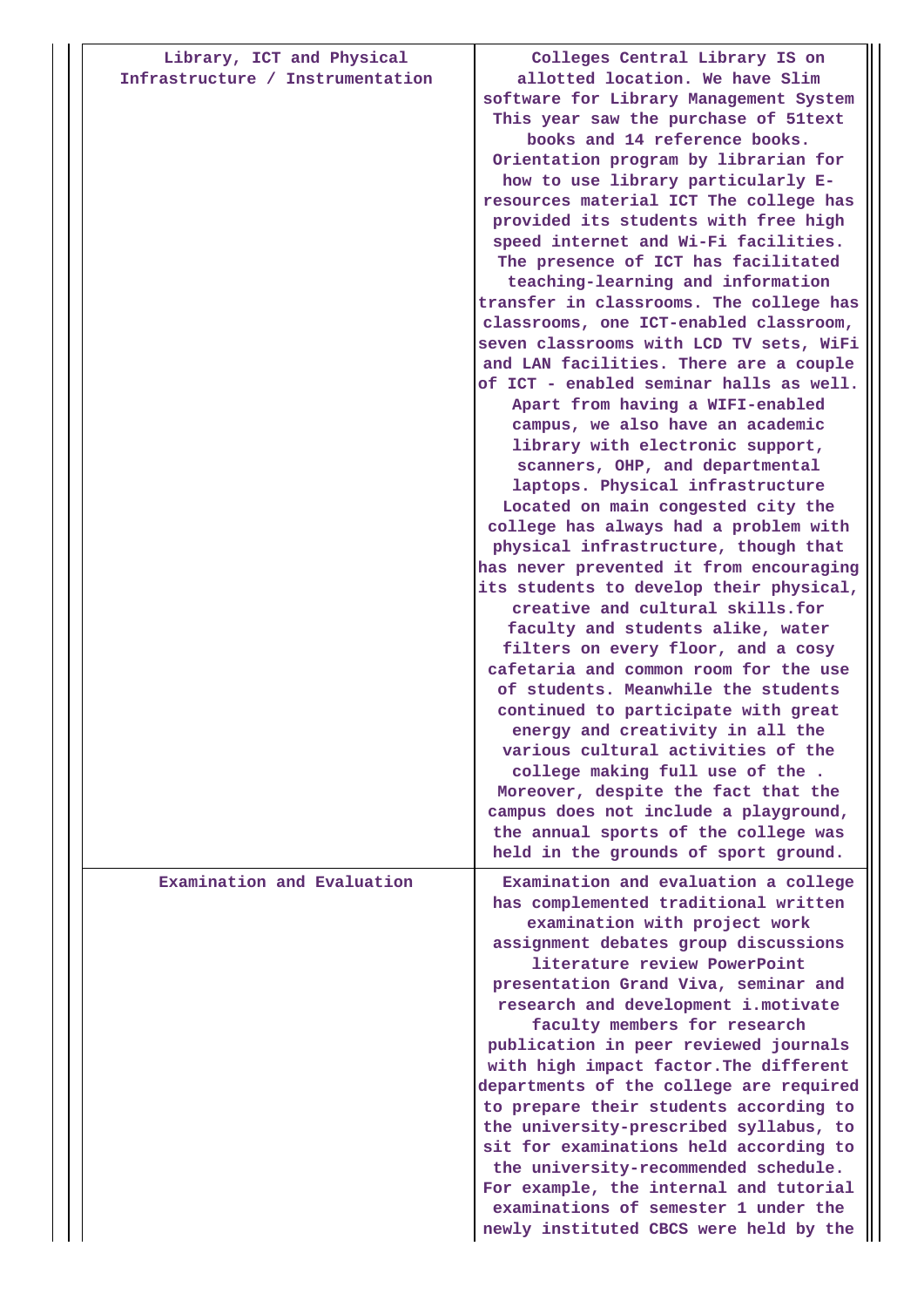|                                      | college in November 2018 while the<br>corresponding examinations of semester<br>2 were held in May 2019. The pattern<br>and nature of questions and<br>tutorial/practical assignments set by<br>the college is in accordance with the<br>criteria or pattern prescribed by the<br>different boards of study. The recently<br>introduced CBCS has brought about<br>radical changes in the syllabus as well<br>as in the system of evaluation. From<br>the very beginning of every semester,<br>students have been made aware of these<br>changes, which now include an<br>evaluation on the basis of attendance,<br>internal tests and assignments before<br>the end-of-semester examinations<br>conducted by the University. Moreover,<br>in the the course of 2018-19, the<br>college encouraged faculty members to<br>attend workshops for better<br>understanding of the new systems of<br>evaluation. Continuous assessment and<br>review bu department.                                                                                                                                                                                                                                                                                                                                    |
|--------------------------------------|-------------------------------------------------------------------------------------------------------------------------------------------------------------------------------------------------------------------------------------------------------------------------------------------------------------------------------------------------------------------------------------------------------------------------------------------------------------------------------------------------------------------------------------------------------------------------------------------------------------------------------------------------------------------------------------------------------------------------------------------------------------------------------------------------------------------------------------------------------------------------------------------------------------------------------------------------------------------------------------------------------------------------------------------------------------------------------------------------------------------------------------------------------------------------------------------------------------------------------------------------------------------------------------------------|
| Industry Interaction / Collaboration | Industry visits are organized                                                                                                                                                                                                                                                                                                                                                                                                                                                                                                                                                                                                                                                                                                                                                                                                                                                                                                                                                                                                                                                                                                                                                                                                                                                                   |
| Human Resource Management            | Human resource Management 1<br>motivating and facilitating the faculty<br>.members to participate in refreshers<br>orientations and short term courses and<br>the programs like train the trainers<br>self appraisal of the teachers through<br>maintenance of academic diary 3<br>maintenance of grievance redressal cell<br>anti ragging committee sexual<br>harassment committee 4 MOU, with doctor<br>who will visit the college in emergency<br>for the treatment of facility to<br>teaching and non teaching staff. In<br>centers of higher education, human<br>resource management is a constantly<br>evolving area of concern, but one of<br>its most important aspects is the<br>emphasis on providing faculty members<br>with scope to grow and develop within<br>their working space. This college has<br>always encouraged its faculty members<br>to grow in the workplace, and this is<br>achieved by encouraging new staff<br>members to avail themselves of<br>opportunities to attend orientation<br>programmes. In-service teachers are<br>also encouraged to apply for refresher<br>courses, FDPs and major/minor research<br>projects and their progress and<br>achievements are duly put on record.<br>The encouragement and concern has<br>enabled five faculty members to |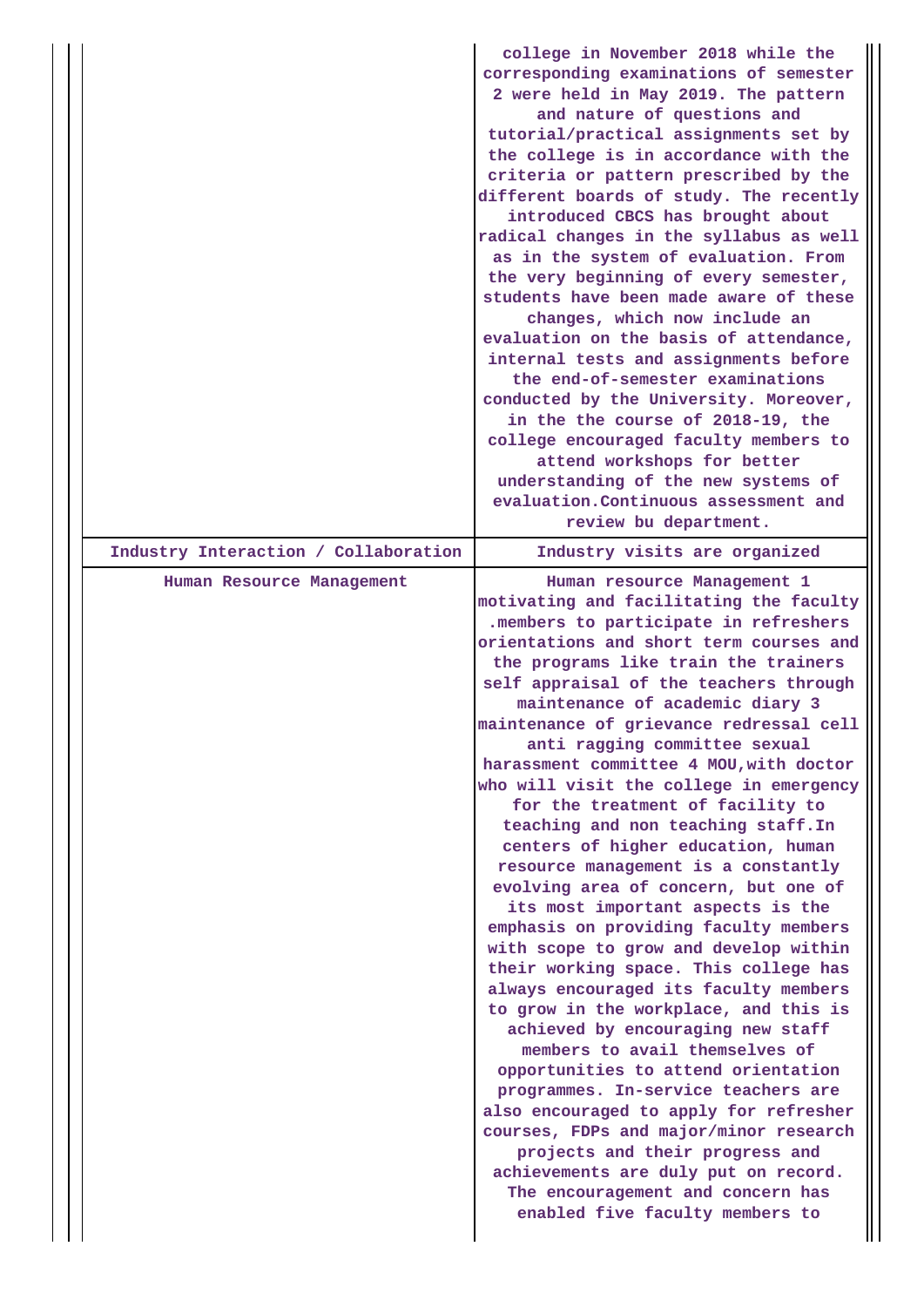6.2.2 – Implementation of e-governance in areas of operations:

| $0.2.2$ implementation or c governance in areas or operations. |                                                                                                                                                                                                                                                                                                                                                                                                                                                                                                                                                                                                                                                                                                                                                                                                                                                                                                                                                                                                                                                                                                                                                                                                                              |
|----------------------------------------------------------------|------------------------------------------------------------------------------------------------------------------------------------------------------------------------------------------------------------------------------------------------------------------------------------------------------------------------------------------------------------------------------------------------------------------------------------------------------------------------------------------------------------------------------------------------------------------------------------------------------------------------------------------------------------------------------------------------------------------------------------------------------------------------------------------------------------------------------------------------------------------------------------------------------------------------------------------------------------------------------------------------------------------------------------------------------------------------------------------------------------------------------------------------------------------------------------------------------------------------------|
| E-governace area                                               | <b>Details</b>                                                                                                                                                                                                                                                                                                                                                                                                                                                                                                                                                                                                                                                                                                                                                                                                                                                                                                                                                                                                                                                                                                                                                                                                               |
| Examination                                                    | ? Examination of the University<br>examinations, forms need to be filled<br>online and of line. Results are<br>initially also displayed online. From<br>2018, all faculty members who are<br>examiners need to submit marks online<br>on the university's password-protected<br>portal. Faculty officiating as<br>scrutineers Head Examiners also use the<br>college portal. In some cases, students<br>need to submit their assignments online<br>as well.                                                                                                                                                                                                                                                                                                                                                                                                                                                                                                                                                                                                                                                                                                                                                                  |
| Administration                                                 | . Finance and accounts when fully<br>computerize account section to maintain<br>College campus accounts through<br>computers 3 reception of salary fund<br>from government 4 student admission and<br>support 1 online admission and fees<br>deposited in bank accounts on the same<br>day of admission 2 maintaining students<br>data through ERP software.3. online<br>information from Sant Gadge Baba<br>Amravati University Amravati. The<br>software enables the college<br>authorities to exercise full<br>supervision over all the service<br>modules in the office. The Principal is<br>in touch with teaching and non-teaching<br>staff members, as well as with members,<br>through email. Notices and other kinds<br>of administrative information are put<br>up on the college website. The college<br>office is fully automated and equipped<br>with 5 MBPS internet connectivity. An<br>intranet links the college office with<br>the Principals office for online<br>supervision. A new biometric system to<br>record attendance has been installed<br>for the use of temporary staff members<br>(in addition to the existing biometric<br>system to record the attendance of<br>permanent faculty members.) |
| Finance and Accounts                                           | . Finance and accounts when fully<br>computerize account section to maintain<br>College campus accounts through<br>computers 3 reception of salary fund<br>from government 4 student admission and<br>support 1 online admission and fees<br>deposited in bank accounts on the same<br>day of admission 2 maintaining students<br>data through ERP software.3. online<br>information from Sant Gadge Baba<br>Amravati University Amravati Finance                                                                                                                                                                                                                                                                                                                                                                                                                                                                                                                                                                                                                                                                                                                                                                            |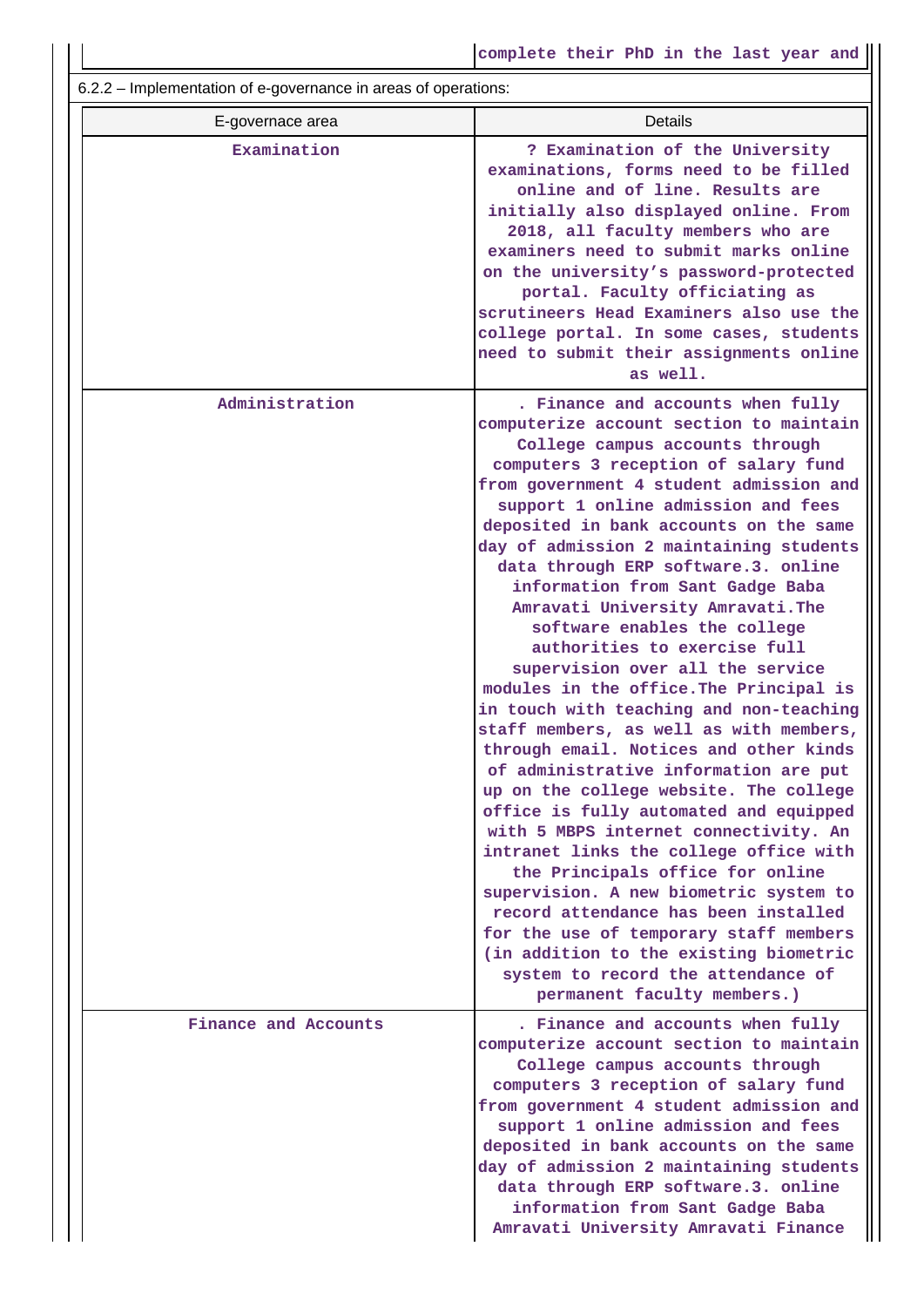|                               | and accounts-All accounts and financial<br>transactions are kept and performed<br>throughcomputerised management system                                                                                                                                                                                                                                                                                                                                                                                                                                                                                                                                                                                                                                                                                                                                                                                                                                                                                                                                                                                                                                                                        |
|-------------------------------|------------------------------------------------------------------------------------------------------------------------------------------------------------------------------------------------------------------------------------------------------------------------------------------------------------------------------------------------------------------------------------------------------------------------------------------------------------------------------------------------------------------------------------------------------------------------------------------------------------------------------------------------------------------------------------------------------------------------------------------------------------------------------------------------------------------------------------------------------------------------------------------------------------------------------------------------------------------------------------------------------------------------------------------------------------------------------------------------------------------------------------------------------------------------------------------------|
| Student Admission and Support | The college has been carrying out the<br>students admission procedure with the<br>use of online and of line. Student<br>admission support through various<br>government aidand assistance is<br>done. The online support for the same is<br>provided by the institutions website<br>developer. Classrooms are equipped with<br>smart TVs, and ICT powers the learning<br>process. Some departments have web<br>pages of their own. Students of some<br>departments are able to connect with<br>their teachers online and interact or<br>clarify academic issues with them. High-<br>speed internet services provide<br>seamless connectivity throughout the<br>college campus. The college has been<br>carrying out the students admission<br>procedure with the use of Online<br>process. The online support for the<br>same is provided by the institutions<br>website developer. Classrooms are<br>equipped with smart TVs, and ICT powers<br>the learning process. Students of some<br>departments are able to connect with<br>their teachers online and interact or<br>clarify academic issues with them. High-<br>speed internet services provide<br>connectivity throughout the college |
| Planning and Development      | campus<br>The college's vision and mission                                                                                                                                                                                                                                                                                                                                                                                                                                                                                                                                                                                                                                                                                                                                                                                                                                                                                                                                                                                                                                                                                                                                                     |
|                               | statement is clearly uploaded on the<br>institutional website. Further<br>development plans and strategies are<br>also to be displayed on the website as<br>and when applicable. For all Governing<br>Body meetings, the minutes and<br>resolutions by circulation are sent by<br>email to teaching and non-teaching with<br>their concern and also made available<br>as hard copies                                                                                                                                                                                                                                                                                                                                                                                                                                                                                                                                                                                                                                                                                                                                                                                                           |

## **6.3 – Faculty Empowerment Strategies**

 6.3.1 – Teachers provided with financial support to attend conferences / workshops and towards membership fee of professional bodies during the year

| Year      | Name of Teacher | Name of conference/<br>workshop attended<br>for which financial<br>support provided | Name of the<br>professional body for<br>which membership<br>fee is provided | Amount of support |  |  |
|-----------|-----------------|-------------------------------------------------------------------------------------|-----------------------------------------------------------------------------|-------------------|--|--|
| 2019      | Nill            |                                                                                     | <b>Nill</b>                                                                 | Nill              |  |  |
| View File |                 |                                                                                     |                                                                             |                   |  |  |

6.3.2 – Number of professional development / administrative training programmes organized by the College for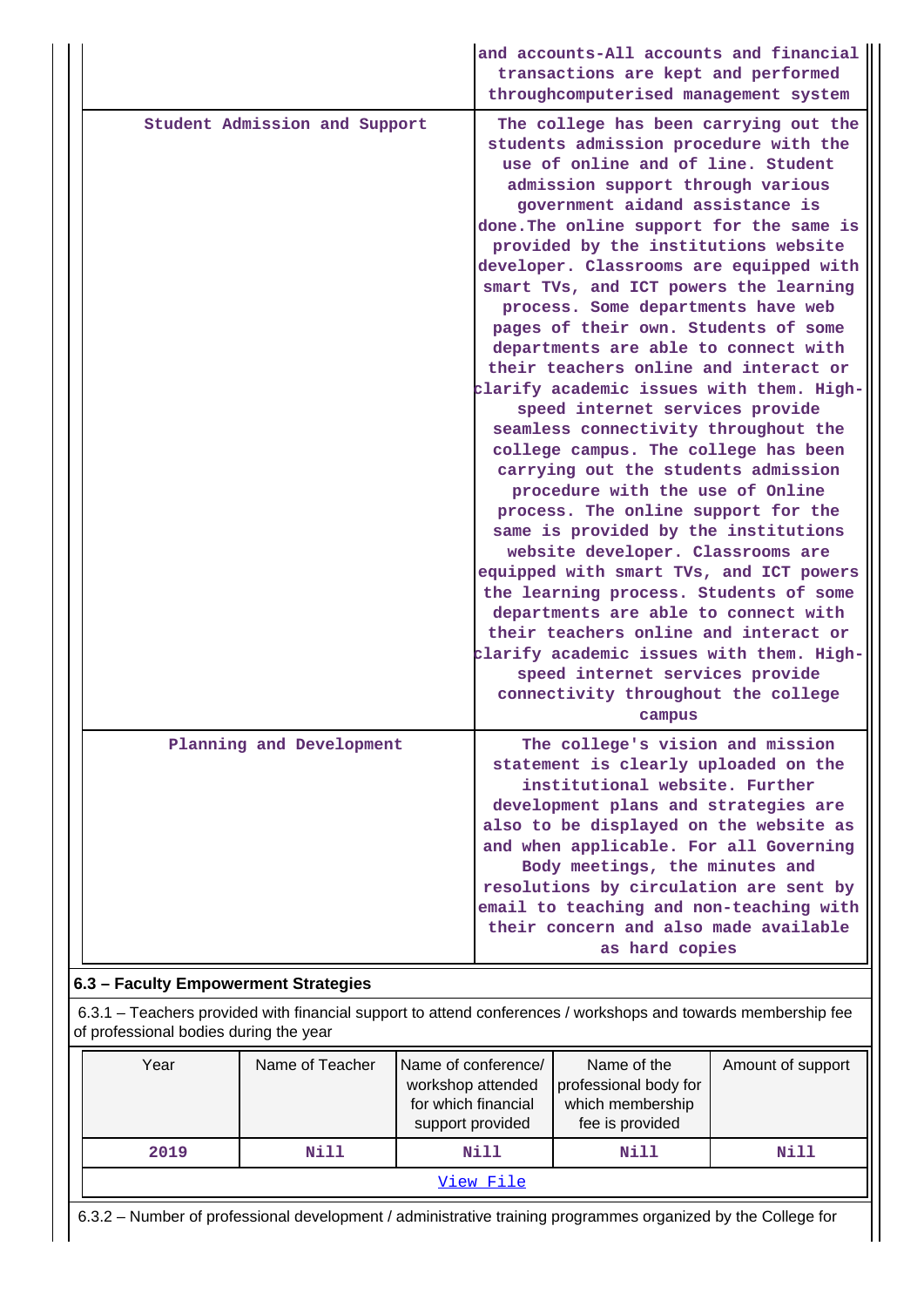| teaching and non teaching staff during the year                                                                                                                                                                                                                                                                                                              |                                                                                                                                                                                                                                                                                                                   |                                    |                                                                                                                                                                                                                                                                                                               |                                                                                                                                                                                                                                                                                                                                                           |                 |                                    |                 |                                                  |          |                                                                                                                               |
|--------------------------------------------------------------------------------------------------------------------------------------------------------------------------------------------------------------------------------------------------------------------------------------------------------------------------------------------------------------|-------------------------------------------------------------------------------------------------------------------------------------------------------------------------------------------------------------------------------------------------------------------------------------------------------------------|------------------------------------|---------------------------------------------------------------------------------------------------------------------------------------------------------------------------------------------------------------------------------------------------------------------------------------------------------------|-----------------------------------------------------------------------------------------------------------------------------------------------------------------------------------------------------------------------------------------------------------------------------------------------------------------------------------------------------------|-----------------|------------------------------------|-----------------|--------------------------------------------------|----------|-------------------------------------------------------------------------------------------------------------------------------|
| Year                                                                                                                                                                                                                                                                                                                                                         | Title of the<br>professional<br>development<br>programme<br>organised for<br>teaching staff                                                                                                                                                                                                                       |                                    | Title of the<br>administrative<br>training<br>programme<br>organised for<br>non-teaching<br>staff                                                                                                                                                                                                             | From date                                                                                                                                                                                                                                                                                                                                                 |                 | To Date                            |                 | Number of<br>participants<br>(Teaching<br>staff) |          | Number of<br>participants<br>(non-teaching<br>staff)                                                                          |
| 2019                                                                                                                                                                                                                                                                                                                                                         | Nill                                                                                                                                                                                                                                                                                                              |                                    | <b>Nill</b>                                                                                                                                                                                                                                                                                                   |                                                                                                                                                                                                                                                                                                                                                           | <b>Nill</b>     | <b>Nill</b>                        |                 | Nill                                             |          | <b>Nill</b>                                                                                                                   |
|                                                                                                                                                                                                                                                                                                                                                              |                                                                                                                                                                                                                                                                                                                   |                                    |                                                                                                                                                                                                                                                                                                               |                                                                                                                                                                                                                                                                                                                                                           | View File       |                                    |                 |                                                  |          |                                                                                                                               |
| 6.3.3 - No. of teachers attending professional development programmes, viz., Orientation Programme, Refresher<br>Course, Short Term Course, Faculty Development Programmes during the year                                                                                                                                                                   |                                                                                                                                                                                                                                                                                                                   |                                    |                                                                                                                                                                                                                                                                                                               |                                                                                                                                                                                                                                                                                                                                                           |                 |                                    |                 |                                                  |          |                                                                                                                               |
| Title of the<br>professional<br>development<br>programme                                                                                                                                                                                                                                                                                                     |                                                                                                                                                                                                                                                                                                                   | Number of teachers<br>who attended |                                                                                                                                                                                                                                                                                                               | From Date                                                                                                                                                                                                                                                                                                                                                 |                 |                                    | To date         |                                                  | Duration |                                                                                                                               |
|                                                                                                                                                                                                                                                                                                                                                              |                                                                                                                                                                                                                                                                                                                   |                                    |                                                                                                                                                                                                                                                                                                               |                                                                                                                                                                                                                                                                                                                                                           |                 | No Data Entered/Not Applicable !!! |                 |                                                  |          |                                                                                                                               |
|                                                                                                                                                                                                                                                                                                                                                              |                                                                                                                                                                                                                                                                                                                   |                                    |                                                                                                                                                                                                                                                                                                               |                                                                                                                                                                                                                                                                                                                                                           | View File       |                                    |                 |                                                  |          |                                                                                                                               |
| 6.3.4 - Faculty and Staff recruitment (no. for permanent recruitment):                                                                                                                                                                                                                                                                                       |                                                                                                                                                                                                                                                                                                                   |                                    |                                                                                                                                                                                                                                                                                                               |                                                                                                                                                                                                                                                                                                                                                           |                 |                                    |                 |                                                  |          |                                                                                                                               |
|                                                                                                                                                                                                                                                                                                                                                              | Teaching                                                                                                                                                                                                                                                                                                          |                                    |                                                                                                                                                                                                                                                                                                               |                                                                                                                                                                                                                                                                                                                                                           |                 |                                    |                 | Non-teaching                                     |          |                                                                                                                               |
| Permanent                                                                                                                                                                                                                                                                                                                                                    |                                                                                                                                                                                                                                                                                                                   |                                    | <b>Full Time</b>                                                                                                                                                                                                                                                                                              |                                                                                                                                                                                                                                                                                                                                                           |                 | Permanent                          |                 |                                                  |          | <b>Full Time</b>                                                                                                              |
| <b>Nill</b>                                                                                                                                                                                                                                                                                                                                                  |                                                                                                                                                                                                                                                                                                                   |                                    | <b>Nill</b><br>Nill                                                                                                                                                                                                                                                                                           |                                                                                                                                                                                                                                                                                                                                                           |                 | <b>Nill</b>                        |                 |                                                  |          |                                                                                                                               |
| $6.3.5$ – Welfare schemes for                                                                                                                                                                                                                                                                                                                                |                                                                                                                                                                                                                                                                                                                   |                                    |                                                                                                                                                                                                                                                                                                               |                                                                                                                                                                                                                                                                                                                                                           |                 |                                    |                 |                                                  |          |                                                                                                                               |
|                                                                                                                                                                                                                                                                                                                                                              | Teaching                                                                                                                                                                                                                                                                                                          |                                    |                                                                                                                                                                                                                                                                                                               | Non-teaching                                                                                                                                                                                                                                                                                                                                              |                 |                                    | <b>Students</b> |                                                  |          |                                                                                                                               |
| teaching staff to improve<br>required their regular<br>timetable is rescheduled<br>department.Psychological<br>available to teaching<br>members. .Recreational<br>programmes are organized<br>society. .Group Insurance<br>Scheme - Insurance cover<br>is available to all the<br>assistance viz. heart<br>disease diagnosis and<br>awareness, ECG checking, | .College encourages<br>their educational<br>qualification. If<br>within the<br>counseling is made<br>for teaching. College<br>Management and the<br>Management of parnt<br>members under this<br>scheme. Teachers-<br>insurance, graduaity,<br>maternity leave, sick<br>leave . Medical<br>etc. .Reimbursement of |                                    | improve their educational<br>required their regular<br>timetable is rescheduled<br>within the department. .<br>Psychological counseling<br>members. • Recreational<br>Society. .Group Insurance<br>Scheme - Insurance cover<br>is available to all the<br>awareness, ECG checking,<br>medical bills for staff | College encourages<br>nonteaching staff to<br>qualification. If<br>is made available to<br>teaching as well as<br>nonteaching staff<br>programmeganized for<br>nonteaching staff by<br>Staff academy, College<br>Management and th<br>members under this<br>scheme. • Medical<br>assistance viz. heart<br>disease diagnosis and<br>etc. .Reimbursement of | and their blood |                                    |                 | LIC. No Admisson                                 | leave.   | Full, free and half<br>grant schloar ships<br>Accidental Coverage of<br>fee.ion.-Group insurance,<br>health care, leave, sick |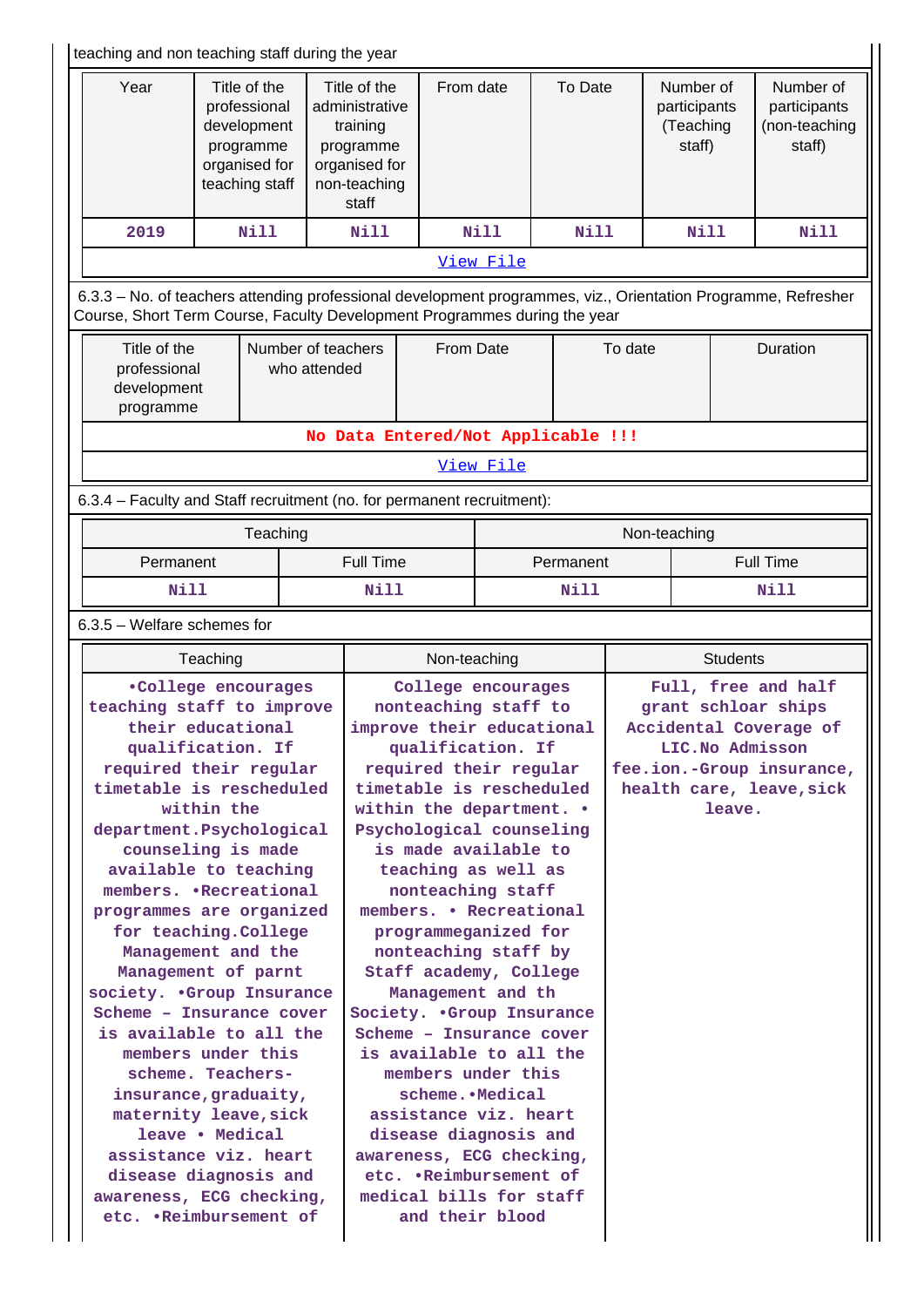| medical bills for staff<br>and their blood<br>relations. . Help for<br>education of Medical<br>assistance viz. heart<br>disease diagnosis and<br>awareness, ECG checking,<br>etc. • Reimbursement of<br>medical bills for staff<br>and their blood<br>relations. . Help for<br>education of employee's<br>children is provided<br>through government<br>schemes sponsored by the<br>college.Hundred percent<br>of staff has availed<br>facilities of these<br>schemes during last four<br>years. . Loan schemes<br>•Pension scheme | relations. . Loan schemes<br>.Pension schemeTeaching--<br>insurance, graduaity,<br>maternity leave, sick<br>leave |  |
|------------------------------------------------------------------------------------------------------------------------------------------------------------------------------------------------------------------------------------------------------------------------------------------------------------------------------------------------------------------------------------------------------------------------------------------------------------------------------------------------------------------------------------|-------------------------------------------------------------------------------------------------------------------|--|
|------------------------------------------------------------------------------------------------------------------------------------------------------------------------------------------------------------------------------------------------------------------------------------------------------------------------------------------------------------------------------------------------------------------------------------------------------------------------------------------------------------------------------------|-------------------------------------------------------------------------------------------------------------------|--|

### **6.4 – Financial Management and Resource Mobilization**

6.4.1 – Institution conducts internal and external financial audits regularly (with in 100 words each)

 **The Institute has a system of internal as well as external audits. Internal audit helps the institute to follow a systematic approach to evaluate and enhance the effectiveness of financial processes. It reviews and approves information and compliance with policies and SOPs. It observes the accounting heads like Fees collected from students, various expenses made, Provident Fund, Profession Tax, TDS, Assets, and Liabilities, etc Thorough check and verification of all vouchers of the transactions is carried out in each financial year. The observations given by the auditors are duly complied with. The Books of Accounts of the Institute are audited by the in-house audit team. Statutory audit is conducted once a year by the external auditor as per stipulated provisions of the Income Tax Act. the institution on regular basis conducts a yearly audit by the government auditors.**

 6.4.2 – Funds / Grants received from management, non-government bodies, individuals, philanthropies during the year(not covered in Criterion III)

| Name of the non government<br>funding agencies /individuals | Funds/ Grnats received in Rs. | Purpose |
|-------------------------------------------------------------|-------------------------------|---------|
| N.A.                                                        | Nill                          | Nill    |
|                                                             | View File                     |         |

6.4.3 – Total corpus fund generated

#### **No Data Entered/Not Applicable !!!**

#### **6.5 – Internal Quality Assurance System**

6.5.1 – Whether Academic and Administrative Audit (AAA) has been done?

| Audit Type     | External         |         | Internal |             |  |
|----------------|------------------|---------|----------|-------------|--|
|                | Yes/No<br>Agency |         | Yes/No   | Authority   |  |
| Academic       | Yes              | Nill    | Yes      | <b>IQAC</b> |  |
| Administrative | Yes              | Auditor | Yes      | <b>IQAC</b> |  |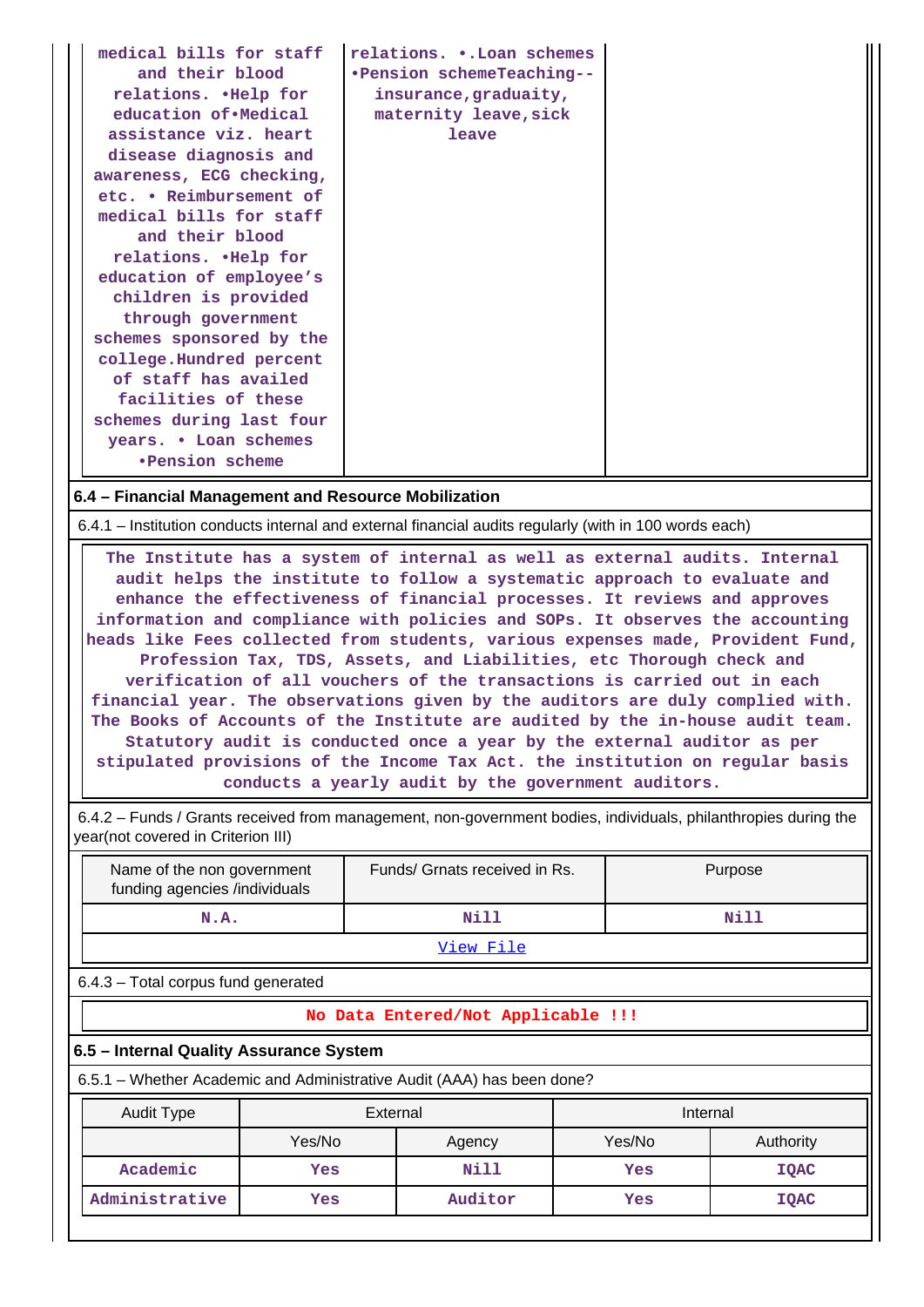6.5.2 – Activities and support from the Parent – Teacher Association (at least three)

 **Teachers association exchange of views on academic, infrastructure, attendance, the progress of their meetings with parents on academic, infrastructure, attendance, progress has done exchange of opinion is made. On one day program in which interaction with parents about the progress of students in the parentteacher meeting in every semester. Class teachers, mentors are in contact track of their attendance to identify possible dropouts, to find out irregularities.**

6.5.3 – Development programmes for support staff (at least three)

 **1. Workshop by parent society, Vidarbha Youth Welfare Society Amravati on awareness of sexual harassment at working place. 2.Internal training peer to peer. 3.**

6.5.4 – Post Accreditation initiative(s) (mention at least three)

 **2. One Day workshop on Cashless Transaction for women at t Adopted village Tembhurni, for villagers. 3. Student Feedback on Institutional Performance, Curriculum, Library, Faculty, Self Rating, Alumni, parents stakeholders. 4. Orientation program for First Year students by the college. 5. Organizing Parent meet and Alumni Meet every year 6. Regular Website updating. 7. Planning of skill development program like "Train the Trainer", by HRD ministry sent two faculty from the college. 8. Due to the lockdown from March 2020 due Covid-19 faculty attended online seminars, conferences of their relevant subjects, NAAC related conferences workshops. 9. Diet counseling for pregnant at PHC of Chandur Railway. 10.Initiative was taken for the publication of research papers. 11.ICT enabled Teaching-Learning process**

6.5.5 – Internal Quality Assurance System Details

| a) Submission of Data for AISHE portal | Yes |
|----------------------------------------|-----|
| b) Participation in NIRF               | No  |
| c)ISO certification                    | No  |
| d)NBA or any other quality audit       | No  |

6.5.6 – Number of Quality Initiatives undertaken during the year

| Year | Name of quality<br>initiative by IQAC            | Date of<br>conducting IQAC | <b>Duration From</b> | Duration To | Number of<br>participants |
|------|--------------------------------------------------|----------------------------|----------------------|-------------|---------------------------|
| 2019 | Regular<br>meeting of<br>IQAC is<br>arranged     | 01/01/2019                 | 30/12/2020           | 30/12/2020  | 8                         |
| 2020 | Free Mask<br>distribuion<br>to needy<br>people   | 16/03/2020                 | <b>Nill</b>          | 20/03/2020  | 25                        |
| 2020 | <b>Awareness</b><br>program<br>About<br>Covid-19 | 11/03/2020                 | <b>Nill</b>          | 11/03/2020  | 140                       |
| 2019 | Computer<br>Literacy<br>program for<br>Teaching  | 07/12/2019                 | <b>Nill</b>          | 30/12/2020  | 10                        |
| 2019 | Career<br>counseling                             | 09/08/2019                 | <b>Nill</b>          | 30/12/2020  | 120                       |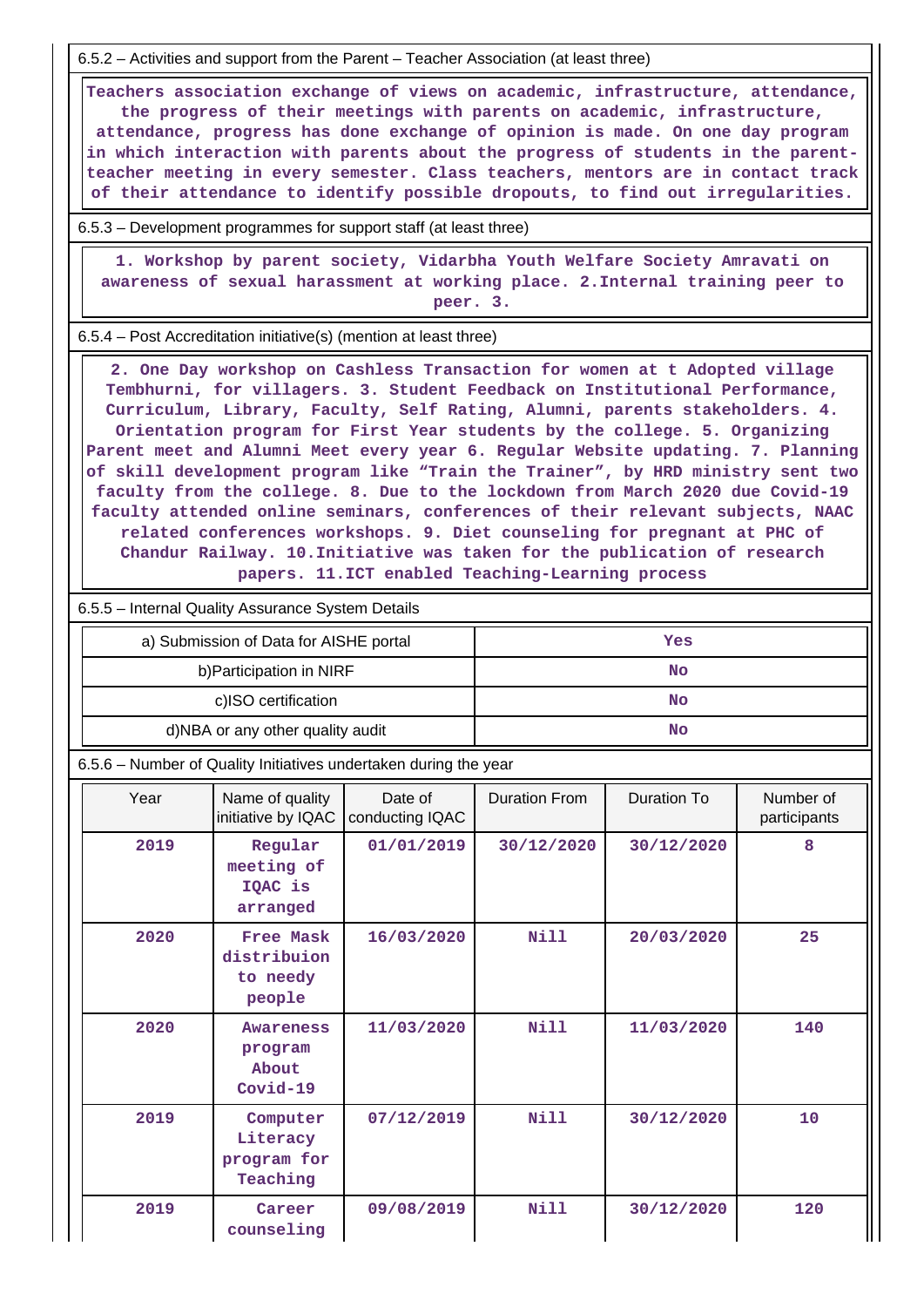|                                                        | Program in c<br>ollaboration<br>with Library                                                                |            |                        |                |  |  |  |  |
|--------------------------------------------------------|-------------------------------------------------------------------------------------------------------------|------------|------------------------|----------------|--|--|--|--|
|                                                        | departmentt                                                                                                 |            |                        |                |  |  |  |  |
|                                                        |                                                                                                             | View File  |                        |                |  |  |  |  |
|                                                        | <b>CRITERION VII - INSTITUTIONAL VALUES AND BEST PRACTICES</b>                                              |            |                        |                |  |  |  |  |
| 7.1 - Institutional Values and Social Responsibilities |                                                                                                             |            |                        |                |  |  |  |  |
| year)                                                  | 7.1.1 - Gender Equity (Number of gender equity promotion programmes organized by the institution during the |            |                        |                |  |  |  |  |
| Title of the<br>programme                              | Period from                                                                                                 | Period To  | Number of Participants |                |  |  |  |  |
|                                                        |                                                                                                             |            | Female                 | Male           |  |  |  |  |
| Pre marriage<br>counseling Aids<br>AwarnessProgram     | 01/12/2019                                                                                                  | 07/12/2019 | 100                    | 5              |  |  |  |  |
| female<br>foeticide                                    | 02/12/2019                                                                                                  | 02/12/2019 | 100                    | 5              |  |  |  |  |
| Beti Bacho<br>Beti Padhao                              | 01/01/2020                                                                                                  | 01/01/2020 | 75                     | 5              |  |  |  |  |
| In N.S.S<br>Special Camp                               | 08/02/2020                                                                                                  | 14/02/2020 | 100                    | 3              |  |  |  |  |
| Domestic<br>violence<br>awareness                      | 12/03/2020                                                                                                  | 12/03/2020 | 120                    | 5              |  |  |  |  |
| Legal women<br>rights and<br>acess criminal<br>justice | 10/12/2019                                                                                                  | 10/12/2019 | 90                     | 5              |  |  |  |  |
| Poster making<br>competition on<br>Girls are Medal     | 19/11/2019                                                                                                  | 19/11/2019 | 10                     | 3              |  |  |  |  |
| Awareness<br>program on<br>women safety<br>and respect | 08/03/2020                                                                                                  | 08/03/2020 | 150                    | 7 <sup>1</sup> |  |  |  |  |
| Self defence<br>workshop                               | 08/03/2020                                                                                                  | 08/03/2020 | 150                    | 7              |  |  |  |  |
| seminar on<br>gender<br>sensitization                  | 08/03/2020                                                                                                  | 08/03/2020 | 150                    | 7              |  |  |  |  |
| Awarenees<br>Sexual<br>harrassment at<br>working place | 12/03/2020                                                                                                  | 12/03/2020 | 110                    | 5              |  |  |  |  |
| Workshop on<br>digital<br>transaction                  | 09/08/2019                                                                                                  | 09/08/2019 | 150                    | 7              |  |  |  |  |
| Workshop on<br>developing                              | 26/11/2019                                                                                                  | 26/11/2019 | 100                    | 5              |  |  |  |  |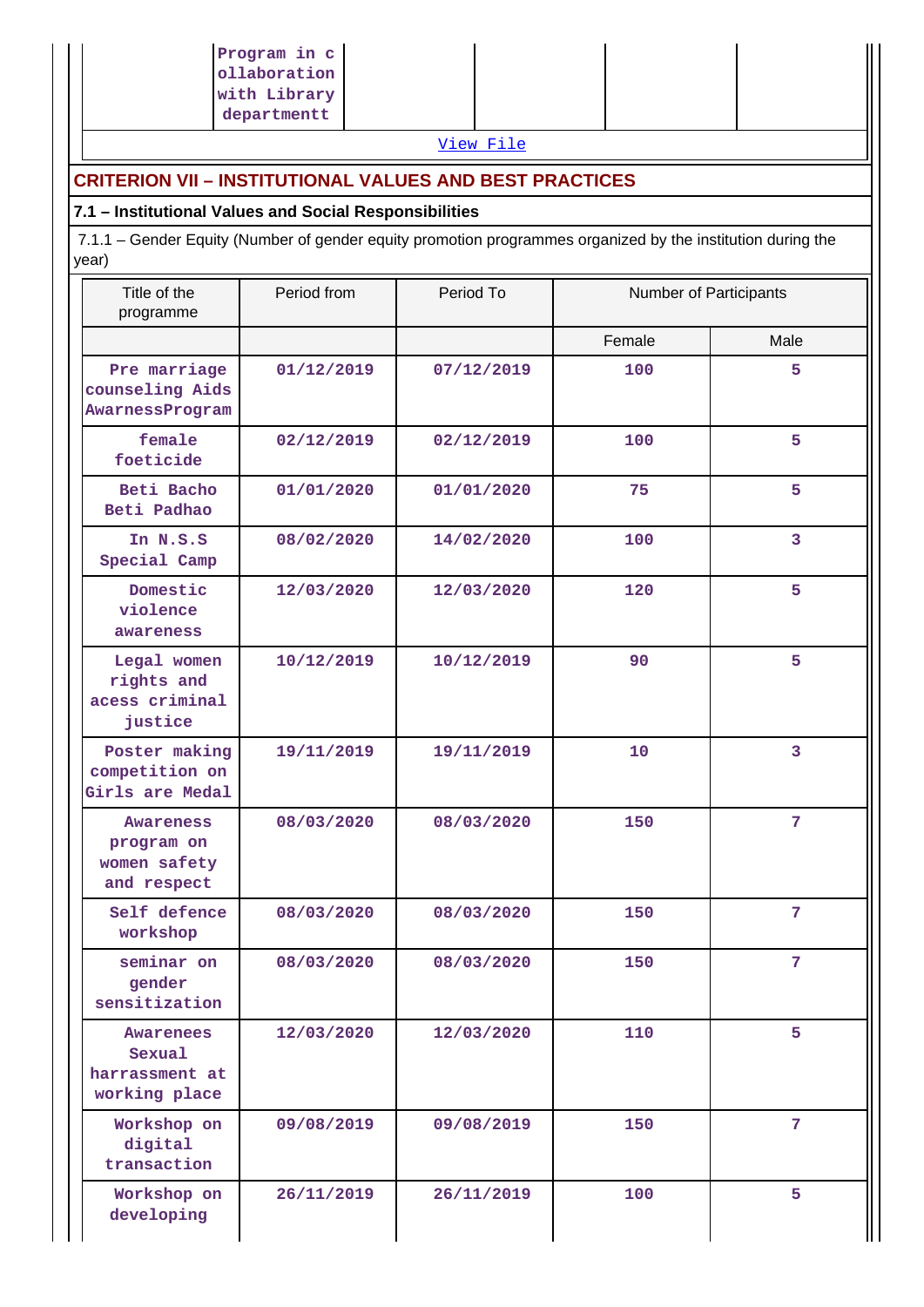#### 7.1.2 – Environmental Consciousness and Sustainability/Alternate Energy initiatives such as:

Percentage of power requirement of the University met by the renewable energy sources

**Energy Conservation: Energy conservation has been a top priority at our institute. Keeping this goal in focus green initiatives are undertaken. The measures are being taken: • A proposal for green infrastructural changes is being forwarded. • Replacing ordinary incandescent light bulbs with compact fluorescent light. (CFL) / LED bulbs, wherever possible. • A simple but potent way of energy conservation. • Unplugging after the charging of laptops mobile devices to conserve energy. • Mandatory initiatives are taken to create awareness about the energy crisis, consumption, and effects of carbon emission. • Colourful posters and placards made by green soldiers on energy conservation are displayed in corridors, classrooms, computer labs, and office,s and other sensitive zones. • Guest talks have been arranged for students faculty on energy conservation, to avoid misuse of it. Small and minor steps viz. shutting down computers, when not in use, turning off electric appliances at day end are being practiced. Water harvesting: A rainwater harvesting system has been set up with rooftop harvesting. Water harvested by rainwater harvesting technique is being used for watering gardens. Hazardous waste management: • Leaf litter from garden and campus waste papers, kitchen waste from home-eco dept. is proceeded for vermicomposting and compost produced used for garden manure. Plantation: NSS Tree plantation drives to offset carbon emission students are advocated to respect the environment through tree plantations, plant sapling planted within the outside. Integrating environment education course for B.A. Part-II students are promoting the increase in environmental awareness. In this context guest lectures also have been arranged**

| 7.1.3 - Differently abled (Divyangjan) friendliness |        |                         |  |  |  |  |
|-----------------------------------------------------|--------|-------------------------|--|--|--|--|
| Item facilities                                     | Yes/No | Number of beneficiaries |  |  |  |  |
| Ramp/Rails                                          | Yes    | Nill                    |  |  |  |  |
| Scribes for examination                             | Yes    | Nill                    |  |  |  |  |
| <b>Rest Rooms</b>                                   | Yes    | Nill                    |  |  |  |  |
| Physical facilities                                 | Yes    | Nill                    |  |  |  |  |

7.1.4 – Inclusion and Situatedness

| Year | Number of<br>initiatives to<br>address<br>locational<br>advantages<br>and disadva<br>ntages | Number of<br>initiatives<br>taken to<br>engage with<br>and<br>contribute to<br>local<br>community | Date           | Duration | Name of<br>initiative                                                                                         | <b>Issues</b><br>addressed | Number of<br>participating<br>students<br>and staff |
|------|---------------------------------------------------------------------------------------------|---------------------------------------------------------------------------------------------------|----------------|----------|---------------------------------------------------------------------------------------------------------------|----------------------------|-----------------------------------------------------|
| 2019 | 1                                                                                           | Nill                                                                                              | 12/12/2<br>020 | 20       | Diet co<br>unseling<br>for<br>pregnant<br>women in<br>Chandur<br>Railway<br>primary<br>Health<br><b>Block</b> | 1                          | 10                                                  |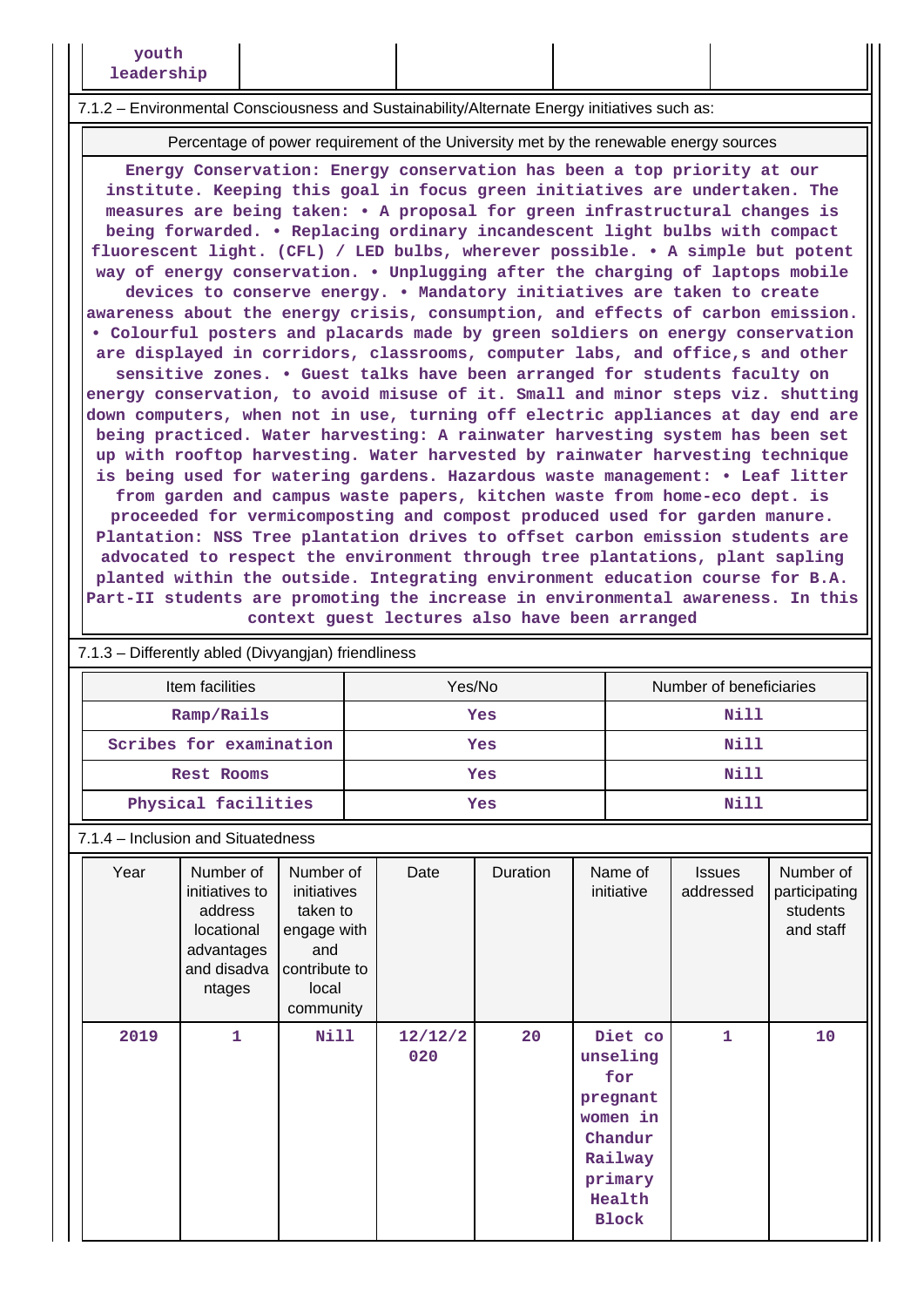| 2019                                                                                              | $\mathbf{1}$ | <b>Nill</b> |                                   | 01/07/2<br>019 | 200              |                                                    | Literacy<br>and<br>education<br>of previl<br>iged                                                                                                                                                                                                                                                                                                                                                                                                                                                        | $\mathbf{1}$ | 45  |
|---------------------------------------------------------------------------------------------------|--------------|-------------|-----------------------------------|----------------|------------------|----------------------------------------------------|----------------------------------------------------------------------------------------------------------------------------------------------------------------------------------------------------------------------------------------------------------------------------------------------------------------------------------------------------------------------------------------------------------------------------------------------------------------------------------------------------------|--------------|-----|
| 2019                                                                                              | $\mathbf{1}$ | <b>Nill</b> |                                   | 01/07/2        | 30               |                                                    | women<br>Tree pl                                                                                                                                                                                                                                                                                                                                                                                                                                                                                         | 1            | 250 |
|                                                                                                   |              |             |                                   | 019            |                  |                                                    | antation                                                                                                                                                                                                                                                                                                                                                                                                                                                                                                 |              |     |
| 2020                                                                                              | $\mathbf{1}$ | <b>Nill</b> |                                   | 07/02/2<br>020 | 07               |                                                    | <b>NSS</b><br>Special<br>Camp at<br>adopted<br>Village<br>Tembhurni                                                                                                                                                                                                                                                                                                                                                                                                                                      | $\mathbf{1}$ | 110 |
| 2019                                                                                              | 1            | <b>Nill</b> |                                   | 20/06/2<br>019 | 1                |                                                    | Tobacco<br>Free<br>Compaign                                                                                                                                                                                                                                                                                                                                                                                                                                                                              | $\mathbf{1}$ | 20  |
| <b>Nill</b>                                                                                       | Nill         | <b>Nill</b> |                                   | 01/08/2<br>019 | 200              |                                                    | Cleaning<br>Drive and<br>Maintaini<br>ng<br>premises<br>plastic<br>freeby<br><b>NSS Volen</b><br>teers and<br>teaching<br>non                                                                                                                                                                                                                                                                                                                                                                            | $\mathbf{1}$ | 200 |
|                                                                                                   |              |             |                                   |                | <u>View File</u> |                                                    | teaching.                                                                                                                                                                                                                                                                                                                                                                                                                                                                                                |              |     |
|                                                                                                   |              |             |                                   |                |                  |                                                    |                                                                                                                                                                                                                                                                                                                                                                                                                                                                                                          |              |     |
| 7.1.5 - Human Values and Professional Ethics Code of conduct (handbooks) for various stakeholders |              |             |                                   |                |                  |                                                    |                                                                                                                                                                                                                                                                                                                                                                                                                                                                                                          |              |     |
|                                                                                                   | Title        |             | Date of publication<br>03/06/2019 |                |                  | Follow up(max 100 words)<br>The college prospectus |                                                                                                                                                                                                                                                                                                                                                                                                                                                                                                          |              |     |
| Human Values and<br>Professional Ethics Code<br>of conduct (                                      |              |             |                                   |                |                  |                                                    | includes a code of<br>conduct guideline to be<br>followed by the students.<br>The teaching and non-<br>teaching staff, being<br>state government<br>employees, are governed<br>by the rules and<br>regulations stated Hand<br>Book Of Human Values<br>Concept of Human Values:<br>Human values are the<br>virtues that guide us to<br>consider human element<br>when one interacts with<br>other human beings. They<br>are our feelings for the<br>human essence of others.<br>It is both what we expect |              |     |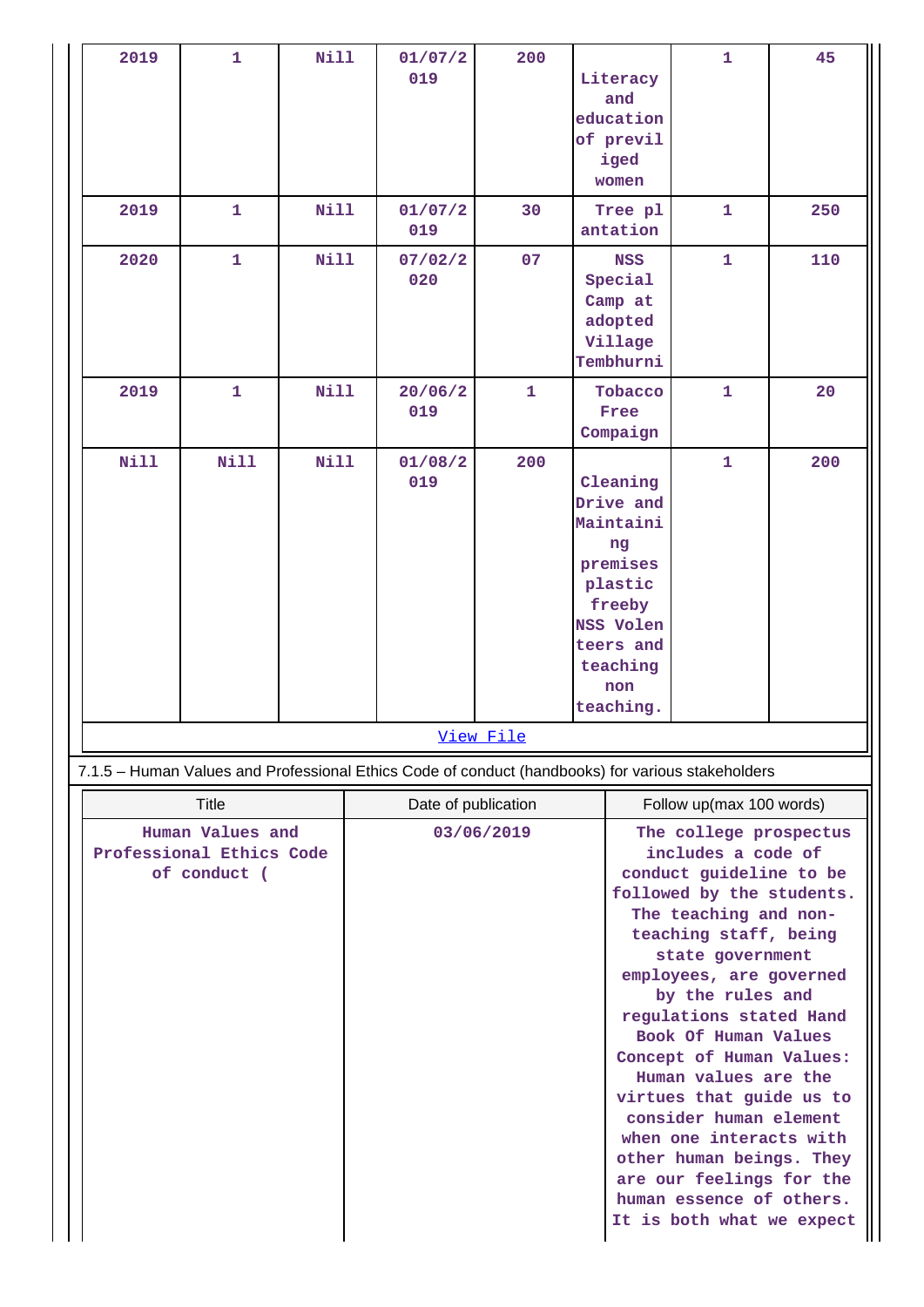**others to do to us and what we aim to give to other human beings. These human values give the effect of bonding, comforting and reassuring. There are five stem values and many sub-values or virtues that come from the main values. Together they make up the tapestry that forms an individual of character, containing all that makes a human noble, caring and kind. • Love • Peace -Using the tool of the mind • Truth -Using the power of intellect • Right Conduct -Using the tool of the body • Nonviolence -Awakening the spirit within Human Values cannot be taught in a class room setting. To inculcate human values an individual must go out get engaged with the community. By practically working in the field, an individual gets sensitized towards the social issues problems learns his/her roles responsibilities towards society nation. One learns about the structure functioning of various social agencies realizes the importance of cooperation participation towards the social programs initiated by them. The idea is to transform an individual into a socially responsible being who is also an accountable citizen. Philosophy of Human Values at Mahila Arts Commerce College, Chandur-Rly. College has a strong inclination towards instilling inculcating human values among its students so that when they pass out they not only become**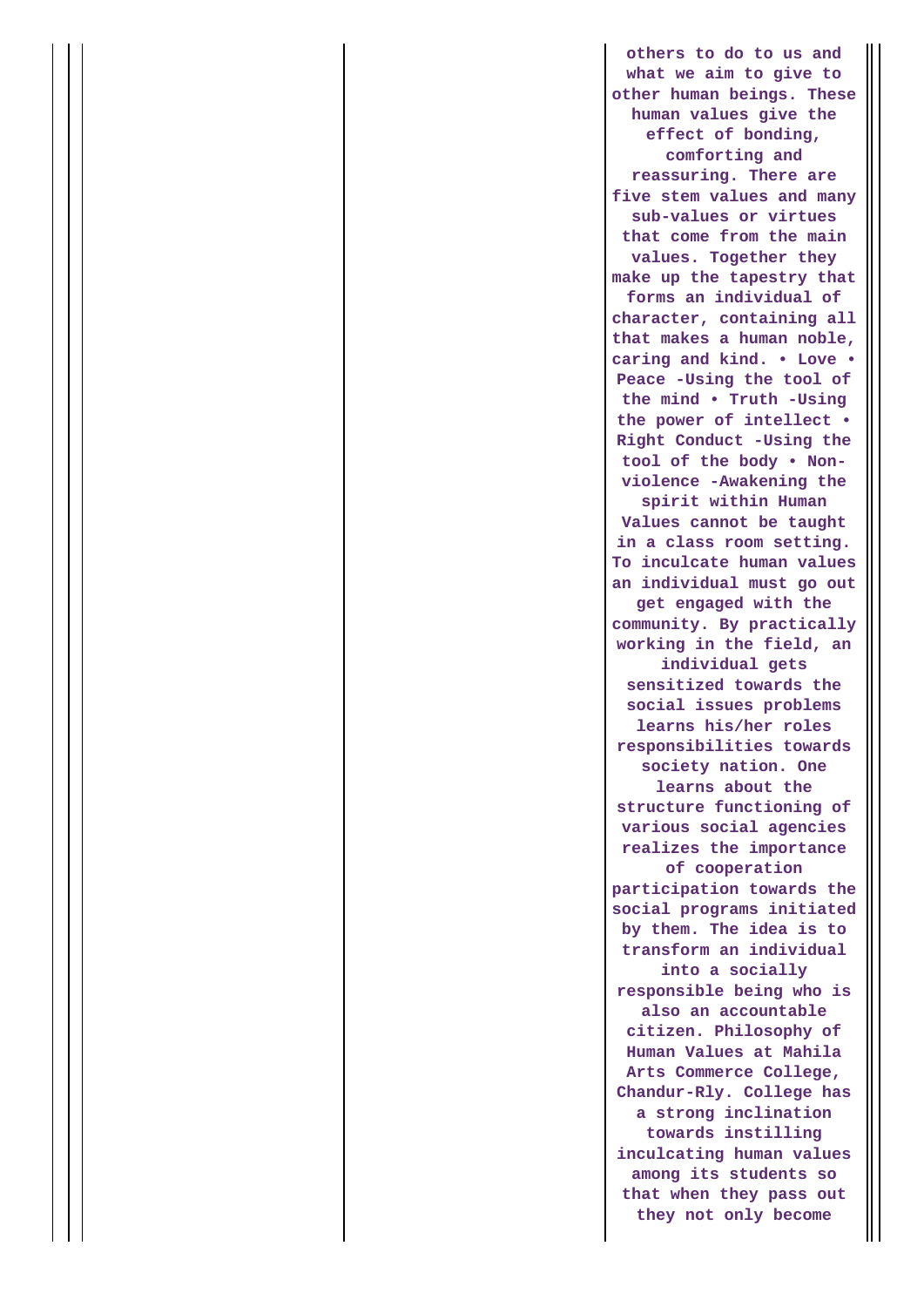**outstanding professionals but also stand out as individuals with strong ethics character. Vision Building the nation and the society through providing total, integrated and transcultural quality education and to be the global front runner in value education and nurturing talent in which Modernity Blends with Tradition Mission To provide education at all levels in all disciplines of modern times and in the futuristic and emerging frontier areas of knowledge, learning and research and to develop the overall personality of students by making them not only excellent professionals but also good individuals, with understanding and regard for human values, pride in their heritage and culture, a sense of right and wrong and yearning for perfection and imbibe attributes of courage of conviction and action. Core Values at College Core Values Description Academic Excellence College strives for the uncompromising quality and highest standard of excellence in teaching, learning, research and scholarship across various disciplines. Integrity Ethics College upholds the highest ethical values, integrity and professionalism and an unwavering commitment to academic freedom, transparency and accountability. Diversity Mutual Respect College nurtures an environment of safety, trust mutual respect and embeds**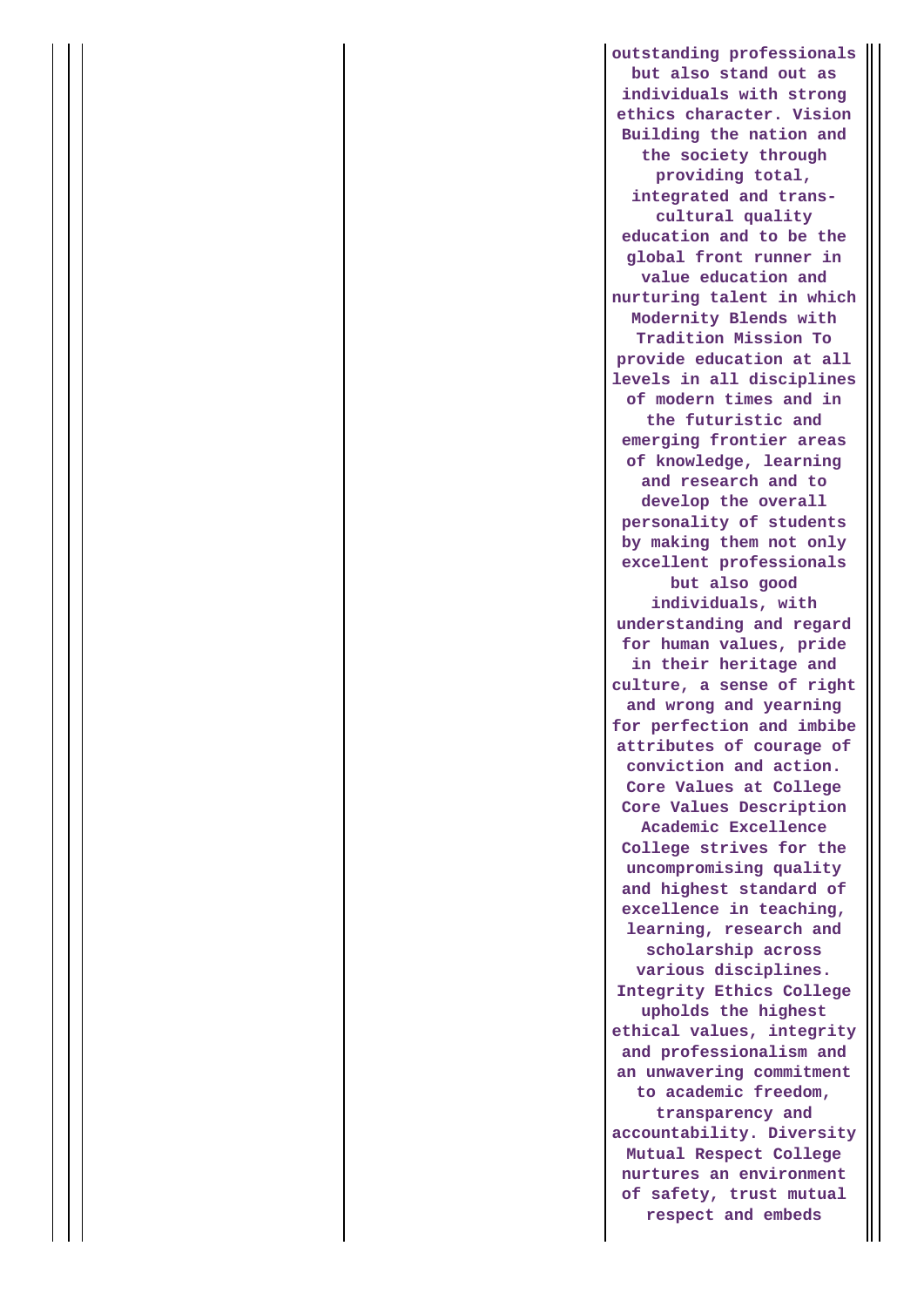**equality diversity in its Strategy by ensuring that the strategic plans are fair and inclusive. Expand horizons of Knowledge College is driven by research and innovation and ensures continuous engagement in the scholarly activities in the pursuit of innovation, creativity and excellence Shared governance College encourages shared decision-making through a process that rests upon collaborative consultation, open flow of information, diverse involvement and collective deliberations of all stake holders Social responsibility College creates and nurtures an inclusive environment where everyone can develop their full potential and contribute to the interest of the society. Environmental responsibility College is acutely aware of its environmental responsibilities and embraces principle of sustainable development to ensure that any adverse environmental impact of its activities is minimized. Service College seeks to serve the diverse, personal and professional development needs of its constituents and encourage habit of engagement, caring, and civic responsibility by emphasizing a connect between service, excellence, and career growth. As a responsible corporate citizen, college realizes the need to care for the environment. An awareness raising workshop for**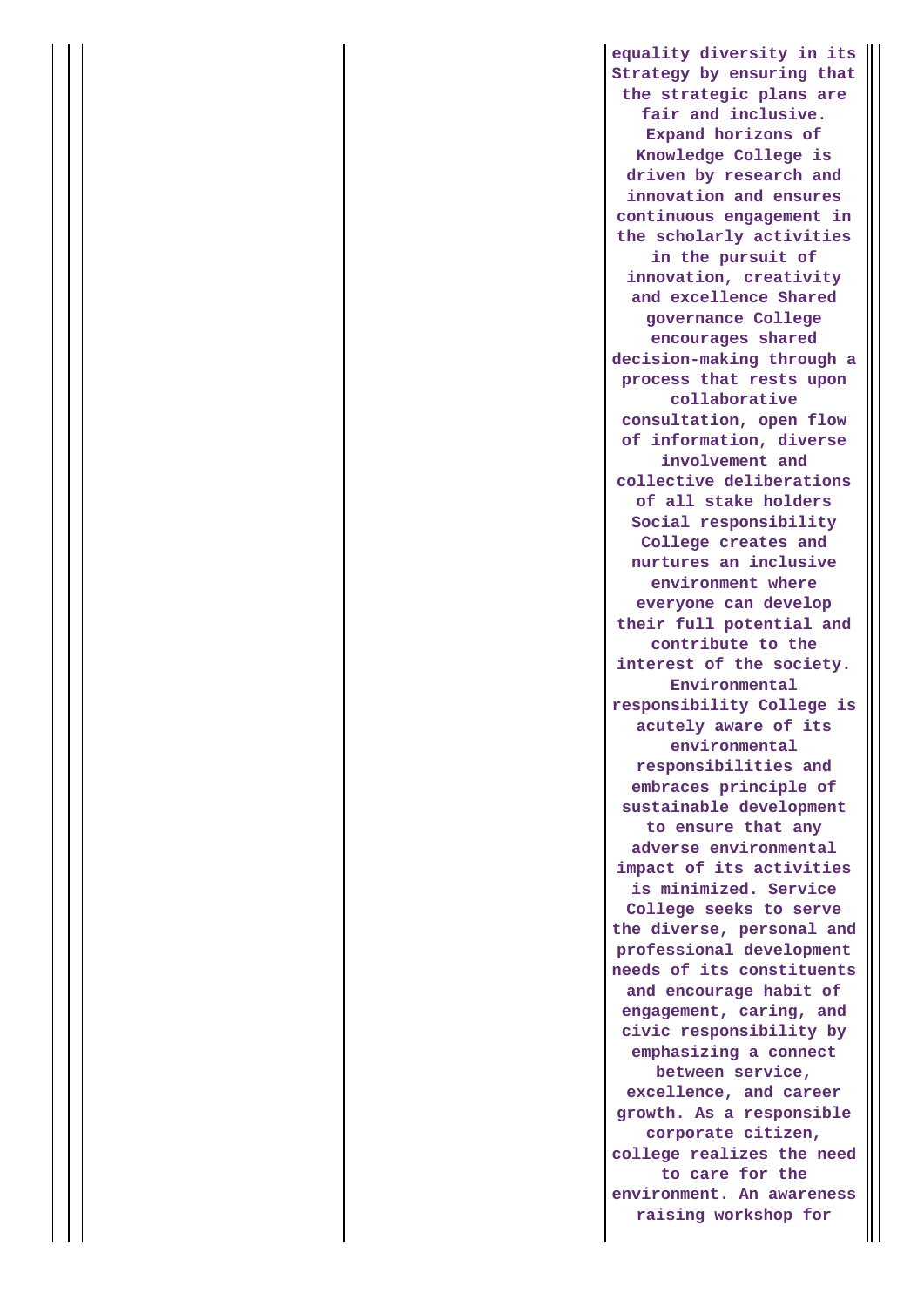**students, seminar and painting competition were organized under the campaign where more than 300 children took part in each of these campaigns. Some of the themes for this campaign in the past were: Household Waste Management, Global Warming and Climate Change, Uses of Solar Energy, Biodiversity Conservation' and Forests for Sustainable Livelihood. CARING FOR THE ENVIRONMENT EMPOWERING WOMEN College is promoting equality between men and women by enabling gender mainstreaming. It has undertaken several innovative programmes to empower the women, both in rural and urban. Awareness Raising Study and Workshop on Female Foeticide Gender Justicean Awareness Raising study on female foeticide and Gender Justice was conducted by Under this scheme of Department of Home Economics Women and Child Development, Diet counseling was done women of Chandur-Rly were trained in the areas of Group Dynamics and Confidence Building. Legal Literacy and participation in Politics and design making in society – This was an awareness program, conducted for the implementers of women empowerment so that the rural women of the nearby area could be made conscious of their legal rights. Women Entrepreneurship Development - Under the scheme of entrepreneurship development, AHF**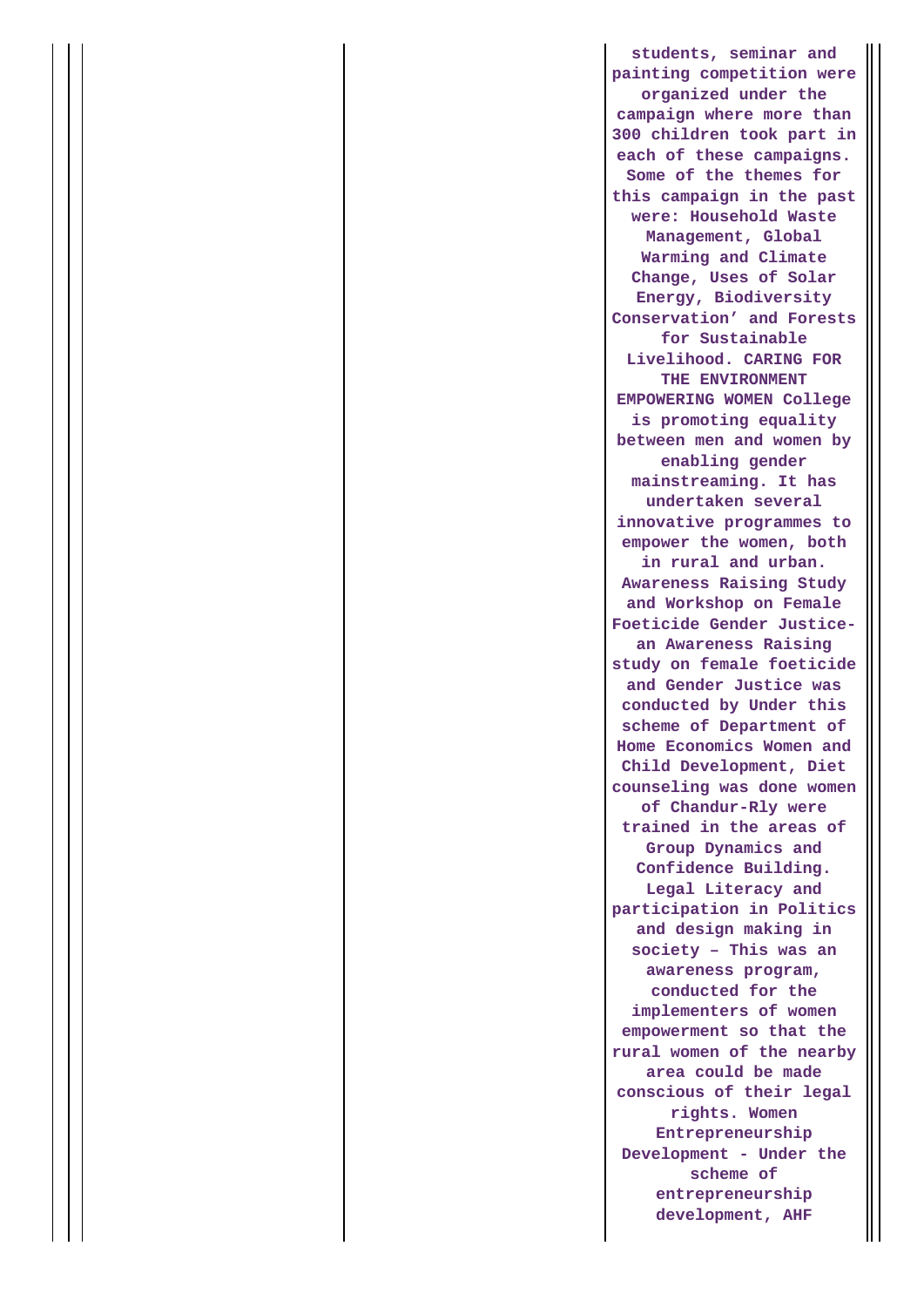|                                                                           |  | Conducted programs on                            |  |  |
|---------------------------------------------------------------------------|--|--------------------------------------------------|--|--|
|                                                                           |  | food processing, dress                           |  |  |
|                                                                           |  | designing and beauty                             |  |  |
|                                                                           |  | therapy for the rural                            |  |  |
|                                                                           |  | women of Chandur-Rly and                         |  |  |
|                                                                           |  | students, to help them                           |  |  |
|                                                                           |  | become economically                              |  |  |
|                                                                           |  | independent. LIVELIHOOD                          |  |  |
|                                                                           |  | GENERATION AND COMMUNITY                         |  |  |
|                                                                           |  | DEVELOPMENT Community                            |  |  |
|                                                                           |  | Development is yet                               |  |  |
|                                                                           |  | another area where                               |  |  |
|                                                                           |  | college has made                                 |  |  |
|                                                                           |  | significant                                      |  |  |
|                                                                           |  | contributions. It is                             |  |  |
|                                                                           |  | relentlessly working                             |  |  |
|                                                                           |  | towards ensuring an                              |  |  |
|                                                                           |  | inclusive society. Rural                         |  |  |
|                                                                           |  | Upliftment Programme -                           |  |  |
|                                                                           |  | The villages Plaskhed and<br>Tembhurni have been |  |  |
|                                                                           |  | adopted by the foundation                        |  |  |
|                                                                           |  | for all-round                                    |  |  |
|                                                                           |  | development. During an                           |  |  |
|                                                                           |  | event organized on World                         |  |  |
|                                                                           |  | Aids Day As part of its                          |  |  |
|                                                                           |  | endeavor to create                               |  |  |
|                                                                           |  | awareness about HIV/AIDS,                        |  |  |
|                                                                           |  | AHF undertakes several                           |  |  |
|                                                                           |  | programmes to help the                           |  |  |
|                                                                           |  | HIV/AIDS affected people                         |  |  |
|                                                                           |  | lead a normal life. .                            |  |  |
|                                                                           |  | World AIDS Day .Project                          |  |  |
|                                                                           |  | of imparted training to                          |  |  |
|                                                                           |  | Women Leaders from                               |  |  |
|                                                                           |  | various faiths to spread                         |  |  |
|                                                                           |  | the message of                                   |  |  |
|                                                                           |  | Prevention, Care and                             |  |  |
|                                                                           |  | Compassion in HIV/AIDS .                         |  |  |
|                                                                           |  | Project of imparted                              |  |  |
|                                                                           |  | training to pregnant<br>women in Chandur-RLY     |  |  |
|                                                                           |  | P.H.C.Block. HEALTH WITH                         |  |  |
|                                                                           |  | EMPHASIS ON HIV/AIDS At                          |  |  |
|                                                                           |  | college, we firmly                               |  |  |
|                                                                           |  | believe that our outlook                         |  |  |
|                                                                           |  | towards the differently                          |  |  |
|                                                                           |  | abled persons is the only                        |  |  |
|                                                                           |  | handicap that stops them                         |  |  |
|                                                                           |  | from achieving their                             |  |  |
|                                                                           |  | dreams. That is why we                           |  |  |
|                                                                           |  | have taken initiatives to                        |  |  |
|                                                                           |  | empower them.                                    |  |  |
| 7.1.6 - Activities conducted for promotion of universal Values and Ethics |  |                                                  |  |  |
|                                                                           |  |                                                  |  |  |

| Activity     | <b>Duration From</b> | Duration To | Number of participants |
|--------------|----------------------|-------------|------------------------|
| APJ birthday | 15/10/2019           | 15/10/2019  | 125                    |
| Reading day  |                      |             |                        |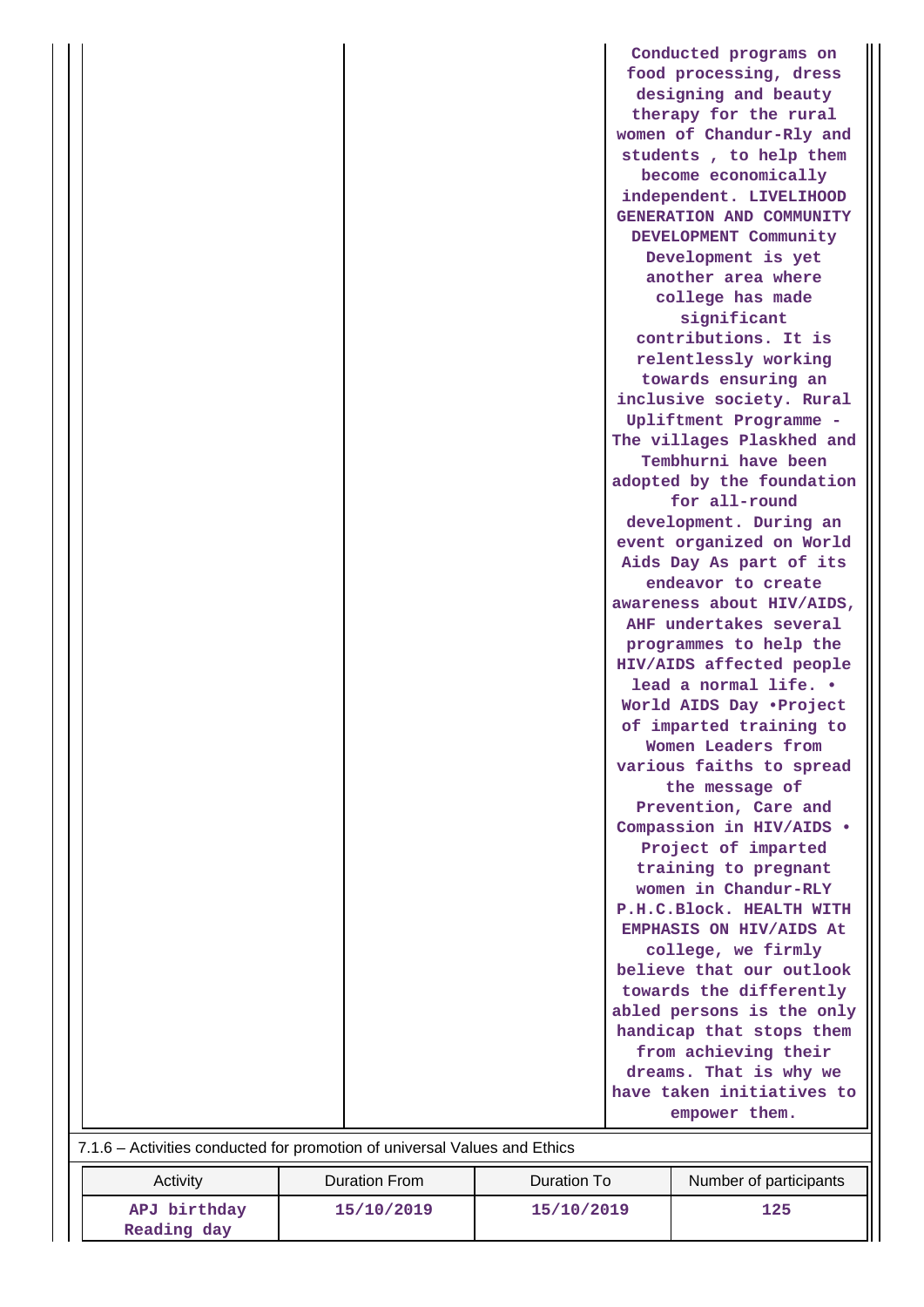| Swami Vivekanand<br>jayanti                 | 12/01/2020 | 12/01/2020 | 110 |  |  |
|---------------------------------------------|------------|------------|-----|--|--|
| August kranti Day                           | 09/08/2019 | 09/08/2019 | 120 |  |  |
| Hand wash day                               | 15/10/2019 | 15/10/2019 | 100 |  |  |
| Human Rights Day                            | 10/12/2019 | 10/12/2019 | 120 |  |  |
| Khadi Diwas                                 | 30/09/2019 | 30/09/2019 | 80  |  |  |
| Gandhi jayanti<br>Cleanliness Drive<br>week | 02/10/2019 | 09/10/2019 | 150 |  |  |
| Ozone day                                   | 16/09/2019 | 16/09/2019 | 110 |  |  |
| National voters<br>day                      | 25/01/2020 | 25/01/2020 | 100 |  |  |
| Martyars Day                                | 30/01/2020 | 30/01/2020 | 100 |  |  |
| View File                                   |            |            |     |  |  |

7.1.7 – Initiatives taken by the institution to make the campus eco-friendly (at least five)

 **The measures are being taken: • A proposal for green infrastructural changes is being forwarded. • Replacing ordinary incandescent light bulbs to compact fluorescent light. (CFL) / LED bulbs, wherever possible. • A simple but potent way of energy conservation. • Unplugging after the charging of laptops mobile devices to conserve energy. • Mandatory initiatives are taken to create awareness about energy crisis, consumption and effects of carbon emission. • Colourful posters and placards made by green soldiers on energy conservation are displayed in corridors, classrooms, computer labs, and offices,s, and other sensitive zones. Guest talks have been arranged for students faculty on energy conservation, to avoid misuse of it. Small and minor steps viz. shutting down computers, when not in use, turning off electric appliances at day end are being practiced. Water harvesting: A rainwater harvesting system has been set up with rooftop harvesting. Water harvested by rainwater harvesting technique is being used for watering gardens. Hazardous waste management: • Leaf litter from garden and campus waste papers, kitchen waste from home-eco dept. is proceeded for vermicomposting and compost produced used for garden manure. Plantation: NSS Tree plantation drives to offset carbon emission students are advocated to respect the environment through tree plantations, plant sapling planted within outside.**

#### **7.2 – Best Practices**

7.2.1 – Describe at least two institutional best practices

 **As part of Institutional Values and Social Responsibilities, the Institution has organized gender equity promotion programs. The college takes great interest in organizing women-oriented programs on various topics like achieving success, adjusting to changes, laws related to women, women's role in the family and society, and parenting. The college provides a safe environment to its students and staff. Apart from trained security personnel, the entire campus is under CCTV surveillance. Suggestion Boxes are kept on all the floors of the college wherein the students can put their suggestions or complaints. This box is opened at regular intervals and the Action Taken Report Register (ATR) is maintained by the concerned authorities. Anti-Ragging and Anti-Sexual Harassment Cells are constituted as per the guidelines of UGC and it involves representatives from various fields. Female staff members as well as the students are given full protection under the policies and procedures of this cell. The Girls Common Room provides a space for recreational activities. The college campus also has a state-of-the-art Sports Complex wherein the students**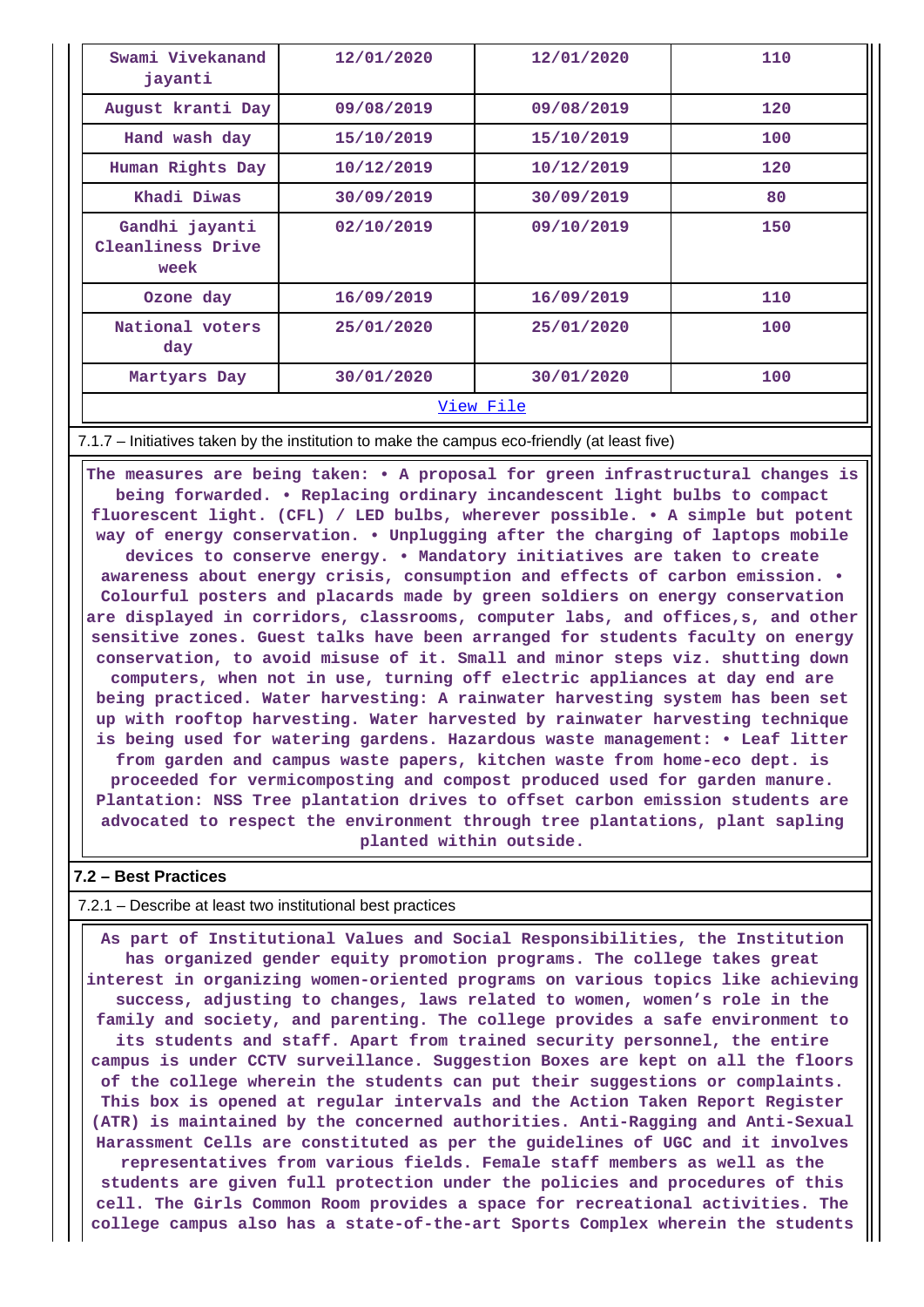**can utilize facilities related to various indoor and outdoor games. The waste from the college is managed through Solid waste management, Liquid waste management, and E-waste management. From the point of view of water conservation, the faculties and students are sensitized to saving water. Several activities like tree plantation, cleanliness drives, save fuel, etc. are taken up on regular basis by the NSS Unit of the college. The college has Nature Club that takes up numerous activities that create awareness amongst students about environmental conservation. the college has cared to maintain greenery as well in order to understand and assess the environmental condition on the campus. The best practices implemented from the beginning of the college. Felicitation of the faculty members for their distinctive achievements in the field of academics and research. Felicitation and cash prizes for the students for their outstanding achievements in curricular, co-curricular, and extra-curricular domains at various levels. The institute maintains credibility and transparency in all academic and administrative matters including finance. To create awareness among the students, staff, and community about the need for women's empowerment. To provide an opportunity to girl students to be actively involved in this mammoth task. To suggest plans for women empowerment among the students, staff, and community to uplift women to a level equal to men in society. Best Practice I MACCCR VERSUS COVID-19 Objective: To show vigilant participation against Covid-19 pandemic consequences among the students, parents, stakeholders, and society. Context: Mahila Arts Commerce College, Chandur Railway organized a number of activities to show its potential to fight against Covid-19 and aware pandemic arose after. The Institution proved its perseverance to overcome the battle against the Covid-19 pandemic by a number of activities throughout the post-pandemic period. Practice: From the beginning of March and before the announcement of Janta Curfew and Lockdown I. MACCCR was vigilant enough about the upcoming pandemic scenario in its nearby locality. In this series, we organized a number of activities and programs at regular intervals. These activities include online quiz competitions, different competitions, guest lectures, mask distribution and mask making drives, etc. Furthermore, IQAC organized an awareness program on Covid-19. Re-usable surgical masks were distributed among the college by the Teachers. For visitors of college like parents, students, and other stakeholders mask, thermometers, oximeters, sanitizers, and handwash were ready at the gate of entrance. All the staff (Teaching and non-teaching) members took an oath of spreading awareness during the examinations. In the college department of Home economics, sewing machines are available and it was a chance to use them for society so decided to use them. Principals, teachers, students have stitched hand-made reusable face masks with a cotton cloth.In market masks, were not Arranges a counter in front of our college gate and start to distribute to counsel passers to offer masks by MACCCRs NSS volunteers. Our students served as a volunteer during the lockdown, in their villages. Being a volunteer, they served in various sectors at many times, including distribution of hand wash, sanitizer, medicines, and other essential items. We all have embraced social distancing, diligently washing hands every now and then. Online Poem writing on COVID 19 and twenty students participate in it. Online poster painting competition on COVID 19 has been organized. And twenty-five students participated An online quiz competition was organized on the general knowledge of the COVID19 virus. More than 100 students participated in the open online quiz. The aim of the competition was to aware, and update people regarding COVID19 and break the myths surrounding the main information. The quiz met its all desired aim and was widely received by people. Awareness program for testing blood groups and counseling for blood donation was done organized in online session MCCCR teaching and non-teaching staff and students distributed homemade masks to all the students, peons, watchman.The preventive measures were also been extended to them. Guidelines by the government were maintained with emphasis during the event. The program was done with a motive to aware the youth to take their**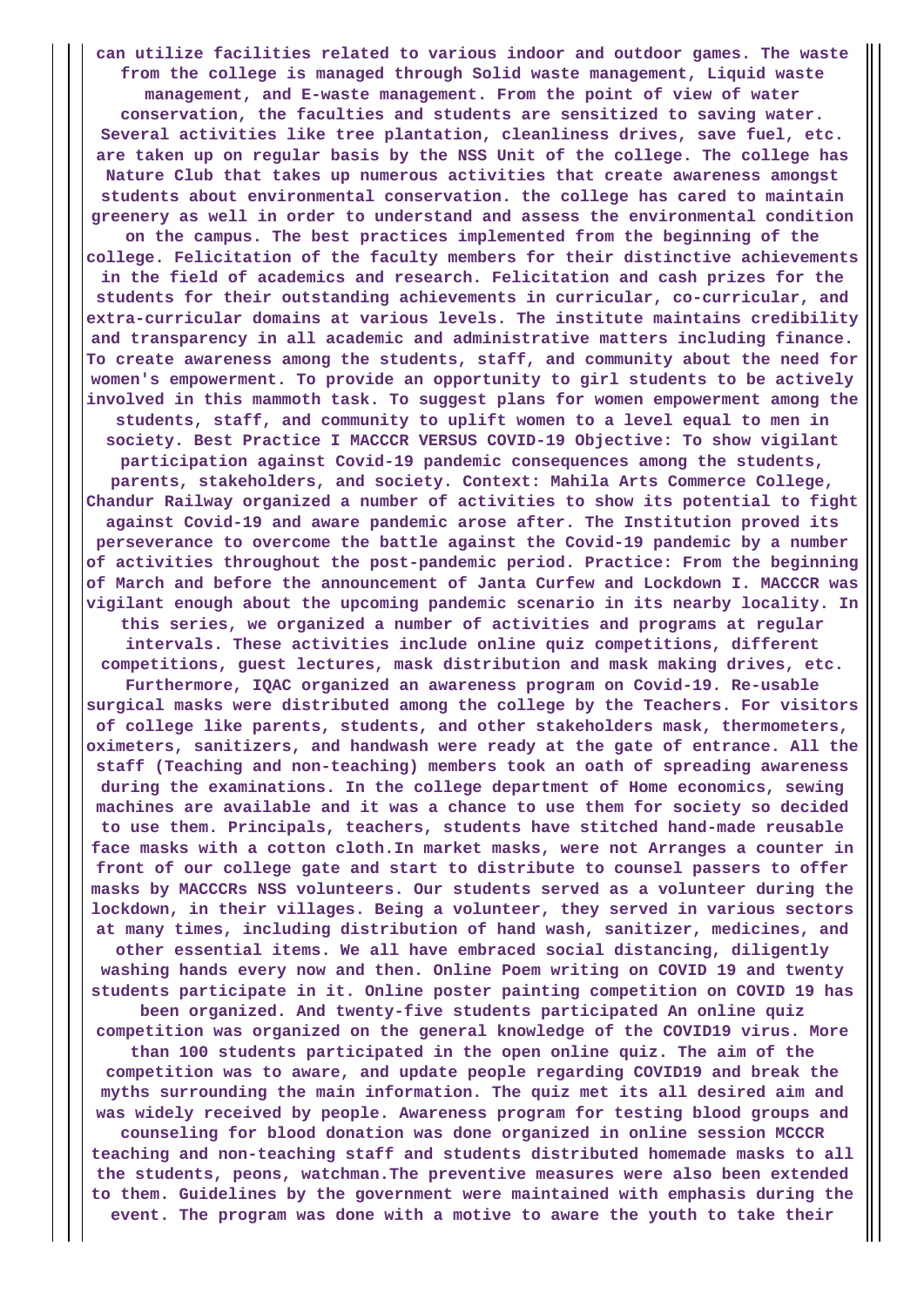**roles in society, especially against Covid-19. Evidence of success: Activities performed during this Covid-19 pandemic are made available on different media. Challenges: Most of the events encountered problems while connecting with the people. Since most of the events were organized online therefore long-time consequences appeared among the aspirants in form of problems related to vision, obesity, hypertension, migraine, spondylosis, etc. Adding to this, constant network connectivity is a universal challenge. Furthermore, on emotional grounds, people somehow lost touch with each other. This resulted in many relationships, divorce cases, break-ups of commercial institutions, and many remarkable dilutions. Best practice 2 Title: Tribute to Great Indian leaders Objective: To create awareness about the contribution of social reformers and enriching students with their literature. Context: Many Social reformers have worked on many social issues like widow remarriages, caste system, womens education, etc. They have sacrificed their lives for society for improving living standard. Our students are future nation creators. It becomes important to sow the thoughts of great Indian personalities into young minds. This practice aims at creating awareness about their valuable contribution and motivating our students to read the literature so as to inculcate social values in them. Practice: The College pays tribute to the idols on the occasions of birth and death anniversaries. Their photos and information are displayed on the board, special speech, posters, by book exhibitions and by using ppt. Students are asked to talk about the personalities and their work. Their literature is displayed in the library and students are encouraged to read the material. Following days are celebrated under the head of Best Practice-Galaxy of Anniversaries Leaders of India Struggle Movement, Social Reformers aSavitribai fule birth anniversary on 3 January, Jijau Masaheb birth anniversary on12Janeuary Swami Vivekananda birth anniversary, On23Janeuary Netaji SubhashChandra birth anniversary, on 12 March Yeshwantrao Chavan birth anniversary, Rajeshri Shau Maharaj birth anniversary on 26 June and Annabhau Sathe birth anniversary, August Kranti day 9 August, Sadbhavan Diwas 20 August, Ranganathan Jayanti 12 August, August, APJ Abdul Kalams birth anniversary as a reading day on 15 October, Sardar Vallabhbhai Patel birth anniversary as national integration day on 31 October, Pandit Nehru birth anniversary on 14 November, Indira Gandhi birth anniversary19 November,r Democracy Day 25 November, Panjabrao Deshmukh birth anniversary27December and 21 June International Yoga Day. By celebrating such activities try to teach life living skills from historical information of great people and their experiences. Inculcate spirit of patriotism, national integration, unity through diversity.**

 Upload details of two best practices successfully implemented by the institution as per NAAC format in your institution website, provide the link

[http://macccr.org/pdf/best\\_practises\\_19-29.pdf](http://macccr.org/pdf/best_practises_19-29.pdf)

#### **7.3 – Institutional Distinctiveness**

 7.3.1 – Provide the details of the performance of the institution in one area distinctive to its vision, priority and thrust in not more than 500 words

 **The institution was established with a vision to facilitate the emancipation of women from the area through higher education. Through the years, the College has adopted and implemented various measures to cater to the changing needs of young women in this respect. It has IQAC cell and all department Value Education seminars, gender sensitization workshops, and physical education classes and a psychological counseling cell on the one hand, and on the other, has an active Career Counselling Cell and offers and Advertising and Computer Applications to make its students better equipped to enter the professional arena in the future. Apart from stressing intellectual growth, physical fitness is also seen as crucial to womens development. The institution through yoga classes and karate classes ensure that this very important aspect of the growth**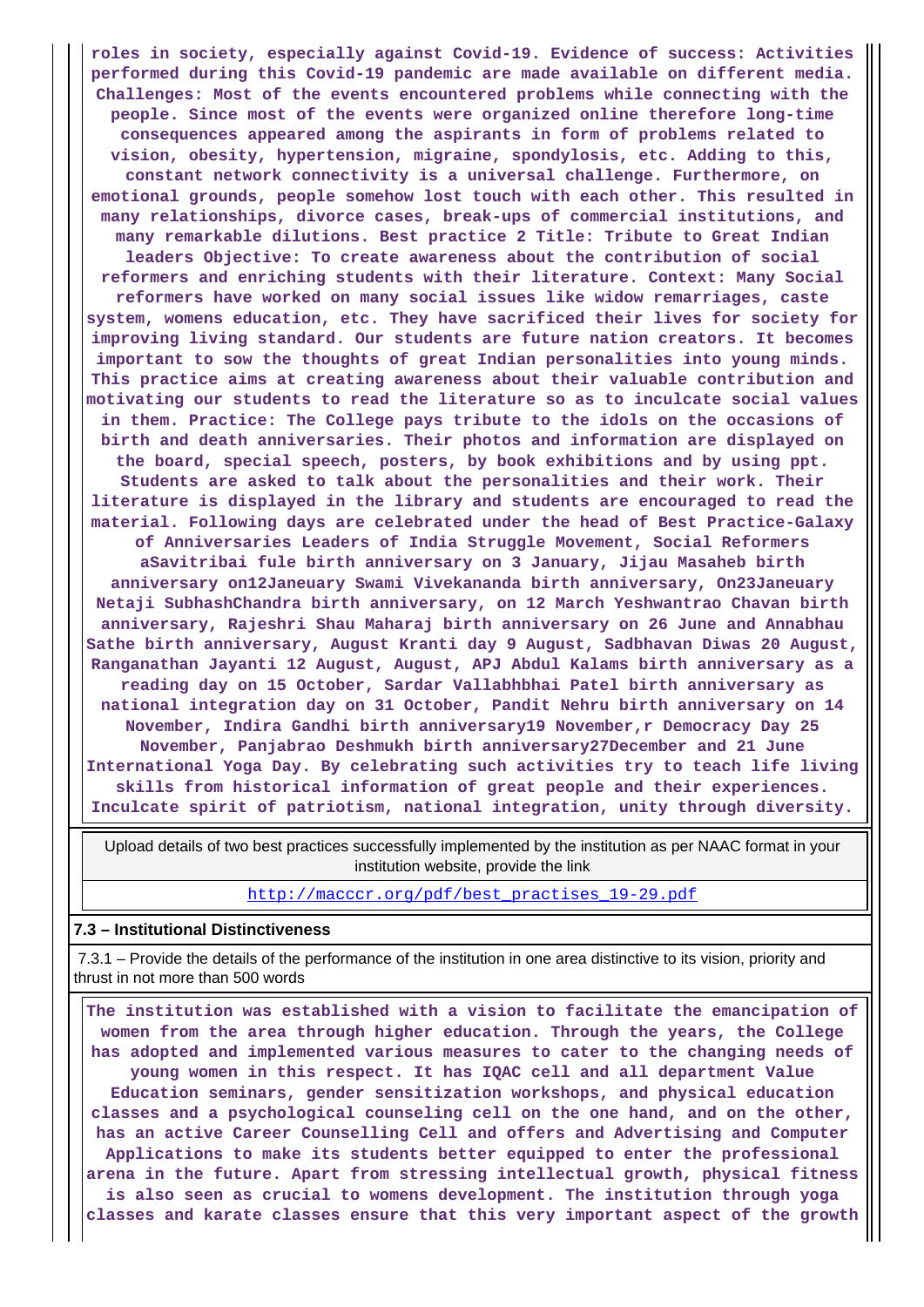**of young women is not overlooked. Traditionally, the college has placed equal stress on academic as well as extracurricular activities. Every year, cultural competitions are organized which include competitions in debating, elocution, poster making, dance, and singing in which enthusiastic and inclusive participation is encouraged. Besides, the college holds an annual cultural program on its prize-giving day, where a full-fledged cultural program is put up by the students to showcase their budding talents in the arts. Good performance in any sphere is acknowledged and encouraged through the elaborate and extensive system of prizes the college has. There are prizes not only for academic performance but also for performance in other fields to encourage students to strive for excellence in whatever they do. Womens education ultimately is not for women alone but aims at putting women at the frontier of social change. To that end, the institution has introduced various novel initiatives to increase social awareness among its students. The students are encouraged not only to think of individual development but also collective progress. NSS campaigns, cleaning initiatives in the nearby areas, initiatives for environmental awareness, and green and clean premises and locality are an important part of the holistic training the college imparts to its students. Tireless striving for excellence in all spheres, self-respect, selfsufficiency, discipline, and social responsibility are the principal values the college wishes to inculcate in its students. It aspires to prepare strong, capable women who would be assets to society and the nation, and who would further transmit these values to future generations. Student Involvement in Innovation and Research research and the innovation-driven university encourages students towards research and innovation practices. Apart from Doctorate PG, students are also encouraged and given the opportunity to get involved in research efforts Dissertation is made research-driven and research papers have come out of this work as an outcome. Besides this special coaching on Independent studies is intended for Advanced Learners and for those students who have an interest in research and innovation. Independent Study and Research**

**(ISR) course is a research-driven course open to PG students.**

Provide the weblink of the institution

<http://macccr.org/>

#### **8.Future Plans of Actions for Next Academic Year**

 **Future Plan • To begin skill enhancement courses for employment up-gradation • Visit area will be widened • All staff will attend the NAAC workshop in various universities. • Will try to publish maximum Research paper in International journal. • More effectively using ICT for career development. • Apply to HRD for various applicable schemes. • Geography department will start soil testing Farmer counselling centre. • Collaboration with Government agencies for new research projects. • INFLIBNET and OPAC are working will be improved. • More efforts will make it more appreciative greenery. • Peer mentoring for teachers will work more effectively. • Increase Alumni contribution for academic development financial support to college. • Make more efforts to effective implementation for all students' participation in all activities. • Central documentation will more carefully maintain. • Try to utilize the hostel building for college students. • More classrooms are essential, common room with toilet facility, student support system centre with computer facility, xerox college stationary. Improve the quality of food reduce in the rate of food. • Common computer lab facility will be improved. • Not enough number of classrooms. • Insufficient building for such facility • No space for more books so precious library building with appropriate ventilations. • Will apply for various subjects stream to SGBAU,Amravati after increases of class rooms • More effectively adopt the appropriate software system. • Up-gradation of laboratories and Procuring relevant tools and models after completion of new • Laboratory building construction. • Multi-media room, computer laboratories will be established. • Purchase PG and research programmes**